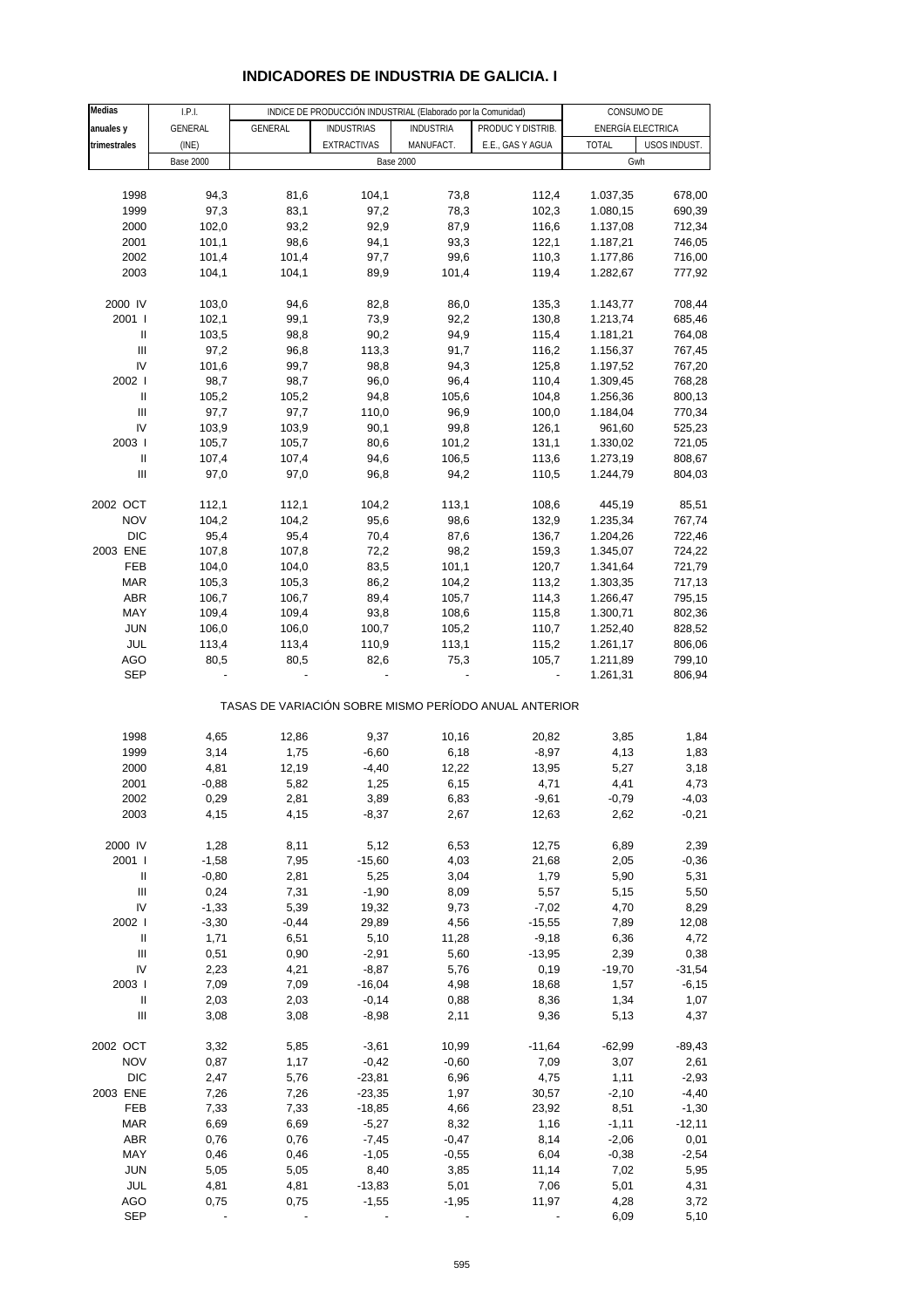## **INDICADORES DE INDUSTRIA DE GALICIA. II**

| <b>Medias</b>                      |               |                | OPINIONES EMPRESARIALES: INDUSTRIA                    |                         |              |
|------------------------------------|---------------|----------------|-------------------------------------------------------|-------------------------|--------------|
| anuales y                          | INDICADOR DE  | NIVEL CARTERA  | TENDENCIA                                             | NIVEL                   | UTILIZACIÓN  |
| trimestrales                       | CLIMA INDUST. | PEDIDOS        | PRODUCCIÓN                                            | <b>STOCKS</b>           | CAPACIDAD    |
|                                    |               |                | Saldo de respuestas                                   |                         | %            |
|                                    |               |                |                                                       |                         |              |
|                                    |               |                | 12                                                    |                         |              |
| 1998                               | 3,8<br>0,9    | 0<br>$-4$      | 9                                                     | 3<br>0                  | 76,4<br>75,9 |
| 1999                               |               |                |                                                       |                         |              |
| 2000                               | $-1,7$        | -12            | 12                                                    | 3                       | 75,5         |
| 2001                               | 1,2           | 1              | $\pmb{0}$                                             | $\overline{c}$          | 78,8         |
| 2002                               | $-5,1$        | $-14$          | $-2$                                                  | $-1$                    | 81,6         |
| 2003                               | $-10,8$       | $-40$          | $-1$                                                  | 6                       | 79,9         |
| 2000 IV                            | 0,0           | -5             | 8                                                     | 2                       | 75,2         |
| 2001 l                             | 1,2           | -7             | 11                                                    | 3                       |              |
| $\sf II$                           | 3,4           |                | 11                                                    |                         | 78,3         |
| $\ensuremath{\mathsf{III}}\xspace$ |               | 19             | $-7$                                                  | 6<br>$-1$               | 82,9         |
|                                    | 1,6           | 8              |                                                       |                         | 77,6         |
| IV                                 | $-1,4$        | $-15$          | $-14$                                                 | $\mathbf{1}$            | 76,5         |
| 2002                               | $-2,1$        | $-4$           | 7                                                     | $\overline{\mathbf{c}}$ | 79,0         |
| Ш                                  | $-6,2$        | $-7$           | 3                                                     | $-4$                    | 82,4         |
| Ш                                  | $-6,6$        | $-28$          | $-10$                                                 | 3                       | 83,6         |
| IV                                 | $-5,7$        | $-15$          | $-7$                                                  | -6                      | 81,6         |
| 2003                               | $-8,3$        | $-31$          | $\mathbf{1}$                                          | -6                      | 79,8         |
| Ш                                  | $-13,3$       | $-39$          | $-5$                                                  | 5                       | 81,2         |
| $\begin{array}{c} \Pi \end{array}$ |               | $-50$          | $\mathbf{1}$                                          | 19                      | 78,6         |
|                                    |               |                |                                                       |                         |              |
| 2002 OCT                           | $-5,6$        | $-18$          | -3                                                    | $-4$                    |              |
| <b>NOV</b>                         | $-5,5$        | $-35$          | -5                                                    | 0                       |              |
| <b>DIC</b>                         | $-5,9$        | $\overline{7}$ | $-12$                                                 | $-14$                   |              |
| 2003 ENE                           | $-6,8$        | $-31$          | -9                                                    | $-16$                   |              |
| FEB                                | $-8,2$        | $-34$          | 7                                                     | $-4$                    |              |
| <b>MAR</b>                         | $-10,0$       | $-28$          | 4                                                     | $\mathbf{1}$            |              |
| ABR                                | $-11,7$       | $-38$          | 4                                                     | $\overline{\mathbf{c}}$ |              |
| MAY                                | $-13,5$       | $-35$          | $-4$                                                  | 5                       |              |
| <b>JUN</b>                         | $-14,7$       | $-43$          | $-14$                                                 | 9                       |              |
| JUL                                |               | $-53$          | $-2$                                                  | 23                      |              |
| <b>AGO</b>                         |               | $-50$          | $\boldsymbol{7}$                                      | 19                      |              |
| <b>SEP</b>                         |               | $-48$          | $-2$                                                  | 16                      |              |
|                                    |               |                | TASAS DE VARIACIÓN SOBRE MISMO PERÍODO ANUAL ANTERIOR |                         |              |
|                                    |               |                |                                                       |                         |              |
| 1998                               |               |                |                                                       |                         |              |
| 1999                               |               |                |                                                       |                         |              |
| 2000                               |               |                |                                                       |                         |              |
| 2001                               |               | ÷              |                                                       |                         |              |
| 2002                               |               |                |                                                       |                         |              |
| 2003                               |               |                |                                                       |                         |              |
|                                    |               |                |                                                       |                         |              |
| 2000 IV                            |               |                |                                                       |                         |              |
| 2001 l                             |               |                |                                                       |                         |              |
| Ш                                  |               |                |                                                       |                         |              |
| Ш                                  |               |                |                                                       |                         |              |
| IV                                 |               |                |                                                       |                         |              |
| 2002 l                             |               |                |                                                       |                         |              |
| Ш                                  |               |                |                                                       |                         |              |
| Ш                                  |               |                |                                                       |                         |              |
| IV                                 |               |                |                                                       |                         |              |
| 2003                               |               |                |                                                       |                         |              |
| $\mathbf{I}$                       |               |                |                                                       |                         |              |
| Ш                                  |               |                |                                                       |                         |              |
|                                    |               |                |                                                       |                         |              |
| 2002 OCT                           |               |                |                                                       |                         |              |
| <b>NOV</b>                         |               |                |                                                       |                         |              |
| <b>DIC</b>                         |               |                |                                                       |                         |              |
| 2003 ENE                           |               |                |                                                       |                         |              |
| <b>FEB</b>                         |               |                |                                                       |                         |              |
| <b>MAR</b>                         |               |                |                                                       |                         |              |
| <b>ABR</b>                         |               |                |                                                       |                         |              |
| MAY                                |               |                |                                                       |                         |              |
| <b>JUN</b>                         |               |                |                                                       |                         |              |
| <b>JUL</b>                         |               |                |                                                       |                         |              |
| <b>AGO</b>                         |               |                |                                                       |                         |              |
| <b>SEP</b>                         |               |                |                                                       |                         |              |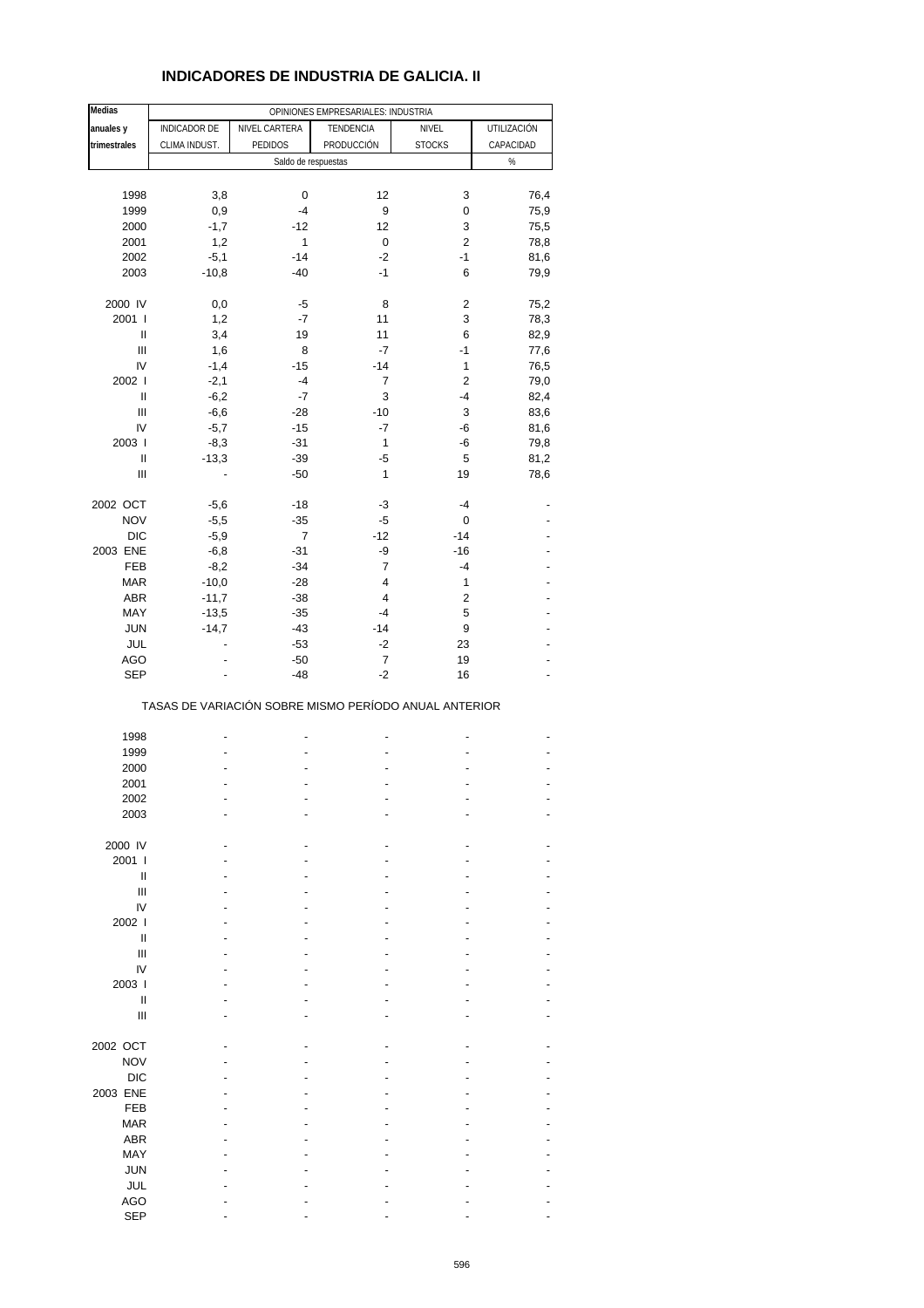| <b>Medias</b>                      | VISADOS: SUPERFICIE A CONSTRUIR<br>LICENCIAS: SUPERFICIE A CONSTRUIR |                  |                                                       |                 |              |              |                           |                          |           |
|------------------------------------|----------------------------------------------------------------------|------------------|-------------------------------------------------------|-----------------|--------------|--------------|---------------------------|--------------------------|-----------|
| anuales y                          | <b>TOTAL</b>                                                         | <b>EDIFICIOS</b> | <b>SERVICIOS</b>                                      | <b>OTROS</b>    | <b>TOTAL</b> |              | RESIDENCIAL               |                          | NO RESID. |
| trimestrales                       |                                                                      | <b>VIVIENDAS</b> | COMERCIALES                                           | <b>DESTINOS</b> |              | <b>TOTAL</b> | <b>VIVIENDAS</b>          | COLECTIVOS               |           |
|                                    |                                                                      |                  | Metros cuadrados                                      |                 |              |              | Miles de metros cuadrados |                          |           |
|                                    |                                                                      |                  |                                                       |                 |              |              |                           |                          |           |
|                                    |                                                                      |                  |                                                       |                 |              |              |                           |                          |           |
| 1998                               | 355.411                                                              | 290.765          | 27.910                                                | 36.736          | 357          | 328          | 319                       | 10                       | 29        |
| 1999                               | 487.214                                                              | 426.595          | 21.620                                                | 39.000          | 455          | 413          | 407                       | $\,$ 5 $\,$              | 43        |
| 2000                               | 519.240                                                              | 438.229          | 30.086                                                | 50.925          | 531          | 479          | 472                       | $\overline{7}$           | 52        |
| 2001                               | 457.806                                                              | 390.650          | 21.331                                                | 45.825          | 424          | 365          | 359                       | 6                        | 59        |
| 2002                               | 497.966                                                              | 427.194          | 14.338                                                | 56.434          | 459          | 409          | 401                       | $\bf 8$                  | 50        |
| 2003                               | 623.407                                                              | 517.317          | 56.952                                                | 49.138          | 389          | 350          | 342                       | 8                        | 39        |
|                                    |                                                                      |                  |                                                       |                 |              |              |                           |                          |           |
| 2000 III                           | 435.278                                                              | 376.103          | 23.962                                                | 35.213          | 467          | 424          | 421                       | $\sqrt{3}$               | 43        |
| IV                                 | 551.497                                                              | 464.779          | 22.001                                                | 64.717          | 633          | 565          | 544                       | 21                       | 68        |
| 2001 l                             | 489.532                                                              | 417.498          | 25.301                                                | 46.733          | 420          | 360          | 351                       | 9                        | 60        |
| $\ensuremath{\mathsf{II}}$         | 471.002                                                              | 406.171          | 24.852                                                | 39.979          | 413          | 344          | 338                       | $\,6\,$                  | 70        |
| $\ensuremath{\mathsf{III}}\xspace$ | 492.702                                                              | 420.818          | 15.016                                                | 56.868          | 449          | 403          | 397                       | 6                        | 46        |
| IV                                 | 377.988                                                              | 318.112          | 20.156                                                | 39.720          | 415          | 354          | 350                       | $\sqrt{4}$               | 61        |
| 2002 l                             | 423.966                                                              | 380.970          | 10.360                                                | 32.636          | 302          | 256          | 254                       | $\sqrt{2}$               | 46        |
| $\, \parallel$                     | 502.562                                                              | 427.061          | 16.741                                                | 58.760          | 496          | 428          | 417                       | 11                       | 68        |
| $\ensuremath{\mathsf{III}}\xspace$ | 503.988                                                              | 415.370          | 23.200                                                | 65.418          | 406          | 365          | 356                       | 8                        | 41        |
| IV                                 | 561.347                                                              | 485.374          | 7.050                                                 | 68.922          | 631          | 588          | 576                       | 12                       | 44        |
| 2003                               |                                                                      |                  |                                                       |                 |              |              |                           |                          | 43        |
|                                    | 527.600                                                              | 462.877          | 21.620                                                | 43.103          | 353          | 309          | 299                       | 10                       |           |
| $\sf II$                           | 719.213                                                              | 571.756          | 92.285                                                | 55.172          | 496          | 472          | 472                       | $\mathbf 0$              | 24        |
|                                    |                                                                      |                  |                                                       |                 |              |              |                           |                          |           |
| 2002 JUL                           | 580.814                                                              | 498.486          | 25.333                                                | 56.995          | 447          | 395          | 395                       | 0                        | 52        |
| <b>AGO</b>                         | 418.524                                                              | 329.247          | 40.347                                                | 48.930          | 386          | 358          | 342                       | 16                       | 28        |
| <b>SEP</b>                         | 512.627                                                              | 418.377          | 3.921                                                 | 90.329          | 384          | 341          | 332                       | 9                        | 43        |
| OCT                                | 543.965                                                              | 495.126          | 5.452                                                 | 43.387          | 795          | 757          | 742                       | 15                       | 38        |
| <b>NOV</b>                         | 539.725                                                              | 448.537          | 11.320                                                | 79.868          | 405          | 355          | 355                       | 0                        | 50        |
| <b>DIC</b>                         | 600.350                                                              | 512.460          | 4.378                                                 | 83.512          | 694          | 651          | 630                       | 21                       | 43        |
| 2003 ENE                           | 539.914                                                              | 478.794          | 21.350                                                | 39.770          | 274          | 254          | 239                       | 15                       | $20\,$    |
| FEB                                | 543.821                                                              | 470.116          | 15.580                                                | 58.125          | 398          | 328          | 327                       | $\mathbf{1}$             | 70        |
| <b>MAR</b>                         | 499.065                                                              | 439.720          | 27.930                                                | 31.415          | 386          | 346          | 331                       | 15                       | 40        |
| <b>ABR</b>                         | 778.511                                                              | 520.646          | 182.437                                               | 75.428          | 496          | 472          | 472                       | 0                        | 24        |
| MAY                                | 663.595                                                              | 543.146          | 66.502                                                | 53.947          |              |              |                           |                          |           |
| <b>JUN</b>                         | 715.533                                                              | 651.477          | 27.915                                                | 36.141          |              |              |                           |                          |           |
|                                    |                                                                      |                  |                                                       |                 |              |              |                           |                          |           |
|                                    |                                                                      |                  | TASAS DE VARIACIÓN SOBRE MISMO PERÍODO ANUAL ANTERIOR |                 |              |              |                           |                          |           |
|                                    |                                                                      |                  |                                                       |                 |              |              |                           |                          |           |
| 1998                               | 23,73                                                                | 19,72            | 89,92                                                 | 23,81           | 13,77        | 17,67        | 17,24                     | 34,12                    | $-16,94$  |
| 1999                               | 37,08                                                                | 46,71            | $-22,54$                                              | 6,16            | 27,37        | 25,76        | 27,86                     | $-44,74$                 | 45,33     |
|                                    |                                                                      | 2,73             |                                                       |                 | 16,64        |              | 15,98                     |                          |           |
| 2000                               | 6,57                                                                 |                  | 39,15                                                 | 30,58           |              | 16,22        |                           | 34,92                    | 20,66     |
| 2001                               | $-11,83$                                                             | $-10,86$         | $-29,10$                                              | $-10,01$        | $-20,10$     | $-23,88$     | $-24,01$                  | $-15,29$                 | 15,02     |
| 2002                               | 8,77                                                                 | 9,35             | $-32,78$                                              | 23,15           | 8,15         | 12,13        | 11,66                     | 40,28                    | -16,29    |
| 2003                               | 34,57                                                                | 28,04            | 320,30                                                | 7,53            | 14,26        | 20,59        | 18,53                     | 416,67                   | $-22,61$  |
|                                    |                                                                      |                  |                                                       |                 |              |              |                           |                          |           |
| 2000 III                           | $-9,60$                                                              | $-9,75$          | 60,34                                                 | $-29,35$        | 18,95        | 17,79        | 18,28                     | $-25,00$                 | 31,63     |
| IV                                 | 8,59                                                                 | $-2,20$          | 181,74                                                | 160,69          | 19,20        | 18,86        | 15,17                     | 600,00                   | 22,02     |
| 2001 l                             | 9,57                                                                 | 10,46            | $-25,18$                                              | 33,49           | $-4,40$      | $-6,01$      | $-7,79$                   | 333,33                   | 6,47      |
| Ш                                  | $-26,80$                                                             | $-23,95$         | $-38,74$                                              | $-41,86$        | $-29,30$     | $-37,10$     | $-37,93$                  | 157,14                   | 81,74     |
| $\mathbf{III}$                     | 13,19                                                                | 11,89            | $-37,33$                                              | 61,50           | $-3,86$      | $-4,96$      | $-5,63$                   | 88,89                    | 6,98      |
| IV                                 | $-31,46$                                                             | $-31,56$         | $-8,39$                                               | $-38,63$        | $-34,47$     | $-37,40$     | $-35,66$                  | $-82,54$                 | $-10,24$  |
| 2002 l                             | $-13,39$                                                             | $-8,75$          | $-59,05$                                              | $-30,17$        | $-28,02$     | $-28,82$     | $-27,64$                  | $-76,92$                 | $-23,20$  |
| $\mathbf{II}$                      | 6,70                                                                 | 5,14             | $-32,64$                                              | 46,98           | 20,00        | 24,64        | 23,49                     | 88,89                    | $-2,87$   |
| Ш                                  | 2,29                                                                 | $-1,29$          | 54,50                                                 | 15,03           | $-9,58$      | $-9,44$      | $-10,24$                  | 47,06                    | $-10,87$  |
| IV                                 | 48,51                                                                | 52,58            | $-65,02$                                              | 73,52           | 52,13        | 66,16        | 64,48                     | 227,27                   | $-28,80$  |
| 2003                               | 24,44                                                                | 21,50            | 108,68                                                | 32,07           | 16,65        | 20,83        | 17,72                     | 416,67                   | $-6,47$   |
| $\, \parallel$                     | 43,11                                                                | 33,88            | 451,26                                                | $-6,11$         | 9,49         | 20,10        | 20,10                     |                          | $-60,00$  |
|                                    |                                                                      |                  |                                                       |                 |              |              |                           |                          |           |
| 2002 JUL                           | $-6,05$                                                              | $-9,71$          | 73,50                                                 | 10,55           | $-21,44$     | $-23,45$     | $-21,00$                  |                          | $-1,89$   |
| <b>AGO</b>                         | $-19,95$                                                             | $-20,17$         | 214,08                                                | $-49,81$        | 27,81        | 33,09        | 27,14                     | $\overline{\phantom{a}}$ | $-15,15$  |
| <b>SEP</b>                         |                                                                      |                  |                                                       |                 |              |              |                           |                          |           |
|                                    | 52,08                                                                | 40,43            | $-77,72$                                              | 319,14          | $-19,16$     | $-19,39$     | $-21,33$                  | 800,00                   | $-17,31$  |
| OCT                                | 53,01                                                                | 63,92            | $-64,35$                                              | 13,67           | 61,26        | 76,46        | 76,67                     | 66,67                    | $-40,63$  |
| <b>NOV</b>                         | 40,14                                                                | 33,83            | $-54,86$                                              | 220,74          | 13,45        | 21,58        | 22,41                     |                          | $-23,08$  |
| <b>DIC</b>                         | 52,64                                                                | 61,59            | $-78,21$                                              | 48,89           | 75,70        | 91,47        | 85,29                     |                          | $-21,82$  |
| 2003 ENE                           | 25,55                                                                | 26,12            | 60,99                                                 | 7,05            | 2,62         | 16,51        | 9,63                      | $\blacksquare$           | $-59,18$  |
| FEB                                | 12,60                                                                | 8,60             | 5,74                                                  | 64,44           | 31,35        | 19,27        | 20,66                     | $-75,00$                 | 150,00    |
| <b>MAR</b>                         | 39,07                                                                | 33,10            | 805,35                                                | 23,64           | 14,54        | 25,82        | 21,25                     | 650,00                   | $-35,48$  |
| <b>ABR</b>                         | 56,27                                                                | 21,18            | 477,00                                                | 104,33          | 9,49         | 20,10        | 20,10                     | $\overline{\phantom{a}}$ | $-60,00$  |
| MAY                                | 23,83                                                                | 22,50            | 613,01                                                | $-35,16$        |              |              |                           |                          |           |

### **INDICADORES DE CONSTRUCCIÓN DE GALICIA. I**

JUN 51,09 59,62 200,91 -35,66 - - - - -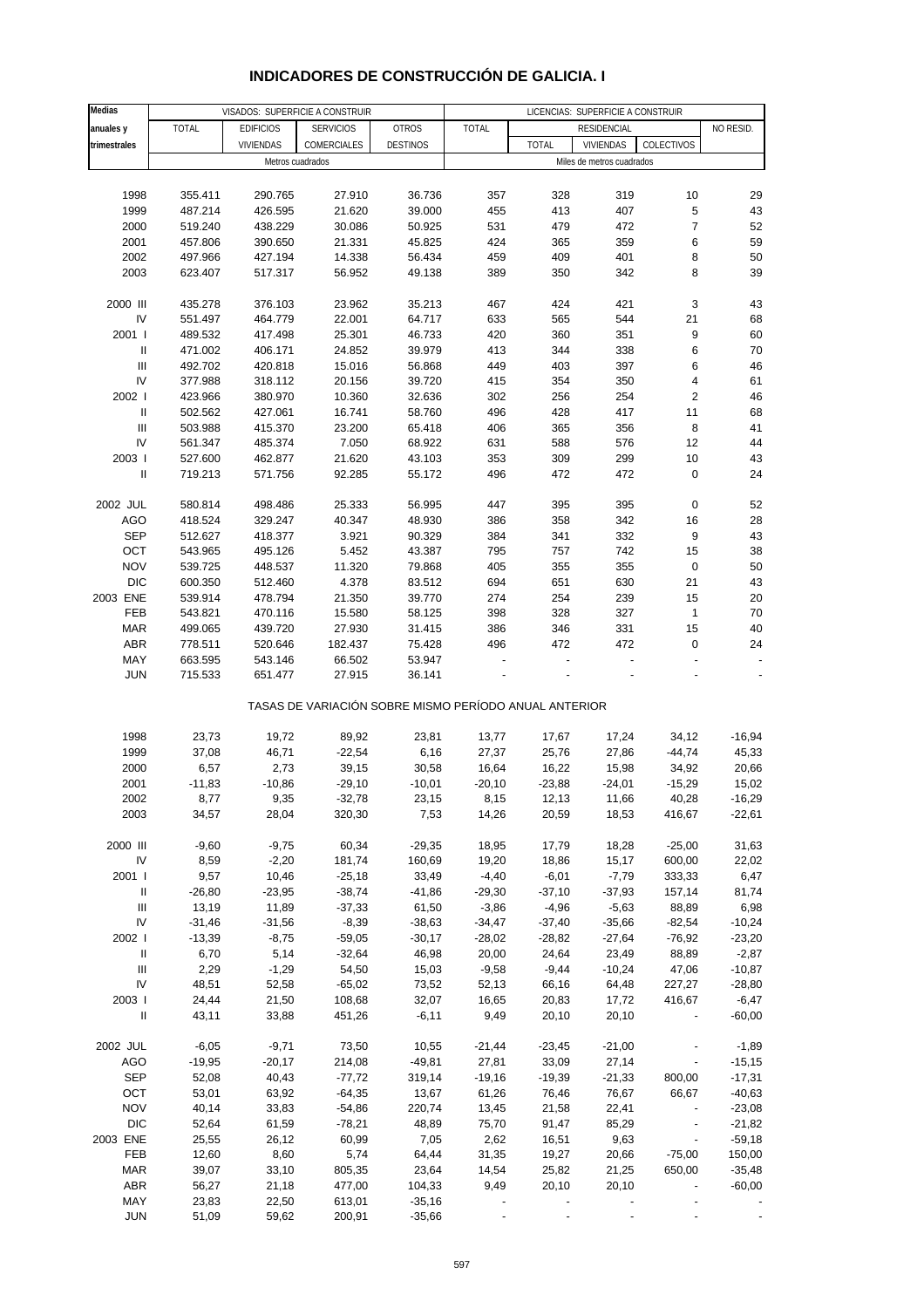| <b>Medias</b>                      |              |              | VIVIENDAS VISADAS COLEGIO ARQUITECTOS TÉCNICOS |                                                       |                     | LICENCIAS MUNIC.: Nº DE VIVIENDAS |                |                  |               |
|------------------------------------|--------------|--------------|------------------------------------------------|-------------------------------------------------------|---------------------|-----------------------------------|----------------|------------------|---------------|
|                                    | <b>TOTAL</b> |              | OBRA NUEVA                                     |                                                       | Α                   | Α                                 | OBRA           | REHABI-          | DEMO-         |
| anuales y                          |              |              |                                                | OTROS EDIF.                                           |                     |                                   |                |                  |               |
| trimestrales                       |              | <b>TOTAL</b> | EDIF.VIV.                                      |                                                       | AMPLIAR<br>Unidades | <b>REFORMAR</b>                   | NUEVA          | LITACIÓN         | <b>LICIÓN</b> |
|                                    |              |              |                                                |                                                       |                     |                                   |                |                  |               |
|                                    |              |              |                                                |                                                       |                     |                                   |                |                  |               |
| 1998                               | 1.723        | 1.594        | 1.570                                          | 23                                                    | 60                  | 69                                | 1.626          | 80               | 52            |
| 1999                               | 2.494        | 2.345        | 2.324                                          | 21                                                    | 63                  | 87                                | 2.086          | 96               | 94            |
| 2000                               | 2.575        | 2.397        | 2.359                                          | 38                                                    | 78                  | 100                               | 2.496          | 90               | 73            |
| 2001                               | 2.220        | 2.074        | 2.062                                          | 13                                                    | 57                  | 89                                | 1.880          | 79               | 81            |
| 2002                               | 2.467        | 2.271        | 2.250                                          | 21                                                    | 60                  | 137                               | 2.063          | 59               | 70            |
| 2003                               | 3.089        | 2.910        | 2.862                                          | 48                                                    | 62                  | 117                               | 1.885          | 57               | 75            |
|                                    |              |              |                                                |                                                       |                     |                                   |                |                  |               |
| 2000 III                           | 2.298        | 2.099        | 2.066                                          | 33                                                    | 82                  | 118                               | 2.229          | 87               | 85            |
| IV                                 | 2.642        | 2.511        | 2.506                                          | 5                                                     | 60                  | 71                                | 2.823          | 89               | 94            |
| 2001 l                             | 2.430        | 2.293        | 2.287                                          | 6                                                     | 54                  | 83                                | 1.897          | 91               | 64            |
| $\sf II$                           | 2.287        | 2.130        | 2.114                                          | 16                                                    | 80                  | 78                                | 1.717          | 91               | 83            |
| Ш                                  | 2.320        | 2.176        | 2.165                                          | 11                                                    | 56                  | 88                                | 2.111          | 72               | 101           |
| IV                                 | 1.844        | 1.698        | 1.681                                          | 18                                                    | 40                  | 106                               | 1.797          | 61               | 75            |
| 2002 l                             | 2.173        | 1.945        | 1.929                                          | 15                                                    | 45                  | 183                               | 1.272          | 48               | 50            |
| $\ensuremath{\mathsf{II}}$         | 2.467        | 2.263        | 2.229                                          | 34                                                    | 78                  | 126                               | 2.145          | 65               | 71            |
| $\ensuremath{\mathsf{III}}\xspace$ | 2.380        | 2.245        | 2.223                                          | 22                                                    | 62                  | 73                                | 1.860          | 57               | 62            |
| IV                                 | 2.847        | 2.630        | 2.617                                          | 13                                                    | 53                  | 164                               | 2.975          | 68               | 97            |
| 2003                               | 2.719        | 2.587        | 2.552                                          | 35                                                    | 37                  | 95                                | 1.639          | 61               | 69            |
| $\sf II$                           | 3.459        | 3.233        | 3.172                                          | 61                                                    | 87                  | 139                               | 2.623          | 46               | 94            |
|                                    |              |              |                                                |                                                       |                     |                                   |                |                  |               |
| 2002 JUL                           | 2.972        | 2.767        | 2.750                                          | 17                                                    | 100                 | 105                               | 1.941          | 84               | 75            |
| <b>AGO</b>                         | 1.904        | 1.828        | 1.817                                          | 11                                                    | 27                  | 49                                | 1.917          | 24               | 53            |
| <b>SEP</b>                         | 2.264        | 2.141        | 2.103                                          | 38                                                    | 59                  | 64                                | 1.722          | 62               | 58            |
| OCT                                | 2.920        | 2.808        | 2.800                                          | 8                                                     | 33                  | 79                                | 4.254          | 58               | 152           |
| <b>NOV</b>                         | 3.002        | 2.547        | 2.531                                          | 16                                                    | 90                  | 365                               | 1.713          | 51               | 47            |
| <b>DIC</b>                         | 2.619        | 2.535        | 2.521                                          | 14                                                    | 35                  | 49                                | 2.959          | 95               | 92            |
| 2003 ENE                           | 2.783        | 2.661        | 2.619                                          | 42                                                    | 42                  | 80                                | 1.342          | 46               | 67            |
|                                    |              |              | 2.478                                          |                                                       |                     |                                   | 1.700          |                  |               |
| FEB                                | 2.640        | 2.513        |                                                | 35                                                    | 38                  | 89                                |                | 90               | 88            |
| <b>MAR</b>                         | 2.733        | 2.586        | 2.558                                          | 28                                                    | 30                  | 117                               | 1.875          | 47               | 51            |
| <b>ABR</b>                         | 3.099        | 2.888        | 2.883                                          | 5                                                     | 51                  | 160                               | 2.623          | 46               | 94            |
| MAY                                | 3.506        | 3.219        | 3.066                                          | 153                                                   | 162                 | 125                               |                |                  |               |
| <b>JUN</b>                         | 3.772        | 3.593        | 3.568                                          | 25                                                    | 48                  | 131                               |                |                  |               |
|                                    |              |              |                                                | TASAS DE VARIACIÓN SOBRE MISMO PERÍODO ANUAL ANTERIOR |                     |                                   |                |                  |               |
| 1998                               | 13,10        | 15,83        | 16,24                                          | $-6,67$                                               |                     | $-17,69$                          |                |                  | 46,23         |
| 1999                               | 44,80        | 47,11        | 47,99                                          | $-11,79$                                              | $-5,27$<br>4,87     | 25,97                             | 12,67<br>28,32 | $-8,29$<br>19,75 | 81,13         |
|                                    |              |              |                                                |                                                       |                     |                                   |                |                  |               |
| 2000                               | 3,25         | 2,23         | 1,52                                           | 82,19                                                 | 24,40               | 15,34                             | 19,63          | $-6,68$          | $-21,73$      |
| 2001                               | $-13,78$     | $-13,46$     | $-12,62$                                       | $-66,22$                                              | $-26,65$            | $-11,55$                          | $-24,66$       | $-12,00$         | 10,01         |
| 2002                               | 11,10        | 9,47         | 9,13                                           | 65,13                                                 | 3,78                | 54,04                             | 9,71           | $-24,63$         | $-13,03$      |
| 2003                               | 33,13        | 38,32        | 37,64                                          | 95,92                                                 | 0,27                | $-24,35$                          | 32,10          | 11,71            | 26,05         |
|                                    |              |              |                                                |                                                       |                     |                                   |                |                  |               |
| 2000 III                           | $-3,30$      | $-6,11$      | $-6,35$                                        | 11,36                                                 | 27,60               | 52,81                             | 22,52          | $-22,62$         | 23,08         |
| IV                                 | $-3,78$      | $-4,40$      | $-4, 12$                                       | $-60,00$                                              | 41,41               | $-7,42$                           | 21,05          | 23,72            | $-22,04$      |
| 2001 l                             | 9,08         | 11,53        | 14,69                                          | $-90,81$                                              | $-22,97$            | $-18,30$                          | $-4,01$        | 33,17            | 49,22         |
| Ш                                  | $-27,01$     | $-27,11$     | $-26,39$                                       | $-68,21$                                              | $-21,12$            | $-29,82$                          | $-41,90$       | $-20,93$         | 17,45         |
| Ш                                  | 0,97         | 3,70         | 4,79                                           | $-65,31$                                              | $-31,43$            | $-25,21$                          | $-5,29$        | $-16,54$         | 18,36         |
| IV                                 | $-30,20$     | $-32,36$     | $-32,93$                                       | 231,25                                                | $-33,70$            | 49,53                             | $-36,36$       | $-30,83$         | $-20,85$      |
| 2002                               | $-10,58$     | $-15,19$     | $-15,65$                                       | 170,59                                                | $-15,53$            | 119,60                            | $-32,98$       | $-46,89$         | $-20,94$      |
| $\, \parallel$                     | 7,89         | 6,26         | 5,47                                           | 110,42                                                | $-2,09$             | 62,66                             | 24,95          | $-28,68$         | $-14,46$      |
| Ш                                  | 2,57         | 3,17         | 2,69                                           | 94,12                                                 | 10,71               | $-17,42$                          | $-11,88$       | $-21,66$         | $-38,61$      |
| IV                                 | 54,39        | 54,86        | 55,73                                          | $-28,30$                                              | 31,67               | 55,52                             | 65,60          | 10,87            | 29,91         |
| 2003                               | 25,11        | 33,01        | 32,26                                          | 128,26                                                | $-19,12$            | $-47,91$                          | 28,89          | 26,21            | 36,42         |
| $\ensuremath{\mathsf{II}}$         | 40,19        | 42,88        | 42,30                                          | 81,19                                                 | 11,54               | 9,76                              | 38,56          | $-23,33$         | 8,05          |
|                                    |              |              |                                                |                                                       |                     |                                   |                |                  |               |
| 2002 JUL                           | $-0,64$      | $-0,40$      | $-0,54$                                        | 30,77                                                 | 23,46               | $-20,45$                          | $-28,69$       | 3,70             | $-14,77$      |
| <b>AGO</b>                         | $-17,22$     | $-16, 15$    | $-16,34$                                       | 37,50                                                 | $-49,06$            | $-26,87$                          | 32,30          | $-44,19$         | $-51,82$      |
| <b>SEP</b>                         | 35,57        | 36,28        | 34,98                                          | 192,31                                                | 73,53               | $-1,54$                           | $-20,31$       | $-33,33$         | $-44,76$      |
| OCT                                | 66,67        | 74,74        | 75,77                                          | $-42,86$                                              | $-47,62$            | $-3,66$                           | 94,60          | 13,73            | 102,67        |
| <b>NOV</b>                         | 53,48        | 41,19        | 42,19                                          | $-33,33$                                              | 190,32              | 201,65                            | 22,88          | $-42,70$         | $-39,74$      |
| <b>DIC</b>                         | 43,59        | 50,53        | 51,05                                          | $-6,67$                                               | 34,62               | $-57,02$                          | 63,48          | 115,91           | 29,58         |
| 2003 ENE                           | 21,69        | 35,83        | 34,72                                          | 180,00                                                | 7,69                | $-72,32$                          | 21,45          | $-30,30$         | 81,08         |
| FEB                                | 9,68         | 13,05        | 12,94                                          | 20,69                                                 | 22,58               | $-41,83$                          | 30,27          | 150,00           | 54,39         |
| MAR                                | 49,75        | 56,54        | 55,03                                          |                                                       | $-54,55$            | 9,35                              | 33,45          | 9,30             | $-10,53$      |
| ABR                                | 16,94        | 22,37        | 26,95                                          | $-94,38$                                              | $-68,32$            | 24,03                             | 38,56          | $-23,33$         | 8,05          |
| MAY                                | 40,07        | 34,01        | 28,07                                          |                                                       | 390,91              | 83,82                             |                |                  |               |
| <b>JUN</b>                         | 67,72        | 77,26        | 76,37                                          | 525,00                                                | 20,00               | $-28,02$                          |                |                  |               |

### **INDICADORES DE CONSTRUCCIÓN DE GALICIA. II**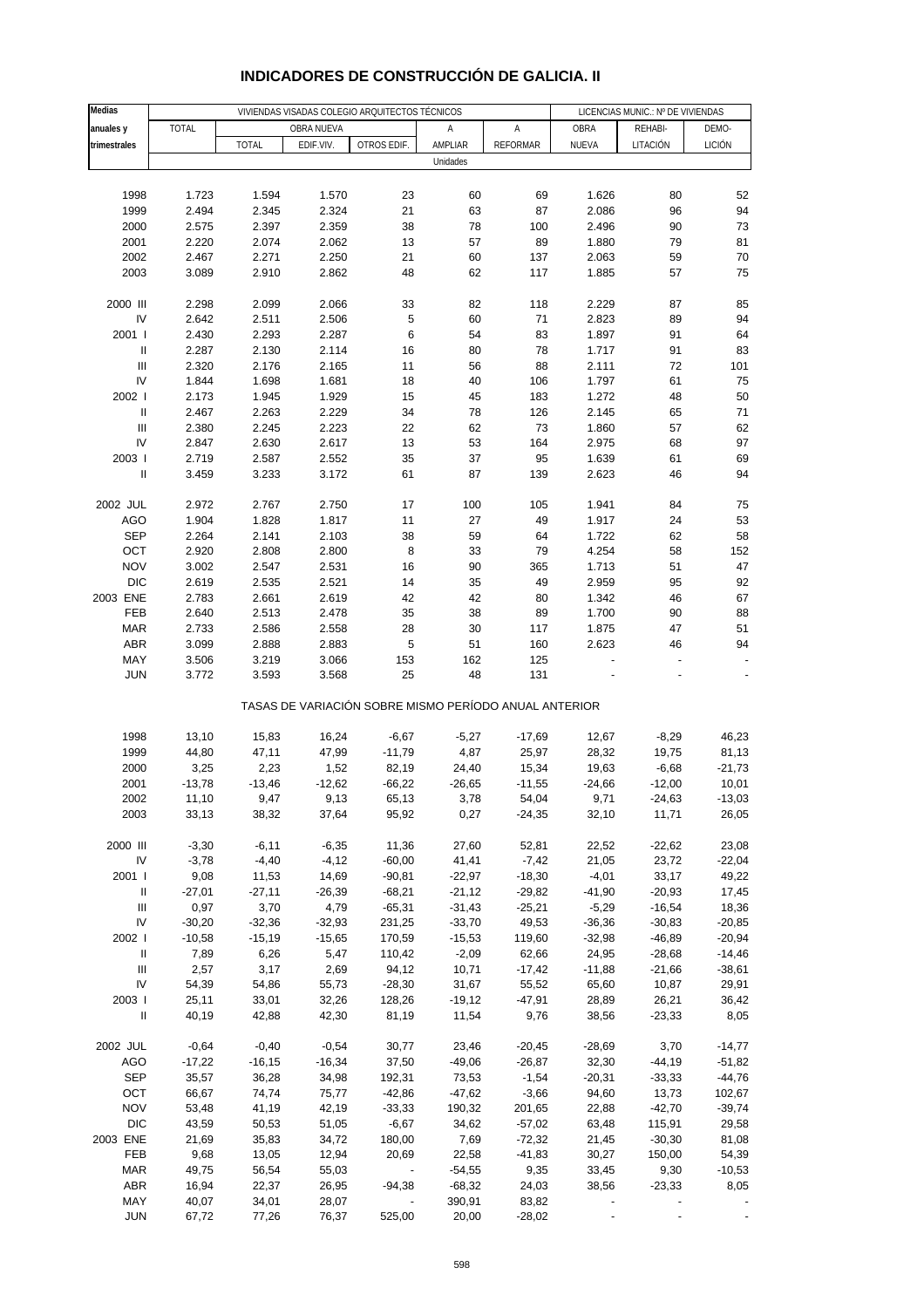| Medias                             |                | VIVIENDAS                |                |                          |                          |                          | PROYECTOS VISADOS<br>CERTIFICAC. |                                                       |                          |              | LIQUIDACIÓN      |
|------------------------------------|----------------|--------------------------|----------------|--------------------------|--------------------------|--------------------------|----------------------------------|-------------------------------------------------------|--------------------------|--------------|------------------|
| anuales y                          |                | <b>INICIADAS</b>         |                |                          | TERMINADAS               |                          |                                  | POR EL COLEGIO DE ARQUITECTOS                         |                          | FIN DE OBRA  | <b>EJECUCIÓN</b> |
| trimestrales                       | <b>TOTAL</b>   | PROTEGIDAS               | <b>LIBRES</b>  | <b>TOTAL</b>             | PROTEGIDAS               | <b>LIBRES</b>            | <b>TOTAL</b>                     | <b>PROTEGIDOS</b>                                     | <b>LIBRES</b>            | Nº VIVIENDAS | MAT. OBRA        |
|                                    |                |                          |                |                          | Unidades                 |                          |                                  |                                                       |                          | Unidades     | Miles €          |
|                                    |                |                          |                |                          |                          |                          |                                  |                                                       |                          |              |                  |
| 1998                               | 1.947          | 146                      | 1.802          | 1.414                    | 265                      | 1.149                    | 2.241                            | 219                                                   | 2.022                    | 1.225        | 51.460           |
| 1999                               | 2.503          | 304                      | 2.198          |                          |                          |                          | 2.606                            | 231                                                   |                          | 1.170        |                  |
|                                    |                |                          |                | 1.835                    | 268                      | 1.568                    |                                  |                                                       | 2.375                    |              | 49.322           |
| 2000                               | 2.648          | 253                      | 2.395          | 2.052                    | 232                      | 1.820                    | 2.943                            | 182                                                   | 2.761                    | 1.286        | 55.941           |
| 2001                               | 2.561          | 306                      | 2.254          | 2.377                    | 240                      | 2.137                    | 2.653                            | 231                                                   | 2.422                    | 1.471        | 64.164           |
| 2002                               | 2.463          | 228                      | 2.234          | 2.697                    | 212                      | 2.485                    | 2.755                            | 95                                                    | 2.660                    | 1.727        | 78.580           |
| 2003                               | 2.937          | 359                      | 2.577          | 2.481                    | 130                      | 2.351                    | 2.612                            | 8                                                     | 2.604                    | 1.802        | 88.025           |
|                                    |                |                          |                |                          |                          |                          |                                  |                                                       |                          |              |                  |
| 2000 III                           | 3.039          | 226                      | 2.813          | 2.027                    | 148                      | 1.879                    | 3.030                            | 228                                                   | 2.802                    | 1.297        | 58.492           |
| ${\sf IV}$                         | 2.827          | 305                      | 2.522          | 2.340                    | 228                      | 2.112                    | 2.630                            | 148                                                   | 2.482                    | 1.254        | 52.964           |
| 2001 l                             | 2.359          | 125                      | 2.234          | 2.314                    | 199                      | 2.115                    | 2.847                            | 235                                                   | 2.612                    | 1.210        | 53.056           |
| Ш                                  | 2.669          | 317                      | 2.351          | 2.333                    | 199                      | 2.134                    | 3.054                            | 187                                                   | 2.867                    | 1.426        | 58.878           |
| $\ensuremath{\mathsf{III}}\xspace$ | 2.924          | 343                      | 2.581          | 2.694                    | 262                      | 2.432                    | 2.371                            | 316                                                   | 2.056                    | 1.597        | 74.407           |
| ${\sf IV}$                         | 2.290          | 440                      | 1.850          | 2.168                    | 300                      | 1.869                    | 2.340                            | 186                                                   | 2.154                    | 1.651        | 70.315           |
| 2002                               | 2.068          | 129                      | 1.939          | 2.534                    | 162                      | 2.372                    | 2.667                            | 150                                                   | 2.517                    | 1.360        | 69.831           |
| $\, \parallel$                     | 2.307          | 42                       | 2.265          | 3.092                    | 279                      | 2.813                    | 2.729                            | 105                                                   | 2.624                    | 2.045        | 88.244           |
| $\ensuremath{\mathsf{III}}\xspace$ | 2.822          | 460                      | 2.362          | 2.673                    | 151                      | 2.522                    | 2.748                            | 114                                                   | 2.634                    | 1.757        | 83.371           |
| IV                                 | 2.654          | 283                      | 2.371          | 2.490                    | 256                      | 2.234                    | 2.875                            | 11                                                    | 2.863                    | 1.746        | 72.875           |
| 2003                               | 2.937          | 359                      | 2.577          | 2.481                    | 130                      | 2.351                    | 2.612                            | 8                                                     | 2.604                    | 1.716        | 81.689           |
| $\, \parallel$                     | $\blacksquare$ | $\sim$                   | $\blacksquare$ | $\overline{\phantom{a}}$ | $\overline{\phantom{a}}$ | $\overline{\phantom{a}}$ | $\blacksquare$                   | $\overline{a}$                                        | $\blacksquare$           | 1.888        | 94.360           |
|                                    |                |                          |                |                          |                          |                          |                                  |                                                       |                          |              |                  |
| 2002 JUL                           | 2.719          | 263                      | 2.456          | 3.103                    | 227                      | 2.876                    | 3.063                            | 152                                                   | 2.911                    | 2.367        | 111.379          |
| <b>AGO</b>                         | 2.566          | 400                      | 2.166          | 2.124                    | 101                      | 2.023                    | 2.345                            | $\pmb{0}$                                             | 2.345                    | 1.431        | 69.983           |
| <b>SEP</b>                         | 3.180          | 716                      | 2.464          | 2.791                    | 124                      | 2.667                    | 2.836                            | 189                                                   | 2.647                    | 1.474        | 68.750           |
| OCT                                | 2.733          | 114                      | 2.619          | 2.238                    | 119                      | 2.119                    | 3.113                            | $\mathbf{1}$                                          | 3.112                    | 1.693        | 77.170           |
| <b>NOV</b>                         | 2.396          | 285                      | 2.111          | 2.648                    | 200                      | 2.448                    | 2.575                            | 32                                                    | 2.543                    | 1.014        | 44.310           |
| <b>DIC</b>                         | 2.832          | 449                      | 2.383          | 2.584                    | 449                      | 2.135                    | 2.936                            | $\mathbf{1}$                                          | 2.935                    | 2.530        | 97.147           |
| 2003 ENE                           | 3.380          | 579                      | 2.801          | 2.473                    | 150                      | 2.323                    | 2.269                            | $\mathbf{1}$                                          | 2.268                    | 1.541        | 70.752           |
| FEB                                | 2.400          | 111                      | 2.289          | 2.510                    | 84                       | 2.426                    | 2.492                            | 22                                                    | 2.470                    | 1.383        | 72.883           |
| <b>MAR</b>                         | 3.030          | 388                      | 2.642          | 2.460                    | 155                      | 2.305                    | 3.074                            | 0                                                     | 3.074                    | 2.225        | 101.433          |
| ABR                                |                | $\overline{a}$           |                |                          |                          |                          |                                  |                                                       | $\overline{a}$           | 2.037        | 99.079           |
| MAY                                |                |                          |                |                          |                          |                          |                                  |                                                       | ÷,                       |              | 110.518          |
| <b>JUN</b>                         |                |                          |                |                          |                          |                          |                                  |                                                       |                          | 1.995        |                  |
|                                    |                |                          |                |                          |                          |                          |                                  |                                                       |                          | 1.631        | 73.484           |
|                                    |                |                          |                |                          |                          |                          |                                  | TASAS DE VARIACIÓN SOBRE MISMO PERÍODO ANUAL ANTERIOR |                          |              |                  |
|                                    |                |                          |                |                          |                          |                          |                                  |                                                       |                          |              |                  |
| 1998                               | 113,38         | $-45,11$                 | 178,51         | $-14,85$                 | $-21,57$                 | $-13,13$                 | 12,71                            | $-11,23$                                              | 16,11                    | 10,85        | 13,08            |
| 1999                               | 28,51          | 108,62                   | 22,02          | 29,82                    | 1,13                     | 36,43                    | 16,27                            | 5,40                                                  | 17,45                    | $-4,44$      | $-4,15$          |
| 2000                               | 5,83           | $-16,78$                 | 8,96           | 11,82                    | $-13,26$                 | 16,11                    | 12,95                            | $-21,28$                                              | 16,28                    | 9,85         | 13,42            |
| 2001                               | $-3,32$        | 20,95                    | $-5,89$        | 15,83                    | 3,27                     | 17,44                    | $-9,85$                          | 26,89                                                 | $-12,27$                 | 14,41        | 14,70            |
| 2002                               | $-3,83$        | $-25,51$                 | $-0,88$        | 13,45                    | $-11,71$                 | 16,28                    | 3,82                             | $-58,84$                                              | 9,79                     | 17,40        | 22,47            |
| 2003                               | 41,99          | 178,55                   | 32,91          | $-2,09$                  | $-19,79$                 | $-0,89$                  | $-2,07$                          | $-94,90$                                              | 3,47                     | 5,85         | 11,37            |
|                                    |                |                          |                |                          |                          |                          |                                  |                                                       |                          |              |                  |
| 2000 III                           | 30,51          | 16,12                    | 31,82          | 11,27                    | $-60,46$                 | 29,82                    | 3,52                             | 1,63                                                  | 3,68                     | 23,28        | 25,11            |
| ${\sf IV}$                         | 5,47           | 23,01                    | 3,69           | $-1,76$                  | $-33,69$                 | 3,63                     | 20,42                            | 37,77                                                 | 19,52                    | 7,12         | 3,69             |
| 2001 l                             | 11,36          | $-51,61$                 | 20,13          | 48,82                    | $-20,61$                 | 62,17                    | 1,10                             | 30,07                                                 | $-0,89$                  | 11,32        | 18,42            |
| Ш                                  | 2,26           | 41,67                    | $-1,44$        | 1,97                     | $-34,22$                 | 7,47                     | $-7,33$                          | 9,57                                                  | $-8,26$                  | $-5,27$      | $-12,78$         |
| Ш                                  | $-3,78$        | 51,85                    | $-8,25$        | 32,92                    | 77,03                    | 29,45                    | $-21,74$                         | 38,45                                                 | $-26,64$                 | 23,12        | 27,21            |
| IV                                 | $-18,97$       | 44,53                    | $-26,65$       | $-7,34$                  | 31,24                    | $-11,51$                 | $-11,03$                         | 25,17                                                 | $-13,19$                 | 31,69        | 32,76            |
| 2002                               | $-12,34$       | 2,93                     | $-13,20$       | 9,52                     | $-18,76$                 | 12,18                    | $-6,33$                          | $-36,03$                                              | $-3,66$                  | 12,43        | 31,62            |
| $\, \parallel$                     | $-13,56$       | $-86, 87$                | $-3,67$        | 32,54                    | 40,27                    | 31,82                    | $-10,66$                         | $-44,03$                                              | $-8,49$                  | 43,38        | 49,88            |
| Ш                                  | $-3,49$        | 34,14                    | $-8,49$        | $-0,80$                  | $-42,49$                 | 3,69                     | 15,88                            | $-63,99$                                              | 28,15                    | 10,02        | 12,05            |
| IV                                 | 15,86          | $-35,81$                 | 28,16          | 14,83                    | $-14,57$                 | 19,55                    | 22,85                            | $-93,90$                                              | 32,91                    | 5,73         | 3,64             |
| 2003                               | 41,99          | 178,55                   | 32,91          | $-2,09$                  | $-19,79$                 | $-0,89$                  | $-2,07$                          | $-94,90$                                              | 3,47                     | 26,20        | 16,98            |
| $\mathbf{II}$                      | $\sim$         | $\overline{\phantom{a}}$ | $\sim$         |                          |                          |                          |                                  |                                                       | $\overline{\phantom{a}}$ | $-7,68$      | 6,93             |
|                                    |                |                          |                |                          |                          |                          |                                  |                                                       |                          |              |                  |
| 2002 JUL                           | $-2,09$        | $-27,35$                 | 1,70           | $-7,46$                  | $-40,58$                 | $-3,20$                  | 13,07                            | $-60,10$                                              | 25,04                    | 7,54         | 3,86             |
| AGO                                | $-5,66$        | 257,14                   | $-16,95$       | $-8,88$                  | $-36,08$                 | $-6,90$                  | $-9,25$                          | $\overline{\phantom{a}}$                              | 4,18                     | $-5,67$      | 12,85            |
| <b>SEP</b>                         | $-2,87$        | 29,24                    | $-9,41$        | 16,34                    | $-49,59$                 | 23,87                    | 55,74                            | $-18,88$                                              | 66,69                    | 37,24        | 27,39            |
| OCT                                | $-0,26$        | $-82,33$                 | 25,01          | 5,22                     | $-67,31$                 | 20,19                    | 25,42                            | $-99,72$                                              | 46,17                    | $-23,70$     | $-17,39$         |
| <b>NOV</b>                         | 5,88           | 20,25                    | 4,20           | 19,12                    | $-41,52$                 | 30,14                    | 20,61                            | $-37,25$                                              | 22,02                    | $-20,60$     | $-22,99$         |
| <b>DIC</b>                         | 51,61          | 2,28                     | 66,76          | 19,91                    | 132,64                   | 8,82                     | 22,18                            | $-99,35$                                              | 30,44                    | 73,64        | 61,92            |
| 2003 ENE                           | 62,58          | 257,41                   | 46,11          | 26,56                    | 111,27                   | 23,37                    | $-16,18$                         | $-99,12$                                              | $-12,57$                 | $-1,91$      | 9,56             |
| FEB                                | 25,65          | 217,14                   | 22,08          | $-12,11$                 | $-57,14$                 | $-8,80$                  | $-7,36$                          | $-88,04$                                              | $-1,44$                  | 116,09       | 14,10            |
| <b>MAR</b>                         | 36,76          | 104,21                   | 30,43          | $-11,89$                 | $-28,90$                 | $-10,45$                 | 18,05                            | $\overline{\phantom{a}}$                              | 25,47                    | 19,05        | 25,16            |
| ABR                                |                |                          |                |                          |                          |                          |                                  |                                                       |                          | 15,35        | 19,37            |
| MAY                                |                |                          |                |                          |                          |                          |                                  |                                                       |                          | $-8,70$      | 21,39            |
| <b>JUN</b>                         |                |                          |                |                          |                          |                          |                                  |                                                       |                          | $-25,29$     | $-18,97$         |

#### **INDICADORES DE CONSTRUCCIÓN DE GALICIA. III**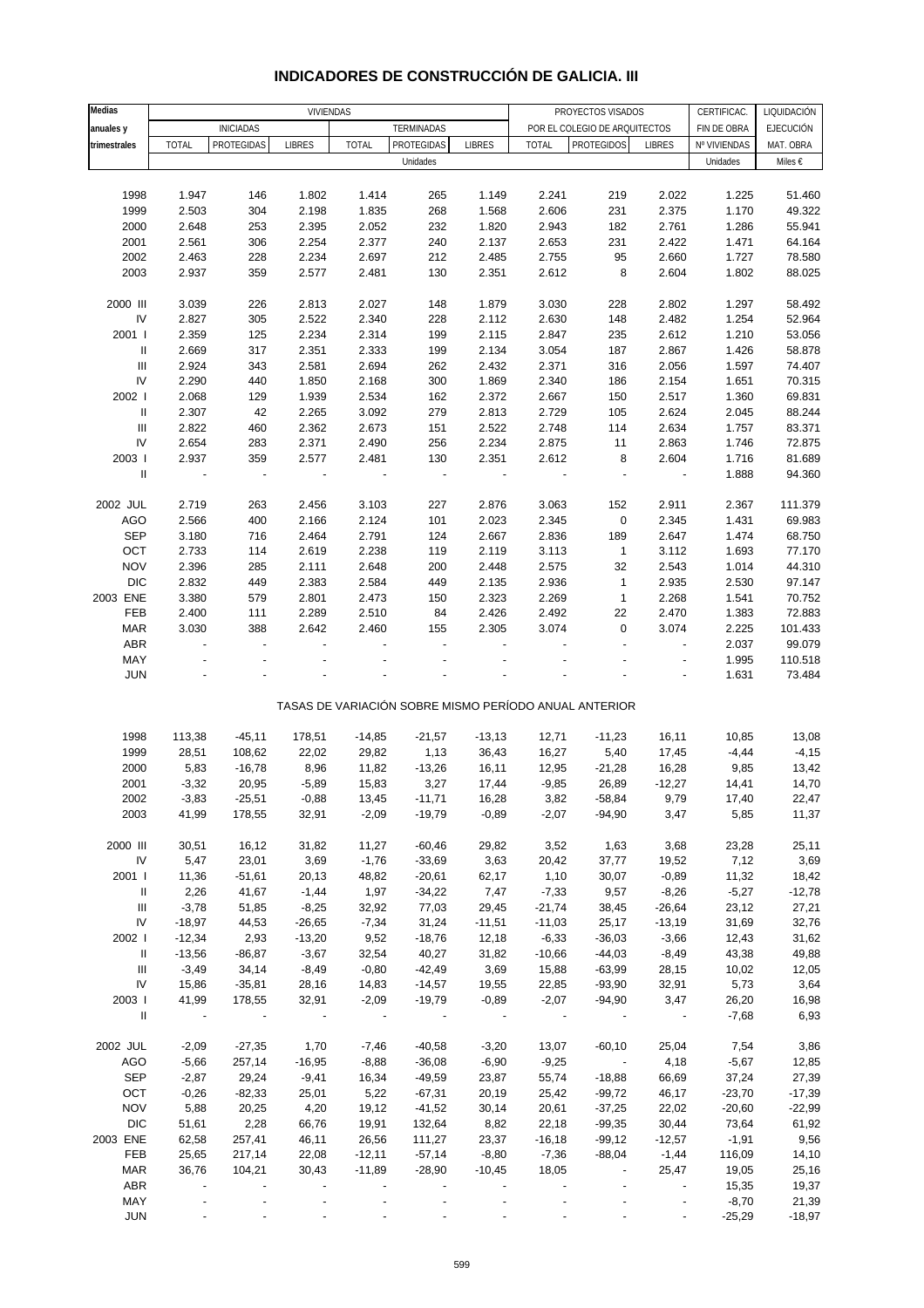| Medias                     | CONSUMO          |                    | LICITACIÓN OFICIAL (SEOPAN)                           |                    |                    | LICITACIÓN OFICIAL (FOMENTO) |                    |
|----------------------------|------------------|--------------------|-------------------------------------------------------|--------------------|--------------------|------------------------------|--------------------|
| anuales y                  | DE               | <b>TOTAL</b>       | EDIFICACIÓN                                           | OBRA CIVIL         | <b>TOTAL</b>       | EDIFICACIÓN                  | INGENIERÍA         |
| trimestrales               | CEMENTO          |                    |                                                       |                    |                    |                              | <b>CIVIL</b>       |
|                            | Toneladas        |                    |                                                       |                    | Miles €            |                              |                    |
|                            |                  |                    |                                                       |                    |                    |                              |                    |
| 1998                       | 186.285          | 99.653,1           | 33.458,2                                              | 66.194,9           | 51.976             | 14.942                       | 37.035             |
| 1999                       | 190.255          | 61.766,2           | 21.305,6                                              | 40.460,6           | 42.917             | 15.513                       | 27.405             |
| 2000                       | 205.821          | 74.558,0           | 18.299,9                                              | 56.258,1           | 43.201             | 10.665                       | 32.536             |
| 2001                       | 226.647          | 87.142,7           | 34.913,5                                              | 52.229,2           | 82.492             | 25.355                       | 57.137             |
| 2002                       | 230.258          | 109.788,9          | 29.895,0                                              | 79.893,9           | 99.136             | 33.634                       | 65.502             |
| 2003                       | 234.963          | 138.253,5          | 32.001,5                                              | 106.251,9          | 116.941            | 26.857                       | 90.083             |
| 2000 III                   | 226.810          | 58.098,4           | 19.508,3                                              | 38.590,0           | 32.537             | 9.311                        | 23.226             |
| IV                         | 195.947          | 140.789,3          | 17.066,5                                              | 123.722,8          | 75.339             | 13.428                       | 61.911             |
| 2001 l                     | 174.414          | 45.845,8           | 22.694,5                                              | 23.151,3           | 30.614             | 4.083                        | 26.531             |
| $\ensuremath{\mathsf{II}}$ | 230.722          | 95.960,5           | 30.467,0                                              | 65.493,4           | 64.707             | 18.161                       | 46.546             |
| Ш                          | 251.048          | 138.084,8          | 47.208,3                                              | 90.876,5           | 162.218            | 40.238                       | 121.980            |
| IV                         | 250.405          | 68.679,6           | 39.284,1                                              | 29.395,5           | 72.427             | 38.936                       | 33.491             |
| 2002                       | 215.826          | 20.845,2           | 6.935,5                                               | 13.909,7           | 15.576             | 3.385                        | 12.191             |
| $\ensuremath{\mathsf{II}}$ | 244.325          | 138.900,3          | 19.556,5                                              | 119.343,8          | 108.200            | 8.096                        | 100.103            |
| Ш                          | 251.420          | 181.226,0          | 65.334,1                                              | 115.891,9          | 198.751            | 102.523                      | 96.228             |
| IV                         | 209.459          | 98.184,2           | 27.754,0                                              | 70.430,1           | 74.018             | 20.533                       | 53.485             |
| 2003                       | 214.581          | 85.787,0           | 29.986,6                                              | 55.800,4           | 69.549             | 19.148                       | 50.401             |
| Ш                          | 255.345          | 190.719,9          | 34.016,5                                              | 156.703,4          | 188.029            | 38.421                       | 149.608            |
| 2002 JUL                   | 246.632          | 337.333,1          | 162.921,0                                             | 174.412,1          | 420.564            | 273.441                      | 147.123            |
| AGO                        | 254.923          | 82.499,4           | 12.526,2                                              | 69.973,1           | 88.317             | 25.208                       | 63.109             |
| <b>SEP</b>                 | 252.706          | 123.845,6          | 20.555,1                                              | 103.290,5          | 87.371             | 8.919                        | 78.452             |
| OCT                        | 260.677          | 196.910,7          | 37.684,1                                              | 159.226,7          | 159.519            | 42.382                       | 117.137            |
| <b>NOV</b>                 | 200.831          | 46.986,8           | 24.749,6                                              | 22.237,2           | 28.975             | 11.858                       | 17.116             |
| <b>DIC</b>                 | 166.870          | 50.655,0           | 20.828,5                                              | 29.826,6           | 33.561             | 7.360                        | 26.201             |
| 2003 ENE                   | 181.133          | 94.687,6           | 27.004,1                                              | 67.683,5           | 63.147             | 26.144                       | 37.003             |
| FEB                        | 224.941          | 68.589,7           | 38.473,4                                              | 30.116,4           | 62.539             | 14.750                       | 47.789             |
| <b>MAR</b>                 | 237.668          | 94.083,7           | 24.482,4                                              | 69.601,3           | 82.961             | 16.551                       | 66.410             |
| ABR                        | 253.426          | 125.190,8          | 47.659,6                                              | 77.531,3           | 129.928            | 55.714                       | 74.213             |
| MAY                        | 246.408          | 272.584,9          | 32.023,8                                              | 240.561,2          | 246.130            | 21.128                       | 225.002            |
| JUN                        | 266.201          | 174.384,0          | 22.366,1                                              | 152.017,9          |                    |                              |                    |
|                            |                  |                    | TASAS DE VARIACIÓN SOBRE MISMO PERÍODO ANUAL ANTERIOR |                    |                    |                              |                    |
| 1998                       | 7,52             | 39,39              | 40,27                                                 | 38,95              | $-18,13$           | $-30,33$                     | $-11,90$           |
| 1999                       | 2,13             | $-38,02$           | $-36,32$                                              | $-38,88$           | $-17,43$           | 3,82                         | $-26,00$           |
| 2000                       | 8,18             | 20,71              | $-14, 11$                                             | 39,04              | 0,66               | $-31,25$                     | 18,72              |
| 2001                       | 10,12            | 16,88              | 90,79                                                 | $-7,16$            | 90,95              | 137,74                       | 75,61              |
| 2002                       | 1,59             | 25,99              | -14,37                                                | 52,97              | 20,18              | 32,66                        | 14,64              |
| 2003                       | 2,12             | 73,09              | 141,59                                                | 59,47              | 207,45             | 379,17                       | 177,77             |
| 2000 III                   | 12,10            | 6,65               | 13,82                                                 | 3,35               | $-9,32$            | $-26,58$                     | 0,12               |
| IV                         | 7,01             | 160,83             | 5,08                                                  | 227,86             | 108,42             | 27,02                        | 142,08             |
| 2001 l                     | $-11,36$         | 4,70               | 22,27                                                 | $-8,22$            | 13,68              | $-59,22$                     | 56,83              |
| Ш                          | 13,23            | 72,72              | 68,67                                                 | 74,68              | 70,30              | 83,32                        | 65,70              |
| Ш                          | 10,69            | 137,67             | 141,99                                                | 135,49             | 398,56             | 332,16                       | 425,18             |
| IV                         | 27,79            | $-51,22$           | 130,18                                                | $-76,24$           | $-3,87$            | 189,95                       | $-45,90$           |
| 2002                       | 23,74            | $-54,53$           | $-69,44$                                              | $-39,92$           | $-49,12$           | $-17,09$                     | $-54,05$           |
| Ш                          | 5,90             | 44,75              | $-35,81$                                              | 82,22              | 67,21              | $-55,42$                     | 115,06             |
| Ш                          | 0,15             | 31,24              | 38,40                                                 | 27,53              | 22,52              | 154,79                       | $-21,11$           |
| IV                         | $-16,35$         | 42,96              | $-29,35$                                              | 139,59             | 2,20               | $-47,26$                     | 59,70              |
| 2003  <br>Ш                | $-0,58$<br>4,51  | 311,54<br>37,31    | 332,37<br>73,94                                       | 301,16<br>31,30    | 346,50<br>162,15   | 465,63<br>330,03             | 313,41<br>138,26   |
|                            |                  |                    |                                                       |                    |                    |                              |                    |
| 2002 JUL                   | 0,40             | 104,62             | 89,48                                                 | 121,12             | 52,58              | 240,74                       | $-24,70$           |
| AGO                        | $-6,94$          | $-48,27$           | $-63,83$                                              | $-43,95$           | $-43,02$           | 19,70                        | $-52,88$           |
| <b>SEP</b>                 | 8,20             | 37,72              | $-2,16$                                               | 49,88              | 55,94              | $-54,04$                     | 114,20             |
| OCT<br><b>NOV</b>          | 4,24<br>$-15,33$ | 220,56<br>$-27,24$ | 51,18<br>$-4, 15$                                     | 336,22<br>$-42,62$ | 211,91<br>$-54,01$ | 142,57<br>$-46,00$           | 247,90<br>$-58,29$ |
| <b>DIC</b>                 | $-36,78$         | $-36,71$           | $-68,96$                                              | 130,66             | $-67,46$           | $-90,49$                     | 1,70               |

#### **INDICADORES DE CONSTRUCCIÓN DE GALICIA. IV**

2003 ENE -21,38 343,41 772,82 270,65 175,84 775,85 85,87 FEB 1,25 141,11 165,48 115,79 362,94 213,96 442,32 MAR 21,92 638,89 660,16 631,69 703,34 569,27 745,56 ABR -3,94 19,11 494,45 -20,14 35,37 598,35 -15,67 MAY -1,80 223,27 -9,14 390,17 418,50 113,61 498,74 JUN 21,98 -23,27 45,16 -28,25 - - -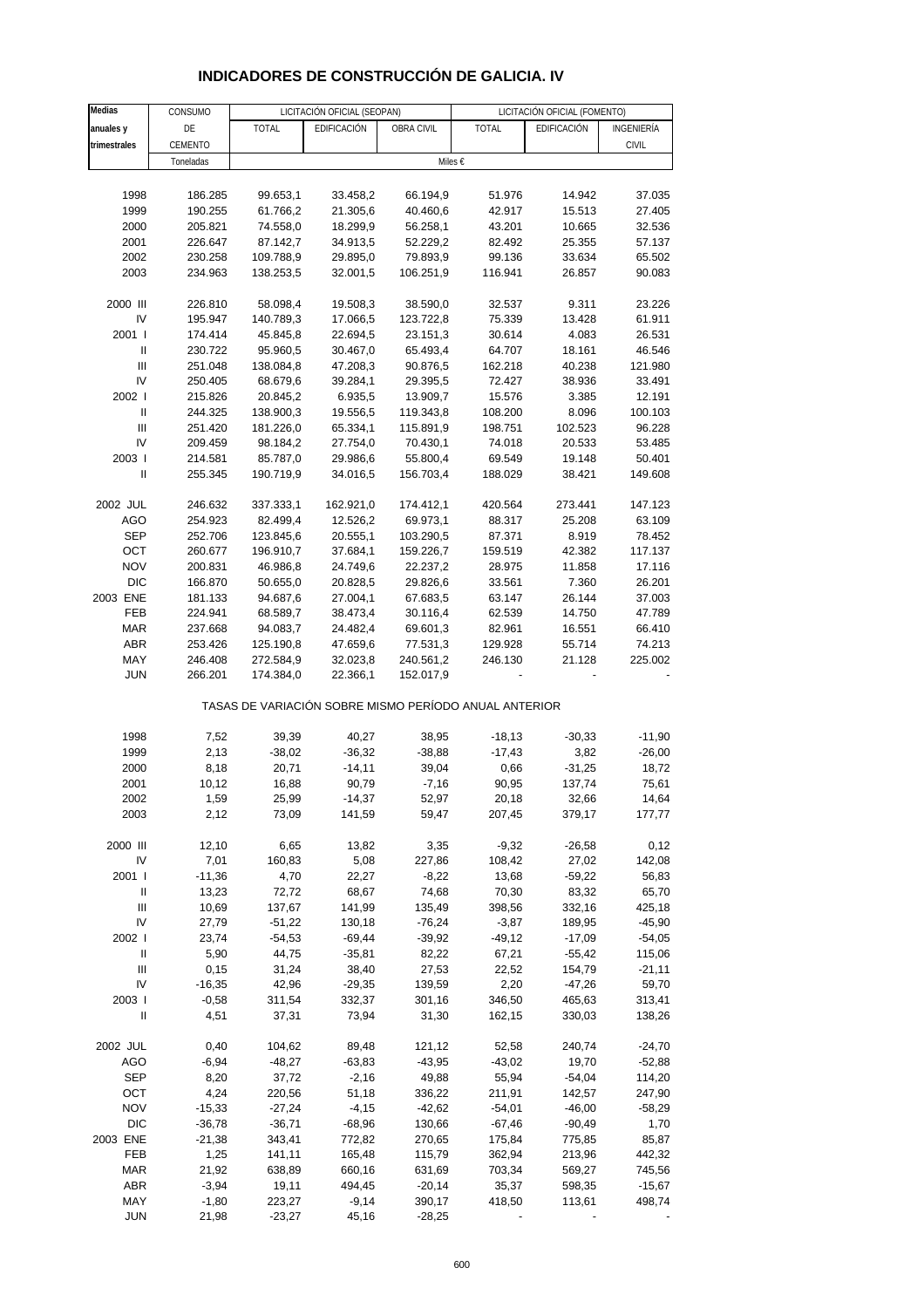| Medias         | ESTABLECIMIENTOS HOTELEROS |                    |                                                       |              |                          |                    |                  |  |  |
|----------------|----------------------------|--------------------|-------------------------------------------------------|--------------|--------------------------|--------------------|------------------|--|--|
| anuales y      |                            | NÚMERO DE VIAJEROS |                                                       |              | NÚMERO DE PERNOCTACIONES |                    | <b>GRADO DE</b>  |  |  |
| trimestrales   | <b>TOTAL</b>               | <b>ESPAÑOLES</b>   | <b>EXTRANJEROS</b>                                    | <b>TOTAL</b> | ESPAÑOLES                | <b>EXTRANJEROS</b> | <b>OCUPACIÓN</b> |  |  |
|                |                            |                    | Unidades                                              |              |                          |                    | %                |  |  |
|                |                            |                    |                                                       |              |                          |                    |                  |  |  |
|                |                            |                    |                                                       |              |                          |                    |                  |  |  |
| 1998           | 154.337                    | 133.517            | 20.820                                                | 344.151      | 304.584                  | 39.567             | 37,94            |  |  |
| 1999           | 241.435                    | 207.532            | 33.903                                                | 556.905      | 490.604                  | 66.301             | 39,03            |  |  |
| 2000           | 210.703                    | 173.236            | 37.467                                                | 487.382      | 412.283                  | 75.099             | 33,33            |  |  |
| 2001           | 210.000                    | 171.932            | 38.067                                                | 487.632      | 413.655                  | 73.977             | 32,47            |  |  |
| 2002           | 217.800                    | 178.226            | 39.574                                                | 523.001      | 443.377                  | 79.624             | 33,42            |  |  |
| 2003           | 259.260                    | 214.237            | 45.023                                                | 555.456      | 472.436                  | 83.020             | 32,26            |  |  |
| 2000 IV        | 172.567                    | 142.489            | 30.079                                                | 364.003      | 310.911                  | 53.092             | 27,18            |  |  |
| 2001 l         | 132.077                    | 112.669            | 19.408                                                | 282.064      | 244.189                  | 37.875             | 22,51            |  |  |
| Ш              | 202.347                    | 159.246            | 43.101                                                | 446.698      | 369.088                  | 77.610             | 31,01            |  |  |
| Ш              | 331.653                    | 269.491            | 62.162                                                | 845.857      | 715.804                  | 130.052            | 49,32            |  |  |
| IV             | 173.922                    | 146.323            | 27.598                                                | 375.909      | 325.538                  | 50.371             | 27,03            |  |  |
| 2002 l         | 143.517                    | 125.428            | 18.089                                                | 315.510      | 278.328                  | 37.182             | 24,29            |  |  |
| $\mathbf{I}$   | 206.982                    | 160.335            | 46.647                                                | 478.237      | 392.689                  | 85.548             | 31,51            |  |  |
| Ш              |                            |                    |                                                       | 885.473      |                          |                    |                  |  |  |
|                | 344.516                    | 279.138            | 65.377                                                |              | 747.684                  | 137.788            | 49,01            |  |  |
| IV             | 176.186                    | 148.003            | 28.183                                                | 412.785      | 354.808                  | 57.977             | 28,88            |  |  |
| 2003           | 152.629                    | 133.986            | 18.643                                                | 307.426      | 268.817                  | 38.609             | 22,48            |  |  |
| $\sf II$       | 250.753                    | 199.488            | 51.265                                                | 502.583      | 414.859                  | 87.724             | 30,32            |  |  |
| $\mathbf{III}$ | 431.965                    | 356.737            | 75.229                                                | 1.006.811    | 864.231                  | 142.580            | 49,84            |  |  |
| 2002 SEP       | 268.591                    | 208.075            | 60.516                                                | 657.833      | 535.156                  | 122.677            | 39,21            |  |  |
| OCT            | 226.641                    | 185.540            | 41.101                                                | 541.552      | 461.611                  | 79.941             | 35,68            |  |  |
| <b>NOV</b>     | 157.434                    | 136.821            | 20.613                                                | 377.766      | 329.066                  | 48.700             | 27,21            |  |  |
| <b>DIC</b>     | 144.482                    | 121.648            | 22.834                                                | 319.036      | 273.746                  | 45.290             | 23,75            |  |  |
| 2003 ENE       | 137.055                    | 121.915            | 15.140                                                | 281.792      | 248.261                  | 33.531             | 20,92            |  |  |
| FEB            | 141.932                    | 125.718            | 16.214                                                | 287.314      | 250.841                  | 36.473             | 21,96            |  |  |
| <b>MAR</b>     | 178.901                    |                    |                                                       |              | 307.349                  | 45.823             | 24,57            |  |  |
|                |                            | 154.325            | 24.576                                                | 353.172      |                          |                    |                  |  |  |
| <b>ABR</b>     | 223.211                    | 180.607            | 42.604                                                | 441.777      | 369.854                  | 71.923             | 29,14            |  |  |
| MAY            | 250.635                    | 197.243            | 53.392                                                | 496.724      | 406.240                  | 90.484             | 29,48            |  |  |
| <b>JUN</b>     | 278.413                    | 220.615            | 57.798                                                | 569.249      | 468.484                  | 100.765            | 32,33            |  |  |
| JUL            | 352.659                    | 290.248            | 62.411                                                | 785.424      | 663.557                  | 121.867            | 39,45            |  |  |
| AGO            | 511.271                    | 423.225            | 88.046                                                | 1.228.198    | 1.064.905                | 163.293            | 60,22            |  |  |
|                |                            |                    | TASAS DE VARIACIÓN SOBRE MISMO PERÍODO ANUAL ANTERIOR |              |                          |                    |                  |  |  |
| 1998           | 8,43                       | 7,63               | 13,87                                                 | 8,53         | 7,47                     | 17,40              | $-10,23$         |  |  |
| 1999           | 23,09                      | 21,53              | 33,83                                                 | 17,42        | 15,64                    | 32,56              | 8,80             |  |  |
| 2000           | $-12,73$                   | $-16,53$           | 10,51                                                 | $-12,48$     | $-15,96$                 | 13,27              | $-14,61$         |  |  |
| 2001           | $-0,33$                    | $-0,75$            | 1,60                                                  | 0,05         | 0,33                     | $-1,49$            | $-2,58$          |  |  |
| 2002           | 3,71                       |                    | 3,96                                                  |              | 7,19                     |                    |                  |  |  |
| 2003           | 14,18                      | 3,66<br>15,29      | 9,20                                                  | 7,25<br>1,46 | 1,57                     | 7,63<br>0,80       | 2,94<br>$-6,23$  |  |  |
|                |                            |                    |                                                       |              |                          |                    |                  |  |  |
| 2000 IV        | $-14,51$                   | $-19,41$           | 19,99                                                 | $-15,95$     | $-19,70$                 | 15,60              | $-16,02$         |  |  |
| 2001 l         | 2,14                       | $-1,36$            | 28,61                                                 | 1,48         | $-1,30$                  | 24,01              | $-8,96$          |  |  |
| Ш              | 0,93                       | $-1,60$            | 11,55                                                 | 1,14         | $-0,10$                  | 7,48               | $-1,98$          |  |  |
| Ш              | $-2,59$                    | $-1,79$            | $-5,90$                                               | $-2,32$      | $-0,77$                  | $-10,03$           | $-0,90$          |  |  |
| IV             | 0,78                       | 2,69               | $-8,25$                                               | 3,27         | 4,70                     | $-5,13$            | $-0,55$          |  |  |
| 2002           | 8,66                       | 11,32              | $-6,80$                                               | 11,86        | 13,98                    | $-1,83$            | 7,89             |  |  |
| Ш              | 2,29                       | 0,68               | 8,23                                                  | 7,06         | 6,39                     | 10,23              | 1,63             |  |  |
| Ш              | 3,88                       | 3,58               | 5,17                                                  | 4,68         | 4,45                     | 5,95               | $-0,64$          |  |  |
| IV             | 1,30                       | 1,15               | 2,12                                                  | 9,81         | 8,99                     | 15,10              | 6,86             |  |  |
| 2003           | 6,35                       | 6,82               | 3,07                                                  | $-2,56$      | $-3,42$                  | 3,84               | $-7,43$          |  |  |
| Ш              | 21,15                      | 24,42              | 9,90                                                  | 5,09         | 5,65                     | 2,54               | $-3,80$          |  |  |
| Ш              | 12,94                      | 13,37              | 10,94                                                 | 0,75         | 1,20                     | $-1,90$            | $-7,55$          |  |  |
|                |                            |                    |                                                       |              |                          |                    |                  |  |  |
| 2002 SEP       | 0,05                       | $-2,58$            | 10,27                                                 | 4,26         | 1,91                     | 15,91              | $-0,05$          |  |  |
| OCT            | 4,20                       | 4,88               | 1,20                                                  | 12,28        | 12,59                    | 10,52              | 8,55             |  |  |
| <b>NOV</b>     | $-2,47$                    | $-2,42$            | $-2,83$                                               | 8,90         | 7,03                     | 23,44              | 5,22             |  |  |
| <b>DIC</b>     | 1,16                       | $-0,17$            | 8,90                                                  | 6,88         | 5,62                     | 15,16              | 6,26             |  |  |
| 2003 ENE       | 26,69                      | 26,75              | 26,19                                                 | 26,90        | 26,09                    | 33,22              | 21,35            |  |  |
| FEB            | 8,20                       | 10,95              | $-9,23$                                               | 2,27         | 2,43                     | 1,21               | $-8,69$          |  |  |
| <b>MAR</b>     | $-6,43$                    | $-7,47$            | 0,70                                                  | $-20,37$     | $-21,83$                 | $-8,97$            | $-22,17$         |  |  |
| <b>ABR</b>     | 21,15                      | 23,52              | 12,05                                                 | 4,82         | 6,00                     | $-0,86$            | $-0,88$          |  |  |
| MAY            | 21,79                      | 25,21              | 10,65                                                 | 4,23         | 3,94                     | 5,56               | $-6,11$          |  |  |
| <b>JUN</b>     | 20,57                      | 24,47              | 7,70                                                  | 6,07         | 6,88                     | 2,43               | $-4,18$          |  |  |
| JUL            | 14,32                      | 15,29              | 10,02                                                 | $-0,09$      | 0,42                     | $-2,77$            | $-9,27$          |  |  |
| AGO            | 12,00                      | 12,08              | 11,61                                                 | 1,30         | 1,70                     | $-1,25$            | $-6,39$          |  |  |

## **INDICADORES DE SERVICIOS DE GALICIA. I**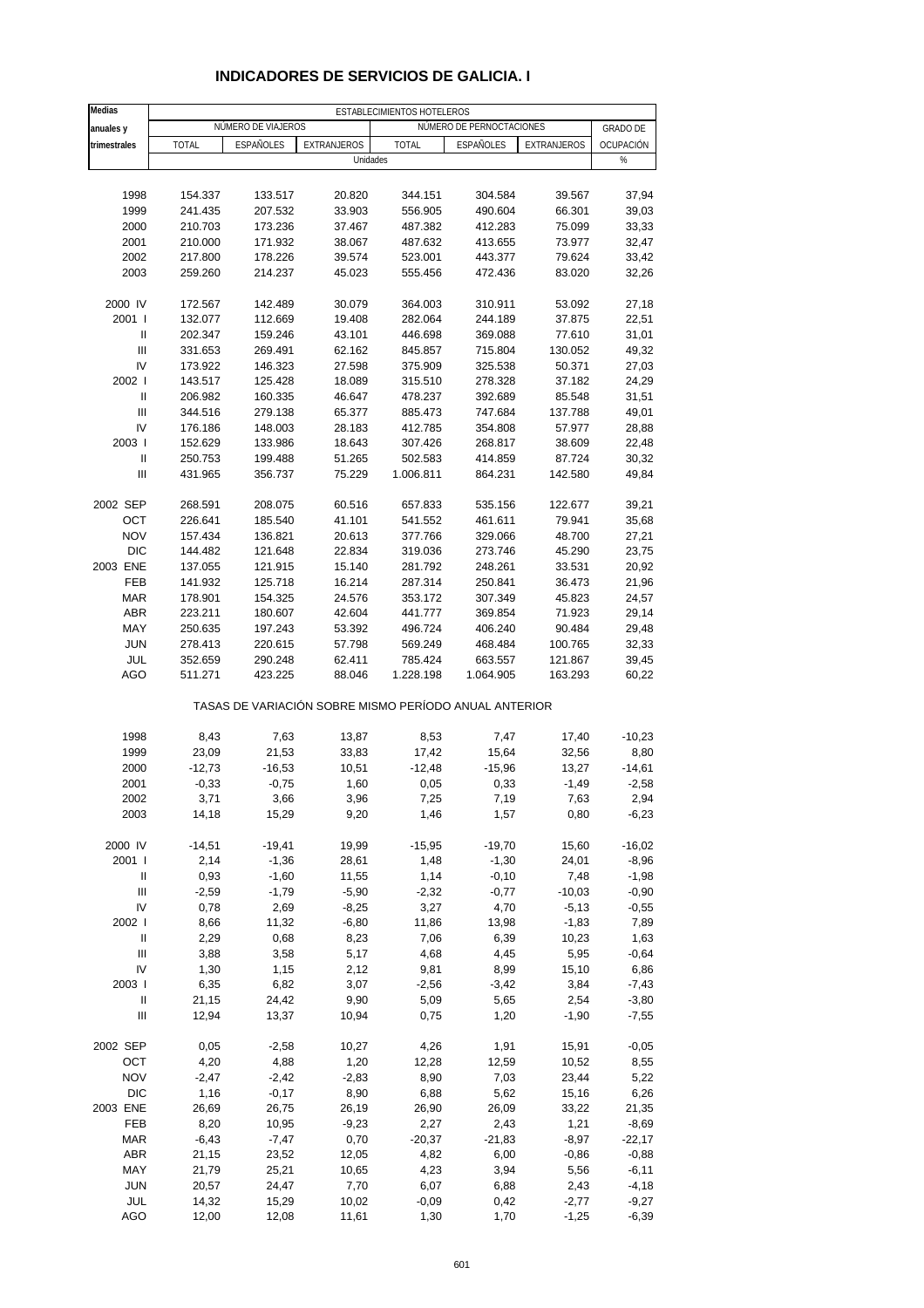| Medias         | ACAMPAMENTOS TURÍSTICOS  |                    |                                                       |                  |                          |                   |                 |  |
|----------------|--------------------------|--------------------|-------------------------------------------------------|------------------|--------------------------|-------------------|-----------------|--|
| anuales y      |                          | NÚMERO DE VIAJEROS |                                                       |                  | NÚMERO DE PERNOCTACIONES |                   | <b>GRADO DE</b> |  |
| trimestrales   | <b>TOTAL</b>             | <b>ESPAÑOLES</b>   | EXTRANJEROS                                           | <b>TOTAL</b>     | <b>ESPAÑOLES</b>         | EXTRANJEROS       | OCUPACIÓN       |  |
|                |                          |                    | Unidades                                              |                  |                          |                   | %               |  |
|                |                          |                    |                                                       |                  |                          |                   |                 |  |
| 1998           | 12.351                   | 9.267              | 3.084                                                 | 48.646           | 41.901                   | 6.746             | 5,67            |  |
| 1999           | 17.130                   | 13.103             | 4.027                                                 | 52.393           | 43.342                   | 9.051             | 6,64            |  |
| 2000           | 17.759                   | 13.524             | 4.235                                                 | 62.950           | 52.744                   | 10.207            | 9,02            |  |
| 2001           | 16.751                   | 12.917             | 3.835                                                 | 65.840           | 56.841                   | 8.999             | 9,33            |  |
| 2002           | 17.322                   | 13.430             | 3.892                                                 | 70.366           | 60.115                   | 10.251            | 14,29           |  |
| 2003           | 21.830                   | 17.007             | 4.823                                                 | 90.264           | 79.009                   | 11.255            | 12,71           |  |
|                |                          |                    |                                                       |                  |                          |                   |                 |  |
| 2000 IV        | 272                      | 156                | 116                                                   | 563              | 330                      | 233               | 0,69            |  |
| 2001 l         | 145                      | 122                | 24                                                    | 243              | 203                      | 40                | 0,68            |  |
| Ш              | 6.420                    | 4.775              | 1.645                                                 | 21.631           | 18.271                   | 3.360             | 7,56            |  |
| $\mathbf{III}$ | 60.083                   | 46.468             | 13.616                                                | 240.641          | 208.186                  | 32.455            | 27,61           |  |
| IV             | 356                      | 302                | 53                                                    | 846              | 703                      | 143               | 1,44            |  |
| 2002 l         | 629                      | 547                | 82                                                    | 1.722            | 1.547                    | 175               | 12,03           |  |
| Ш              | 5.662                    | 4.074              | 1.588                                                 | 20.614           | 17.322                   | 3.292             | 7,90            |  |
| Ш              | 62.291                   | 48.498             | 13.793                                                | 256.490          | 219.108                  | 37.382            | 28,29           |  |
| IV             | 705                      | 602                | 103                                                   | 2.639            | 2.484                    | 156               | 8,94            |  |
| 2003           | 597                      | 568                | 29                                                    | 2.625            | 2.577                    | 47                | 8,31            |  |
| Ш              | 5.405                    | 4.101              | 1.304                                                 | 16.081           | 13.664                   | 2.417             | 5,97            |  |
| Ш              | 78.316                   | 61.024             | 17.292                                                | 332.997          | 291.674                  | 41.323            | 29,41           |  |
|                |                          |                    |                                                       |                  |                          |                   |                 |  |
| 2002 SEP       | 7.677                    | 4.967              | 2.710                                                 | 26.554           | 20.819                   | 5.735             | 8,73            |  |
| OCT            | 428                      | 120                | 308                                                   | 880              | 413                      | 467               | 7,62            |  |
| <b>NOV</b>     | 184                      | 184                | 0                                                     | 441              | 441                      | 0                 | 7,37            |  |
| <b>DIC</b>     | 1.502                    | 1.502              | 0                                                     | 6.597            | 6.597                    | 0                 | 11,84           |  |
| 2003 ENE       | 957                      | 957                | 0                                                     | 4.331            | 4.331                    | 0                 | 11,89           |  |
| <b>FEB</b>     | 674                      | 672                | $\overline{c}$                                        | 3.256            | 3.252                    | 4                 | 7,87            |  |
| <b>MAR</b>     | 160                      | 76                 | 84                                                    | 287              | 149                      | 138               | 5,16            |  |
| <b>ABR</b>     | 1.915                    | 1.474              | 441                                                   | 5.569            | 4.756                    | 813               | 4,54            |  |
| MAY            | 2.194                    | 1.504              | 690                                                   | 4.419            | 3.177                    | 1.242             | 4,29            |  |
| <b>JUN</b>     | 12.105                   | 9.324              | 2.781                                                 | 38.255           | 33.060                   | 5.195             | 9,07            |  |
| JUL            | 52.619                   | 43.284             | 9.335                                                 | 268.064          | 242.759                  | 25.305            | 24,24           |  |
| AGO            | 104.012                  | 78.763             | 25.249                                                | 397.929          | 340.588                  | 57.341            | 34,58           |  |
|                |                          |                    | TASAS DE VARIACIÓN SOBRE MISMO PERÍODO ANUAL ANTERIOR |                  |                          |                   |                 |  |
| 1998           | $-3,30$                  | $-5,05$            | 2,37                                                  | $-1,69$          | $-1,56$                  | $-2,52$           | $-17,67$        |  |
| 1999           | 38,69                    | 41,39              | 30,58                                                 | 7,70             | 3,44                     | 34,18             | 16,98           |  |
| 2000           | 3,67                     | 3,22               | 5,16                                                  | 20,15            | 21,69                    | 12,77             | 35,95           |  |
| 2001           | $-5,68$                  | $-4,49$            | $-9,46$                                               | 4,59             | 7,77                     | -11,83            | 3,35            |  |
| 2002           | 3,41                     | 3,98               | 1,49                                                  |                  |                          |                   | 53,26           |  |
| 2003           | $-11,83$                 | $-11,88$           | $-11,67$                                              | 6,87<br>$-10,84$ | 5,76<br>$-8,81$          | 13,91<br>$-22,92$ | $-25,23$        |  |
|                |                          |                    |                                                       |                  |                          |                   |                 |  |
| 2000 IV        | 3,03                     | $-30,72$           | 201,74                                                | $-21,62$         | $-46,55$                 | 131,89            | 2,48            |  |
| 2001 l         | $-56,87$                 | $-58,48$           | $-46,21$                                              | $-54,41$         | $-56,12$                 | $-43,06$          | $-44,44$        |  |
| Ш              | 23,04                    | 42,95              | $-12,37$                                              | 46,38            | 66,15                    | $-11,13$          | 24,40           |  |
| Ш              | $-7,86$                  | $-7,63$            | $-8,64$                                               | 2,00             | 4,52                     | $-11,67$          | $-1,70$         |  |
| IV             | 30,76                    | 93,39              | $-53,89$                                              | 50,33            | 112,82                   | $-38,40$          | 108,70          |  |
| 2002           | 333,03                   | 349,59             | 247,89                                                | 608,50           | 660,82                   | 340,34            |                 |  |
| Ш              | $-11,80$                 | $-14,67$           | $-3,46$                                               | $-4,70$          | $-5,20$                  | $-2,00$           | 4,45            |  |
| III            | 3,67                     | 4,37               | 1,30                                                  | 6,59             | 5,25                     | 15,18             | 2,46            |  |
| IV             | 98,13                    | 99,12              | 92,50                                                 | 211,86           | 253,30                   | 8,60              | 521,06          |  |
| 2003           | $-5,14$                  | 3,90               | $-65,18$                                              | 52,45            | 66,60                    | $-72,90$          | $-30,95$        |  |
| Ш              | $-4,55$                  | 0,65               | $-17,90$                                              | $-21,99$         | $-21,11$                 | $-26,60$          | $-24,47$        |  |
| Ш              | $-12,59$                 | $-13,15$           | $-10,56$                                              | $-10,35$         | $-8,35$                  | $-22,33$          | $-22,76$        |  |
| 2002 SEP       | $-22,47$                 | $-26,72$           | $-13,25$                                              | $-21,31$         | $-21,21$                 | $-21,67$          | $-6,23$         |  |
| OCT            | $-36,02$                 | $-77,61$           | 131,58                                                | $-47,02$         | $-68,06$                 | 26,90             | 161,86          |  |
| <b>NOV</b>     | $-42,14$                 | $-40,45$           |                                                       | $-30,00$         | $-28,99$                 |                   | 756,98          |  |
| DIC            | $\overline{\phantom{a}}$ |                    |                                                       |                  |                          |                   |                 |  |
| 2003 ENE       | 517,42                   | 517,42             |                                                       |                  |                          |                   | $-2,86$         |  |
| FEB            | 144,20                   | 273,33             | $-97,92$                                              | 477,30           | 774,19                   | $-97,92$          | $-33,75$        |  |
| <b>MAR</b>     | $-89,02$                 | $-94,18$           | $-44,37$                                              | $-93,41$         | $-96,29$                 | $-58,43$          | $-56,89$        |  |
| ABR            | 37,97                    | 121,99             | $-39,09$                                              | 81,52            | 180,26                   | $-40,70$          | $-30,15$        |  |
| MAY            | 2,81                     | 23,99              | $-25,08$                                              | $-27,85$         | $-26,05$                 | $-32,09$          | $-26,92$        |  |
| <b>JUN</b>     | $-10, 10$                | $-9,87$            | $-10,87$                                              | $-27,34$         | $-28,09$                 | $-22,20$          | $-19,95$        |  |
| JUL            | $-38,69$                 | $-37,61$           | $-43,27$                                              | $-21,98$         | $-19,04$                 | $-42,14$          | $-30,20$        |  |
| AGO            | 11,40                    | 10,70              | 13,66                                                 | $-0,35$          | 1,17                     | $-8,51$           | $-16,51$        |  |

#### **INDICADORES DE SERVICIOS DE GALICIA. II**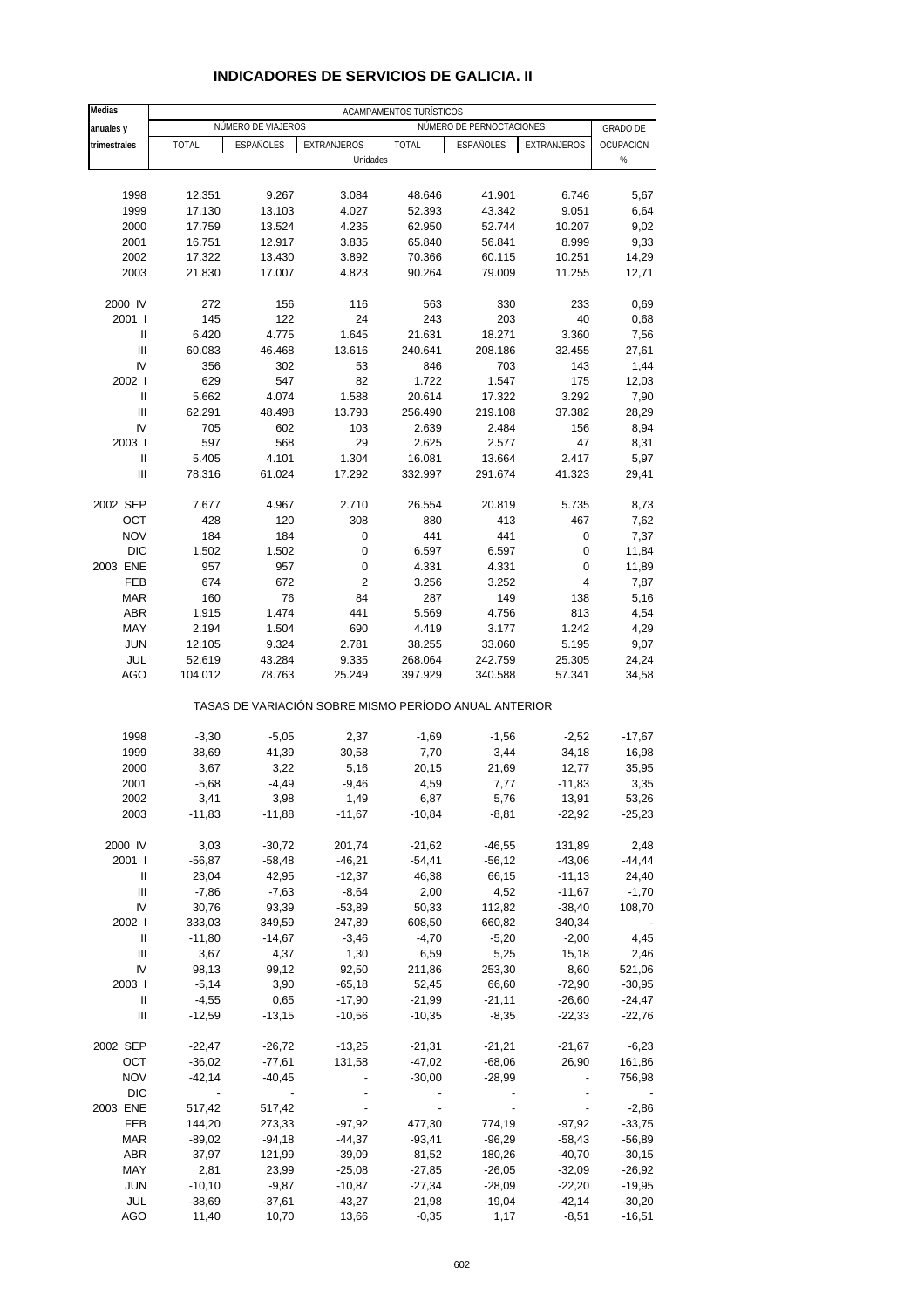| <b>Medias</b> | APARTAMENTOS TURÍSTICOS |                          |                                                       |              |                          |             |                 |  |  |
|---------------|-------------------------|--------------------------|-------------------------------------------------------|--------------|--------------------------|-------------|-----------------|--|--|
| anuales y     |                         | NÚMERO DE VIAJEROS       |                                                       |              | NÚMERO DE PERNOCTACIONES |             | <b>GRADO DE</b> |  |  |
| trimestrales  | <b>TOTAL</b>            | <b>ESPAÑOLES</b>         | EXTRANJEROS                                           | <b>TOTAL</b> | ESPAÑOLES                | EXTRANJEROS | OCUPACIÓN       |  |  |
|               |                         |                          | Unidades                                              |              |                          |             | %               |  |  |
|               |                         |                          |                                                       |              |                          |             |                 |  |  |
| 1998          |                         |                          |                                                       |              |                          |             |                 |  |  |
| 1999          |                         |                          |                                                       |              |                          |             |                 |  |  |
| 2000          | 1.791                   | 1.519                    | 273                                                   | 9.137        | 7.927                    | 1.211       | 28,12           |  |  |
| 2001          | 1.983                   | 1.729                    | 254                                                   | 10.351       | 8.999                    | 1.352       | 28,67           |  |  |
| 2002          | 2.126                   | 1.849                    | 277                                                   | 10.339       | 8.964                    | 1.375       | 26,12           |  |  |
| 2003          | 2.177                   | 1.930                    | 247                                                   | 12.027       | 10.774                   | 1.252       | 26,85           |  |  |
| 2000 IV       | 988                     | 749                      | 239                                                   | 3.901        | 3.203                    | 698         | 12,59           |  |  |
| 2001          | 1.686                   | 1.238                    | 448                                                   | 5.898        | 4.478                    | 1.420       | 30,38           |  |  |
| Ш             | 1.880                   | 1.721                    | 159                                                   | 7.292        | 6.387                    | 906         | 19,92           |  |  |
| Ш             | 3.544                   | 3.290                    | 255                                                   | 24.375       | 21.916                   | 2.460       | 48,38           |  |  |
| IV            | 822                     | 666                      | 156                                                   | 3.839        | 3.218                    | 622         | 15,98           |  |  |
| 2002 l        | 1.684                   | 1.360                    | 324                                                   | 5.406        | 4.460                    | 947         | 24,32           |  |  |
| Ш             | 1.871                   | 1.661                    | 211                                                   | 6.486        | 5.360                    | 1.126       | 17,33           |  |  |
| Ш             | 3.901                   | 3.473                    | 428                                                   | 25.324       | 22.632                   | 2.691       | 47,85           |  |  |
| IV            | 1.049                   | 905                      | 145                                                   | 4.142        | 3.404                    | 738         | 14,97           |  |  |
| 2003          | 1.470                   | 1.079                    | 391                                                   | 4.925        | 3.718                    | 1.207       | 20,35           |  |  |
| Ш             | 1.735                   | 1.595                    | 140                                                   | 6.490        | 5.546                    | 944         | 14,82           |  |  |
| Ш             | 3.899                   | 3.708                    | 191                                                   | 30.984       | 29.202                   | 1.783       | 54,65           |  |  |
|               |                         |                          |                                                       |              |                          |             |                 |  |  |
| 2002 SEP      | 2.163                   | 1.970                    | 193                                                   | 10.035       | 8.943                    | 1.092       | 19,82           |  |  |
| OCT           | 955                     | 900                      | 55                                                    | 4.409        | 3.777                    | 632         | 11,60           |  |  |
| <b>NOV</b>    | 796                     | 786                      | 10                                                    | 3.261        | 2.891                    | 370         | 13,42           |  |  |
| <b>DIC</b>    | 1.397                   | 1.028                    | 369                                                   | 4.755        | 3.543                    | 1.212       | 19,88           |  |  |
| 2003 ENE      | 1.810                   | 1.325                    | 485                                                   | 5.344        | 3.953                    | 1.391       | 21,95           |  |  |
| <b>FEB</b>    | 1.450                   | 986                      | 464                                                   | 4.488        | 3.193                    | 1.295       | 19,35           |  |  |
| <b>MAR</b>    | 1.150                   | 926                      | 224                                                   | 4.942        | 4.007                    | 935         | 19,75           |  |  |
| <b>ABR</b>    | 2.335                   | 2.221                    | 114                                                   | 7.903        | 7.174                    | 729         | 19,68           |  |  |
| MAY           | 736                     | 627                      | 109                                                   | 3.824        | 3.090                    | 734         | 9,29            |  |  |
| <b>JUN</b>    | 2.135                   | 1.938                    | 197                                                   | 7.744        | 6.375                    | 1.369       | 15,49           |  |  |
| JUL           | 3.401                   | 3.201                    | 200                                                   | 23.806       | 22.326                   | 1.480       | 43,23           |  |  |
| AGO           | 4.396                   | 4.214                    | 182                                                   | 38.162       | 36.077                   | 2.085       | 66,06           |  |  |
|               |                         |                          | TASAS DE VARIACIÓN SOBRE MISMO PERÍODO ANUAL ANTERIOR |              |                          |             |                 |  |  |
| 1998          |                         |                          |                                                       |              |                          |             |                 |  |  |
| 1999          |                         |                          |                                                       |              |                          |             |                 |  |  |
| 2000          |                         |                          |                                                       |              |                          |             |                 |  |  |
| 2001          | 10,71                   | 13,83                    | $-6,69$                                               | 13,28        | 13,53                    | 11,66       | 1,93            |  |  |
| 2002          | 7,22                    | 6,98                     | 8,84                                                  | -0,12        | -0,39                    | 1,74        | -8,89           |  |  |
| 2003          | $-13,82$                | $-11,83$                 | $-26,74$                                              | $-5,31$      | $-2,51$                  | $-24,10$    | $-13,62$        |  |  |
| 2000 IV       |                         | $\overline{\phantom{a}}$ |                                                       |              |                          |             |                 |  |  |
| 2001 l        | 68,52                   | 72,15                    | 59,24                                                 | 35,54        | 36,56                    | 32,45       | 13,54           |  |  |
| Ш             | 3,92                    | 8,26                     | $-27,51$                                              | 7,86         | 15,65                    | $-26,86$    | $-22,66$        |  |  |
| Ш             | 5,26                    | 9,05                     | $-27,38$                                              | 13,18        | 11,23                    | 34,11       | 2,10            |  |  |
| IV            | $-16,84$                | $-11,09$                 | $-34,82$                                              | $-1,57$      | 0,47                     | $-10,94$    | 26,92           |  |  |
| 2002          | $-0,16$                 | 9,80                     | $-27,68$                                              | $-8,34$      | $-0,40$                  | $-33,35$    | $-19,93$        |  |  |
| Ш             | $-0,48$                 | $-3,52$                  | 32,49                                                 | $-11,06$     | $-16,08$                 | 24,29       | $-12,99$        |  |  |
| Ш             | 10,06                   | 5,56                     | 68,19                                                 | 3,89         | 3,27                     | 9,42        | $-1,11$         |  |  |
| IV            | 27,71                   | 35,90                    | $-7,26$                                               | 7,87         | 5,78                     | 18,71       | $-6,36$         |  |  |
| 2003          | $-12,69$                | $-20,64$                 | 20,68                                                 | $-8,91$      | $-16,64$                 | 27,50       | $-16,34$        |  |  |
| Ш             | $-7,27$                 | $-3,93$                  | $-33,54$                                              | 0,07         | 3,48                     | $-16,14$    | $-14,48$        |  |  |
| Ш             | $-18,27$                | $-12,23$                 | $-65,02$                                              | $-6,02$      | $-0,93$                  | $-48,94$    | $-11,66$        |  |  |
| 2002 SEP      | $-20,54$                | $-23,52$                 | 32,19                                                 | $-12,66$     | $-12,63$                 | $-12,92$    | $-20,40$        |  |  |
| OCT           | 11,70                   | 37,40                    | $-72,50$                                              | 11,28        | 22,75                    | $-28,59$    | $-5,00$         |  |  |
| <b>NOV</b>    | 50,19                   | 49,43                    | 150,00                                                | 1,97         | $-4,46$                  | 115,12      | $-17,77$        |  |  |
| DIC           | 29,35                   | 25,98                    | 39,77                                                 | 9,11         | $-0,20$                  | 50,00       | 2,37            |  |  |
| 2003 ENE      | 31,06                   | 28,39                    | 38,97                                                 | 26,52        | 16,26                    | 68,81       | 13,61           |  |  |
| FEB           | 15,26                   | $-2,47$                  | 87,85                                                 | $-5,54$      | $-14,24$                 | 25,97       | $-19,31$        |  |  |
| <b>MAR</b>    | $-52,32$                | $-54,52$                 | $-40,43$                                              | $-31,78$     | $-35,95$                 | $-5,36$     | $-33,43$        |  |  |
| ABR           | 25,94                   | 39,86                    | $-57,14$                                              | 43,07        | 55,08                    | $-18,82$    | 14,62           |  |  |
| MAY           | $-59,65$                | $-63,20$                 | $-9,17$                                               | $-40,33$     | $-45,71$                 | 2,37        | $-45,32$        |  |  |
| <b>JUN</b>    | 10,28                   | 14,67                    | $-19,92$                                              | 2,92         | 10,64                    | $-22,30$    | $-13,12$        |  |  |
| JUL           | 1,25                    | 8,11                     | $-49,75$                                              | $-4,32$      | 3,68                     | $-55,79$    | $-9,60$         |  |  |
| AGO           | $-28,88$                | $-23,20$                 | $-73,78$                                              | $-7,05$      | $-3,59$                  | $-42,63$    | $-12,96$        |  |  |

### **INDICADORES DE SERVICIOS DE GALICIA. III**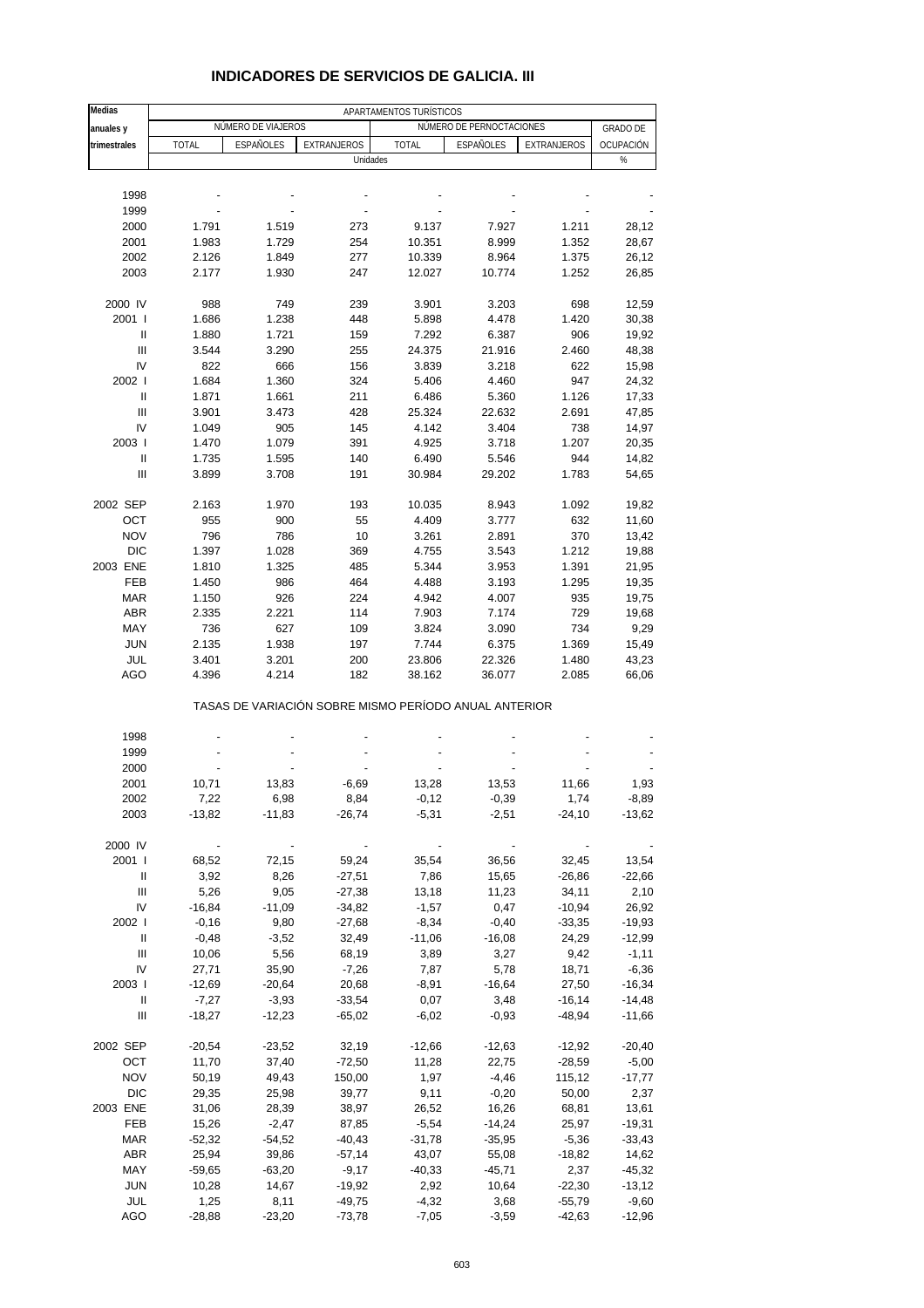| <b>Medias</b>                      | TRANSPORTE AÉREO DE PASAJEROS |                                                       |                 |            |              |               |            |  |
|------------------------------------|-------------------------------|-------------------------------------------------------|-----------------|------------|--------------|---------------|------------|--|
| anuales y                          | <b>TOTAL</b>                  |                                                       | <b>INTERIOR</b> |            |              | INTERNACIONAL |            |  |
| trimestrales                       |                               | <b>TOTAL</b>                                          | REGULAR         | NO REGULAR | <b>TOTAL</b> | REGULAR       | NO REGULAR |  |
|                                    |                               |                                                       |                 | Unidades   |              |               |            |  |
|                                    |                               |                                                       |                 |            |              |               |            |  |
| 1998                               | 184.095                       | 167.718                                               | 160.846         | 6.872      | 16.377       | 11.990        | 4.387      |  |
| 1999                               | 202.322                       | 187.200                                               | 180.474         | 6.726      | 15.122       | 10.977        | 4.145      |  |
| 2000                               | 216.124                       | 200.058                                               | 194.183         | 5.875      | 16.066       | 13.095        | 2.971      |  |
| 2001                               | 223.417                       | 192.073                                               | 186.103         | 5.970      | 31.344       | 28.606        | 2.738      |  |
| 2002                               | 209.325                       | 178.730                                               | 169.914         | 8.816      | 30.595       | 27.573        | 3.022      |  |
| 2003                               | 223.793                       | 192.332                                               | 182.168         | 10.164     | 31.461       | 29.743        | 1.717      |  |
| 2000 IV                            | 204.114                       | 186.468                                               | 182.105         | 4.364      | 17.646       | 15.733        | 1.913      |  |
| 2001 l                             | 184.916                       | 155.265                                               | 151.731         | 3.534      | 29.651       | 28.324        | 1.327      |  |
| $\mathbf{I}$                       | 229.952                       | 199.774                                               | 191.912         | 7.862      | 30.178       | 27.144        | 3.034      |  |
| $\ensuremath{\mathsf{III}}\xspace$ | 274.966                       | 234.442                                               | 226.568         | 7.875      | 40.523       | 35.206        | 5.317      |  |
| IV                                 | 203.833                       | 178.810                                               | 174.201         | 4.609      | 25.023       | 23.748        | 1.275      |  |
| 2002                               | 181.580                       | 156.676                                               | 150.156         | 6.520      | 24.904       | 23.491        | 1.413      |  |
| Ш                                  | 206.928                       | 178.251                                               | 171.728         | 6.523      | 28.677       | 26.338        | 2.339      |  |
| Ш                                  | 246.155                       | 206.789                                               | 191.804         | 14.986     | 39.365       | 35.370        | 3.995      |  |
| IV                                 | 202.636                       | 173.205                                               | 165.968         | 7.237      | 29.431       | 25.091        | 4.340      |  |
| 2003                               | 194.206                       | 168.527                                               | 159.432         | 9.095      | 25.680       | 24.779        | 901        |  |
| $\ensuremath{\mathsf{II}}$         | 225.026                       | 195.899                                               | 185.009         | 10.890     | 29.127       | 27.782        | 1.345      |  |
| Ш                                  | 266.323                       | 222.691                                               | 212.012         | 10.680     | 43.632       | 40.133        | 3.500      |  |
| 2002 SEP                           | 240.805                       | 206.378                                               | 192.966         | 13.412     | 34.427       | 31.372        | 3.055      |  |
| OCT                                | 219.261                       | 189.223                                               | 182.699         | 6.524      | 30.038       | 25.152        | 4.886      |  |
| <b>NOV</b>                         | 187.894                       | 163.675                                               | 158.443         | 5.232      | 24.219       | 23.053        | 1.166      |  |
| <b>DIC</b>                         | 200.754                       | 166.717                                               | 156.761         | 9.956      | 34.037       | 27.069        | 6.968      |  |
| 2003 ENE                           | 191.391                       | 166.031                                               | 157.333         | 8.698      | 25.360       | 24.955        | 405        |  |
| FEB                                | 186.882                       | 162.011                                               | 154.546         | 7.465      | 24.871       | 23.936        | 935        |  |
| <b>MAR</b>                         | 204.346                       | 177.538                                               | 166.416         | 11.122     | 26.808       | 25.445        | 1.363      |  |
| <b>ABR</b>                         | 223.802                       | 195.982                                               | 178.697         | 17.285     | 27.820       | 25.274        | 2.546      |  |
| MAY                                | 212.813                       | 185.288                                               | 178.361         | 6.927      | 27.525       | 26.791        | 734        |  |
| <b>JUN</b>                         | 238.464                       | 206.427                                               | 197.970         | 8.457      | 32.037       | 31.281        | 756        |  |
| JUL                                | 268.923                       | 226.757                                               | 216.296         | 10.461     | 42.166       | 39.491        | 2.675      |  |
| AGO                                | 263.723                       | 218.625                                               | 207.727         | 10.898     | 45.098       | 40.774        | 4.324      |  |
|                                    |                               | TASAS DE VARIACIÓN SOBRE MISMO PERÍODO ANUAL ANTERIOR |                 |            |              |               |            |  |
| 1998                               | $-0,47$                       | 0,51                                                  | 0,65            | $-2,70$    | $-9,50$      | $-13,88$      | 5,10       |  |
| 1999                               | 9,90                          | 11,62                                                 | 12,20           | $-2,12$    | $-7,66$      | $-8,45$       | $-5,51$    |  |
| 2000                               | 6,82                          | 6,87                                                  | 7,60            | $-12,65$   | 6,24         | 19,30         | $-28,34$   |  |
| 2001                               | 3,37                          | $-3,99$                                               | $-4,16$         | 1,62       | 95,10        | 118,45        | $-7,83$    |  |
| 2002                               | $-6,31$                       | $-6,95$                                               | $-8,70$         | 47,67      | $-2,39$      | $-3,61$       | 10,35      |  |
| 2003                               | 7,65                          | 8,45                                                  | 8,10            | 15,06      | 2,98         | 6,12          | $-31,94$   |  |
| 2000 IV                            | $-0,39$                       | $-3,01$                                               | $-2,38$         | $-23,44$   | 39,33        | 74,90         | $-47,86$   |  |
| 2001 l                             | 1,47                          | $-9,34$                                               | $-8,24$         | $-40,33$   | 170,37       | 237,19        | $-48,32$   |  |
| Ш                                  | 3,73                          | $-4,58$                                               | $-5,28$         | 16,67      | 144,68       | 161,85        | 54,19      |  |
| $\ensuremath{\mathsf{III}}\xspace$ | 7,22                          | 0,56                                                  | $-0,04$         | 21,61      | 73,80        | 96,89         | $-2,16$    |  |
| IV                                 | $-0,14$                       | $-4, 11$                                              | $-4,34$         | 5,63       | 41,81        | 50,95         | $-33,36$   |  |
| 2002 l                             | $-1,80$                       | 0,91                                                  | $-1,04$         | 84,48      | $-16,01$     | $-17,06$      | 6,51       |  |
| Ш                                  | $-10,01$                      | $-10,77$                                              | $-10,52$        | $-17,04$   | $-4,97$      | $-2,97$       | $-22,92$   |  |
| $\ensuremath{\mathsf{III}}\xspace$ | $-10,48$                      | $-11,80$                                              | $-15,34$        | 90,30      | $-2,86$      | 0,47          | $-24,86$   |  |
| IV                                 | $-0,59$                       | $-3,13$                                               | $-4,73$         | 57,01      | 17,62        | 5,66          | 240,39     |  |
| 2003                               | 6,95                          | 7,56                                                  | 6,18            | 39,49      | 3,11         | 5,48          | $-36,23$   |  |
| Ш                                  | 8,75                          | 9,90                                                  | 7,73            | 66,95      | 1,57         | 5,48          | $-42,47$   |  |
| Ш                                  | 7,03                          | 7,58                                                  | 10,87           | $-32,29$   | 4,30         | 7,40          | $-21,63$   |  |
| 2002 SEP                           | $-11,47$                      | $-11,93$                                              | $-15,28$        | 104,61     | $-8,65$      | $-4,55$       | $-36,61$   |  |
| OCT                                | $-4,31$                       | $-6,89$                                               | $-8,01$         | 41,15      | 15,96        | 2,67          | 247,26     |  |
| <b>NOV</b>                         | $-1,37$                       | $-2,59$                                               | $-4,05$         | 80,60      | 7,82         | 7,68          | 10,73      |  |
| <b>DIC</b>                         | 4,63                          | 0,94                                                  | $-1,32$         | 57,81      | 27,47        | 6,83          | 410,48     |  |
| 2003 ENE                           | 12,65                         | 13,18                                                 | 9,78            | 157,41     | 9,30         | 10,16         | $-26,36$   |  |
| FEB                                | 12,59                         | 11,96                                                 | 9,22            | 132,84     | 16,86        | 14,99         | 100,21     |  |
| <b>MAR</b>                         | $-2,16$                       | $-0,61$                                               | 0,46            | $-14,28$   | $-11,31$     | $-5,78$       | $-57,70$   |  |
| <b>ABR</b>                         | 7,76                          | 9,53                                                  | 4,41            | 122,29     | $-3,26$      | 2,20          | $-36,81$   |  |
| MAY                                | 5,36                          | 6,25                                                  | 6,04            | 12,11      | $-0,26$      | 2,38          | $-48,56$   |  |
| <b>JUN</b>                         | 12,95                         | 13,77                                                 | 12,59           | 50,67      | 7,95         | 11,25         | $-51,54$   |  |
| JUL<br>AGO                         | 7,98                          | 9,11                                                  | 12,44           | $-32,34$   | 2,29         | 7,51          | $-40,41$   |  |
|                                    | 6,08                          | 6,04                                                  | 9,28            | $-32,24$   | 6,25         | 7,29          | $-2,66$    |  |

#### **INDICADORES DE SERVICIOS DE GALICIA. IV**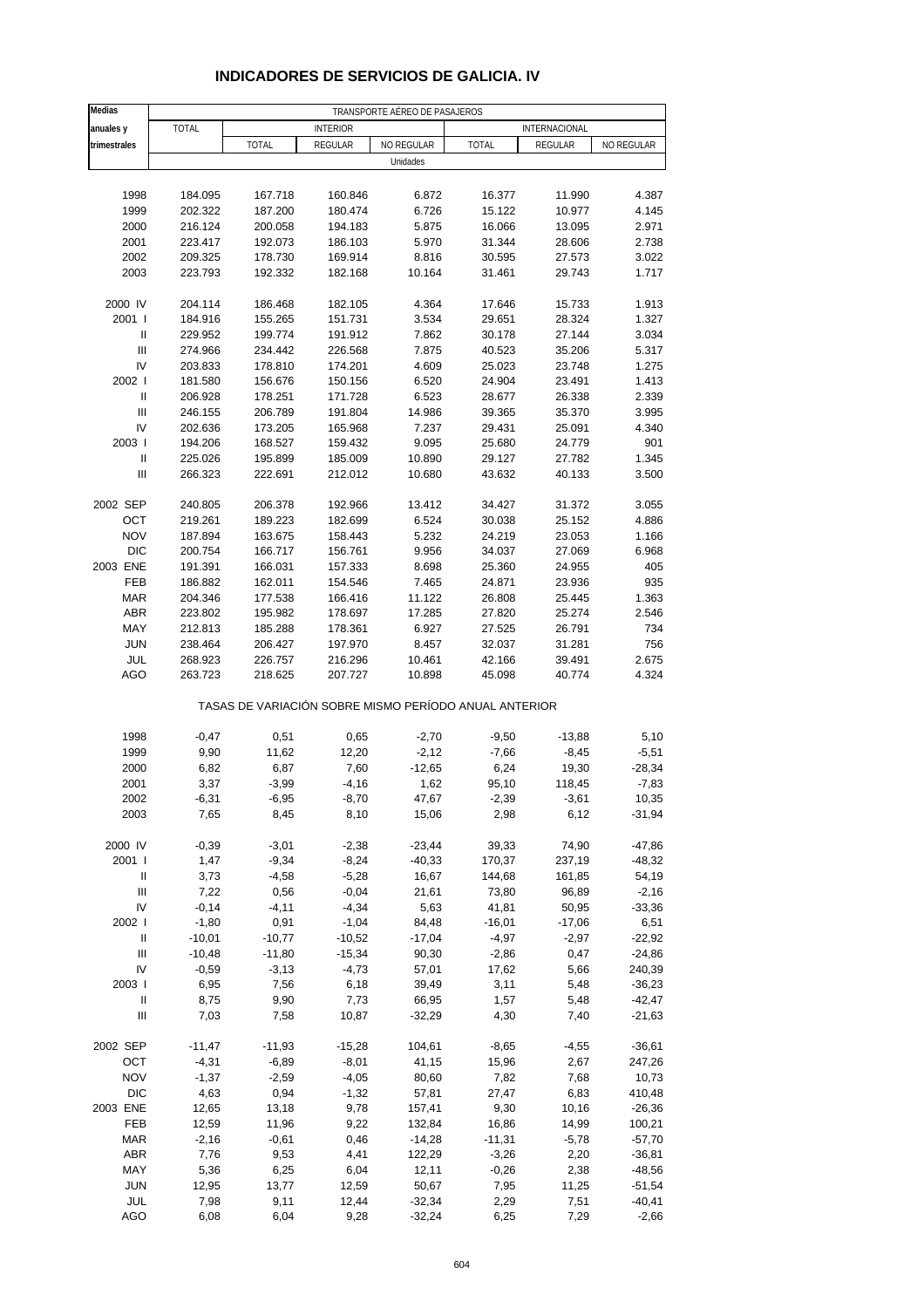#### **Medias interviewed and the consumo interviewed and the consumo interviewed in the consumo interviewed in the con anuales y I**PI | GASOLINA |MATRICULACIÓN | E. ELECTRICA | IPI | MATRICULACIÓN | INSCRIPCIÓN **trimestrales** B.CONSUMO AUTO TURISMOS USOS DOM. B.EQUIPO B.INTERM. VH. CARGA MAQ.AGRÍCOLA Base 2000 | Toneladas | Unidades | Gwh | Base 2000 | Unidades 1998 68,2 40.006 6.061 187,575 63,7 95,7 1.033 205 1999 68,2 39.082 6.909 202,883 69,0 96,8 1.239 210 2000 76,2 36.293 6.582 216,275 74,5 110,0 1.092 193 2001 80,2 38.490 6.626 225,739 81,8 115,3 938 174 2002 91,8 34.091 5.715 234,995 92,9 109,2 979 155 2003 93,1 32.261 5.864 254,900 94,7 111,7 1.013 154 2000 IV 78,5 32.159 6.030 200,800 61,9 111,1 971 185 2001 I 82,9 32.697 6.399 301,342 79,4 110,8 615 173 II 78,2 38.223 7.116 214,426 84,4 120,3 1.029 180 III 78,0 43.400 6.475 178,867 85,8 116,9 1.003 149 IV 81,7 39.639 6.513 208,320 77,8 113,2 1.105 194 2002 I 91,3 31.587 5.245 306,097 91,8 101,9 937 155 II 93,0 32.624 5.832 229,444 99,4 118,2 1.046 204 III 92,9 39.643 5.892 186,292 85,1 107,9 930 130 IV 90,0 32.509 5.892 218,147 95,1 108,7 1.003 132 2003 I 89,8 29.532 5.480 344,642 96,3 111,3 1.005 134 II 93,9 33.088 5.943 227,111 103,9 118,2 1.052 179 III 96,6 37.965 6.169 192,947 78,4 102,7 981 149 2002 OCT 103,5 32.914 6.074 183,922 112,2 121,8 1.082 150 NOV 86,7 31.085 5.350 222,829 99,8 105,4 910 109 DIC 79,7 33.528 6.252 247,691 73,3 99,0 1.017 138 2003 ENE 86,3 29.581 5.633 350,521 94,7 105,8 1.016 100 FEB 91,3 28.164 5.326 350,175 95,2 111,9 990 143 MAR 91,9 30.851 5.480 333,230 99,0 116,2 1.008 158 ABR 92,1 33.331 5.543 239,266 108,4 115,3 1.038 158 MAY 96,2 33.265 5.862 245,353 104,2 120,4 1.098 195 JUN 93,4 32.669 6.424 196,713 99,0 118,9 1.019 183 JUL 104,1 37.965 7.786 202,909 109,4 122,9 1.160 156 AGO 89,1 - 5.188 175,185 47,3 82,4 872 141 SEP - - 5.533 200,746 - - 912 - TASAS DE VARIACIÓN SOBRE MISMO PERÍODO ANUAL ANTERIOR 1998 9,74 -0,84 14,90 7,45 15,87 13,33 13,70 5,27 1999 0,01 -2,31 13,99 8,16 8,23 1,07 19,89 2,53 2000 11,67 -7,14 -4,73 6,60 7,99 13,66 -11,82 -7,91 2001 5,26 6,05 0,66 4,38 9,90 4,84 -14,14 -9,97 2002 14,42 -11,43 -13,74 4,10 13,45 -5,31 4,40 -10,78 2003 0,92 -3,15 3,67 5,94 4,54 3,13 4,24 -7,50 2000 IV 15,90 -14,76 -17,03 7,07 -3,13 8,25 -21,88 -15,78 2001 I 4,23 -2,78 -9,80 3,77 -2,30 12,22 -50,22 -15,20 II 2,49 7,72 3,02 9,44 7,38 1,86 -9,73 -13,72 III 10,69 -1,13 2,82 0,51 12,70 4,44 -2,05 -14,89 IV 4,12 23,26 8,02 3,74 25,69 1,86 13,83 4,68 2002 I 10,09 -3,40 -18,03 1,58 15,58 -8,03 52,49 -10,40 II 18,93 -14,65 -18,05 7,00 17,81 -1,80 1,65 12,94 III 19,05 -8,66 -9,00 4,15 -0,78 -7,67 -7,21 -12,78 IV 10,07 -17,99 -9,54 4,72 22,24 -3,95 -9,26 -31,67 2003 I -1,61 -6,51 4,47 12,59 4,94 9,22 7,18 -13,76 II 1,00 1,42 1,91 -1,02 4,46 0,03 0,51 -12,27 III 4,55 -6,35 4,70 3,57 3,98 -0,58 5,48 15,12 2002 OCT 11,53 -16,82 -5,92 2,46 48,81 -8,28 -6,32 -40,24 NOV 9,19 -16,14 -15,60 1,71 3,31 -3,04 -15,82 -33,94 DIC 9,18 -20,70 -7,31 9,42 19,38 0,92 -5,83 -16,36 2003 ENE -6,09 -8,20 - 0,48 -3,26 -1,35 - 7,96 - 1,91 - 40,48 FEB -0,76 -1,27 7,75 26,75 2,59 9,60 5,32 -21,43 MAR 2,11 -9,29 5,65 19,15 14,45 10,04 15,20 37,39 ABR -1,71 3,58 -1,39 -10,59 7,65 -1,62 -3,53 -36,55 MAY -0,62 2,32 -5,62 -0,10 1,86 -1,39 6,81 -0,51 JUN 5,66 -1,56 13,44 12,33 3,88 3,21 -1,55 10,24 JUL 10,16 -6,35 5,87 2,59 2,92 3,71 3,39 28,93 Base 2000 IPI

#### **INDICADORES DE DEMANDA DE GALICIA. I**

AGO -1,33 - - -2,88 2,80 6,53 -6,36 5,31 2,92 SEP - - - 11,10 5,28 - - - 8,44 -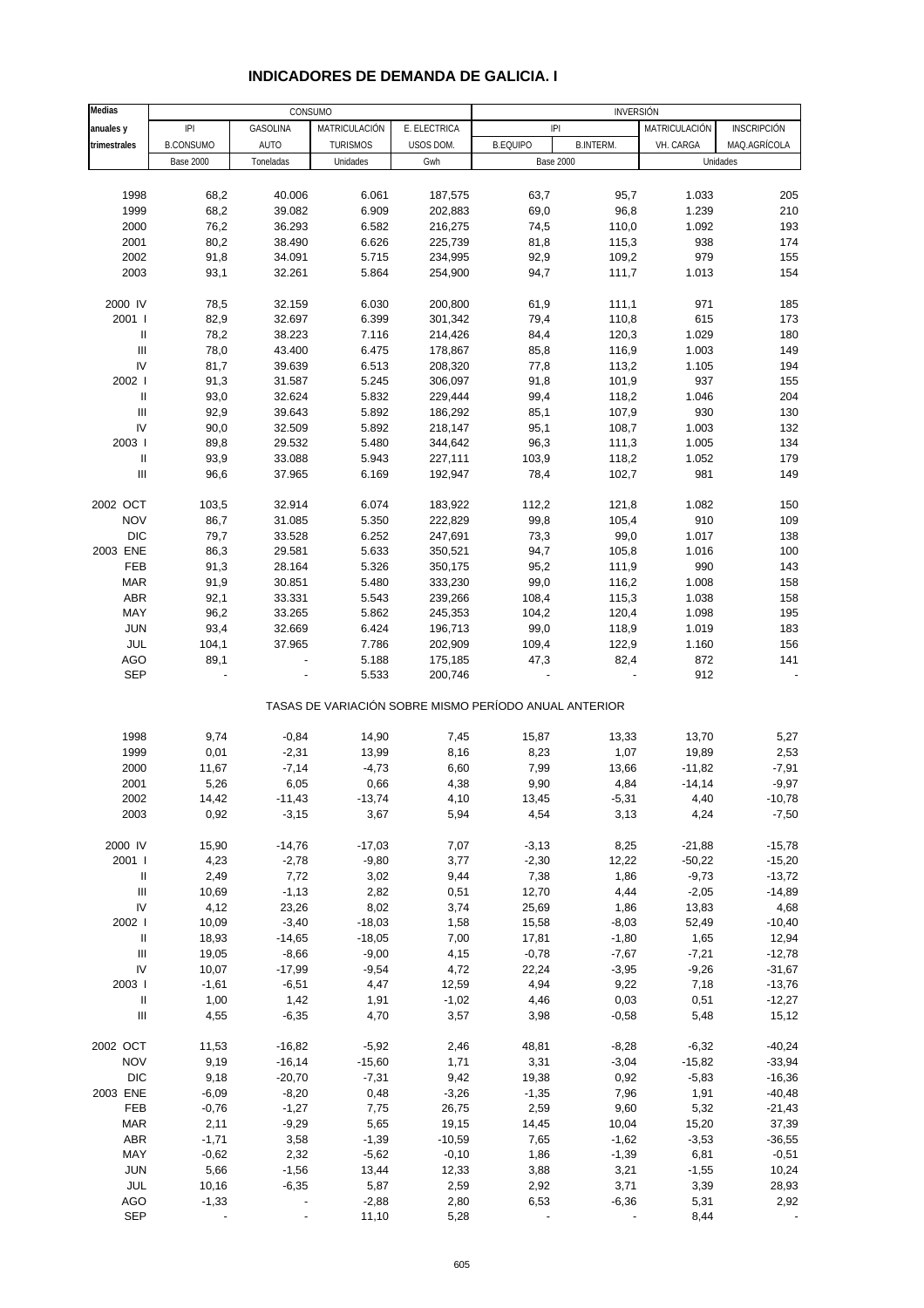| <b>Medias</b>                                                                                                                                                                                                                                                                                                                                                                                                                                                                                                                                      |                     |                         |                          |                     | OPINIONES EMPRESARIALES                               |                                  |                     |                         |                          |
|----------------------------------------------------------------------------------------------------------------------------------------------------------------------------------------------------------------------------------------------------------------------------------------------------------------------------------------------------------------------------------------------------------------------------------------------------------------------------------------------------------------------------------------------------|---------------------|-------------------------|--------------------------|---------------------|-------------------------------------------------------|----------------------------------|---------------------|-------------------------|--------------------------|
| anuales y                                                                                                                                                                                                                                                                                                                                                                                                                                                                                                                                          |                     | BIENES DE CONSUMO       |                          |                     | <b>BIENES INTERMEDIOS</b>                             |                                  |                     | BIENES DE INVERSIÓN     |                          |
| trimestrales                                                                                                                                                                                                                                                                                                                                                                                                                                                                                                                                       | N.CTRA.PED.         | N.STOCKS                | UTIL. CAPAC.             | N.CTRA.PED.         | N.STOCKS                                              | UTIL. CAPAC.                     | N.CTRA.PED.         | N.STOCKS                | UTIL. CAPAC.             |
|                                                                                                                                                                                                                                                                                                                                                                                                                                                                                                                                                    | Saldo de respuestas |                         | $\%$                     | Saldo de respuestas |                                                       | $\%$                             | Saldo de respuestas |                         | $\%$                     |
|                                                                                                                                                                                                                                                                                                                                                                                                                                                                                                                                                    |                     |                         |                          |                     |                                                       |                                  |                     |                         |                          |
| 1998                                                                                                                                                                                                                                                                                                                                                                                                                                                                                                                                               | 9                   | 5                       | 76,1                     | 32                  | $\mathsf 3$                                           | 82,4                             | $-49$               | 0                       | 69,4                     |
| 1999                                                                                                                                                                                                                                                                                                                                                                                                                                                                                                                                               | $-6$                | 11                      | 71,9                     | 49                  | $-11$                                                 | 84,7                             | $-68$               | $-1$                    | 70,2                     |
| 2000                                                                                                                                                                                                                                                                                                                                                                                                                                                                                                                                               | $-7$                | $\boldsymbol{7}$        | 76,1                     | 28                  | $\pmb{0}$                                             | 82,5                             | $-64$               | $\mathbf{1}$            | 66,3                     |
| 2001<br>2002                                                                                                                                                                                                                                                                                                                                                                                                                                                                                                                                       | 6<br>$-6$           | $\mathbf 0$<br>$-6$     | 79,8                     | 19<br>$-6$          | 4<br>6                                                | 80,4                             | $-27$<br>$-33$      | 3<br>$-5$               | 75,7                     |
| 2003                                                                                                                                                                                                                                                                                                                                                                                                                                                                                                                                               | $-22$               | $\overline{\mathbf{4}}$ | 81,8<br>75,8             | $-42$               | 12                                                    | 83,3<br>83,5                     | $-62$               | $\mathbf{1}$            | 79,4<br>80,7             |
|                                                                                                                                                                                                                                                                                                                                                                                                                                                                                                                                                    |                     |                         |                          |                     |                                                       |                                  |                     |                         |                          |
| 2000 IV                                                                                                                                                                                                                                                                                                                                                                                                                                                                                                                                            | $\pmb{0}$           | $\pmb{0}$               | 75,0                     | 32                  | $\mathsf 3$                                           | 82,0                             | $-57$               | $\overline{\mathbf{c}}$ | 67,1                     |
| 2001 l                                                                                                                                                                                                                                                                                                                                                                                                                                                                                                                                             | $-20$               | 5                       | 75,9                     | 21                  | $\mathbf{1}$                                          | 82,0                             | $-25$               | 4                       | 76,7                     |
| $\ensuremath{\mathsf{II}}$                                                                                                                                                                                                                                                                                                                                                                                                                                                                                                                         | 8                   | $\mathbf{1}$            | 78,6                     | 20                  | 10                                                    | 84,4                             | 30                  | 4                       | 86,5                     |
| $\ensuremath{\mathsf{III}}\xspace$                                                                                                                                                                                                                                                                                                                                                                                                                                                                                                                 | 22                  | $-2$                    | 81,9                     | 19                  | $-2$                                                  | 76,6                             | $-24$               | 2                       | 73,4                     |
| IV                                                                                                                                                                                                                                                                                                                                                                                                                                                                                                                                                 | 13                  | $-4$                    | 82,8                     | 18                  | $\overline{7}$                                        | 78,6                             | $-88$               | $\pmb{0}$               | 66,1                     |
| 2002                                                                                                                                                                                                                                                                                                                                                                                                                                                                                                                                               | 13                  | $-6$                    | 79,6                     | 13                  | 14                                                    | 81,3                             | $-47$               | $-1$                    | 75,3                     |
| $\ensuremath{\mathsf{II}}$<br>Ш                                                                                                                                                                                                                                                                                                                                                                                                                                                                                                                    | $-3$<br>$-39$       | $-2$<br>-8              | 81,6                     | $-3$<br>$-4$        | $\mathbf{1}$<br>18                                    | 85,1                             | $-17$<br>$-44$      | $-14$<br>$-3$           | 80,2                     |
| IV                                                                                                                                                                                                                                                                                                                                                                                                                                                                                                                                                 | $\sqrt{5}$          | $-6$                    | 87,7<br>78,1             | $-29$               | -9                                                    | 82,6<br>84,4                     | $-25$               | 0                       | 79,5<br>82,6             |
| 2003                                                                                                                                                                                                                                                                                                                                                                                                                                                                                                                                               | $-36$               | $-3$                    | 77,1                     | $-26$               | $-22$                                                 | 81,9                             | $-34$               | 9                       | 80,6                     |
| $\sf II$                                                                                                                                                                                                                                                                                                                                                                                                                                                                                                                                           | $-19$               | $\boldsymbol{7}$        | 75,5                     | $-40$               | 8                                                     | 85,1                             | $-64$               | $-2$                    | 83,8                     |
| $\ensuremath{\mathsf{III}}\xspace$                                                                                                                                                                                                                                                                                                                                                                                                                                                                                                                 | $-11$               | $\overline{7}$          | 74,9                     | $-61$               | 51                                                    | 83,4                             | $-87$               | $-3$                    | 77,6                     |
|                                                                                                                                                                                                                                                                                                                                                                                                                                                                                                                                                    |                     |                         |                          |                     |                                                       |                                  |                     |                         |                          |
| 2002 OCT                                                                                                                                                                                                                                                                                                                                                                                                                                                                                                                                           | 9                   | $-13$                   | $\overline{\phantom{a}}$ | $-44$               | $\boldsymbol{9}$                                      | $\overline{\phantom{a}}$         | $-22$               | $-5$                    |                          |
| <b>NOV</b>                                                                                                                                                                                                                                                                                                                                                                                                                                                                                                                                         | -8                  | $-3$                    | $\overline{a}$           | $-69$               | $\overline{4}$                                        | $\overline{\phantom{a}}$         | $-30$               | 0                       |                          |
| <b>DIC</b>                                                                                                                                                                                                                                                                                                                                                                                                                                                                                                                                         | 13                  | $-3$                    | ÷,                       | 25                  | $-41$                                                 | $\overline{a}$                   | $-24$               | 5                       |                          |
| 2003 ENE<br>FEB                                                                                                                                                                                                                                                                                                                                                                                                                                                                                                                                    | $-32$<br>$-41$      | $-13$<br>3              | $\overline{\phantom{a}}$ | $-28$<br>$-31$      | $-32$<br>$-39$                                        | $\overline{a}$<br>$\overline{a}$ | $-35$<br>$-33$      | 0<br>31                 |                          |
| <b>MAR</b>                                                                                                                                                                                                                                                                                                                                                                                                                                                                                                                                         | $-34$               | $\mathbf 2$             | ÷,                       | $-18$               | 5                                                     | $\overline{a}$                   | $-35$               | $-5$                    |                          |
| ABR                                                                                                                                                                                                                                                                                                                                                                                                                                                                                                                                                | $-34$               | $\mathbf{1}$            |                          | $-15$               | 6                                                     | $\overline{\phantom{a}}$         | $-75$               | $\pmb{0}$               |                          |
| MAY                                                                                                                                                                                                                                                                                                                                                                                                                                                                                                                                                | $-22$               | 10                      |                          | $-45$               | $\overline{\mathbf{4}}$                               | ÷,                               | $-41$               | $-5$                    |                          |
| <b>JUN</b>                                                                                                                                                                                                                                                                                                                                                                                                                                                                                                                                         | $-1$                | 9                       | ÷,                       | $-59$               | 14                                                    | $\overline{a}$                   | $-77$               | $\pmb{0}$               |                          |
| JUL                                                                                                                                                                                                                                                                                                                                                                                                                                                                                                                                                | $-14$               | $\boldsymbol{9}$        |                          | $-60$               | 56                                                    |                                  | $-91$               | $-3$                    |                          |
| <b>AGO</b>                                                                                                                                                                                                                                                                                                                                                                                                                                                                                                                                         | $-9$                | 14                      |                          | $-64$               | 45                                                    | ÷,                               | $-88$               | $\pmb{0}$               |                          |
| SEP                                                                                                                                                                                                                                                                                                                                                                                                                                                                                                                                                | $-11$               | $-3$                    | $\overline{\phantom{a}}$ | $-58$               | 52                                                    |                                  | $-83$               | -6                      | $\overline{\phantom{a}}$ |
|                                                                                                                                                                                                                                                                                                                                                                                                                                                                                                                                                    |                     |                         |                          |                     | TASAS DE VARIACIÓN SOBRE MISMO PERÍODO ANUAL ANTERIOR |                                  |                     |                         |                          |
| 1998                                                                                                                                                                                                                                                                                                                                                                                                                                                                                                                                               |                     |                         |                          |                     |                                                       |                                  |                     |                         |                          |
| 1999                                                                                                                                                                                                                                                                                                                                                                                                                                                                                                                                               |                     |                         |                          |                     |                                                       |                                  |                     |                         |                          |
| 2000                                                                                                                                                                                                                                                                                                                                                                                                                                                                                                                                               |                     |                         |                          |                     |                                                       | $\overline{a}$                   |                     |                         |                          |
| 2001                                                                                                                                                                                                                                                                                                                                                                                                                                                                                                                                               |                     |                         |                          |                     |                                                       | $\overline{a}$                   |                     |                         |                          |
| 2002                                                                                                                                                                                                                                                                                                                                                                                                                                                                                                                                               |                     |                         |                          |                     |                                                       |                                  |                     |                         |                          |
| 2003                                                                                                                                                                                                                                                                                                                                                                                                                                                                                                                                               |                     |                         |                          |                     |                                                       |                                  |                     |                         |                          |
| 2000 IV                                                                                                                                                                                                                                                                                                                                                                                                                                                                                                                                            |                     |                         |                          |                     |                                                       |                                  |                     |                         |                          |
| 2001 l                                                                                                                                                                                                                                                                                                                                                                                                                                                                                                                                             |                     |                         |                          |                     |                                                       |                                  |                     |                         |                          |
| $\sf II$                                                                                                                                                                                                                                                                                                                                                                                                                                                                                                                                           |                     |                         |                          |                     |                                                       |                                  |                     |                         |                          |
| $\ensuremath{\mathsf{III}}\xspace$                                                                                                                                                                                                                                                                                                                                                                                                                                                                                                                 |                     |                         |                          |                     |                                                       |                                  |                     |                         |                          |
| IV                                                                                                                                                                                                                                                                                                                                                                                                                                                                                                                                                 |                     |                         |                          |                     |                                                       |                                  |                     |                         |                          |
| 2002 l                                                                                                                                                                                                                                                                                                                                                                                                                                                                                                                                             |                     |                         |                          |                     |                                                       |                                  |                     |                         |                          |
| $\sf II$                                                                                                                                                                                                                                                                                                                                                                                                                                                                                                                                           |                     |                         |                          |                     |                                                       |                                  |                     |                         |                          |
| $\ensuremath{\mathsf{III}}\xspace$                                                                                                                                                                                                                                                                                                                                                                                                                                                                                                                 |                     |                         |                          |                     |                                                       |                                  |                     |                         |                          |
| IV                                                                                                                                                                                                                                                                                                                                                                                                                                                                                                                                                 |                     |                         |                          |                     |                                                       |                                  |                     |                         |                          |
| 2003  <br>$\mathop{\mathrm{II}}% \nolimits_{\mathop{\mathrm{II}}% \nolimits} \mathop{\mathrm{II}}% \nolimits_{\mathop{\mathrm{II}}% \nolimits} \mathop{\mathrm{II}}% \nolimits_{\mathop{\mathrm{II}}% \nolimits} \mathop{\mathrm{II}}% \nolimits_{\mathop{\mathrm{II}}% \nolimits} \mathop{\mathrm{II}}% \nolimits_{\mathop{\mathrm{II}}% \nolimits} \mathop{\mathrm{II}}% \nolimits_{\mathop{\mathrm{II}}% \nolimits} \mathop{\mathrm{II}}% \nolimits_{\mathop{\mathrm{II}}% \nolimits} \mathop{\mathrm{II}}% \nolimits_{\mathop{\mathrm{II}}% \$ |                     |                         |                          |                     |                                                       |                                  |                     |                         |                          |
| Ш                                                                                                                                                                                                                                                                                                                                                                                                                                                                                                                                                  |                     |                         |                          |                     |                                                       |                                  |                     |                         |                          |
|                                                                                                                                                                                                                                                                                                                                                                                                                                                                                                                                                    |                     |                         |                          |                     |                                                       |                                  |                     |                         |                          |
| 2002 OCT                                                                                                                                                                                                                                                                                                                                                                                                                                                                                                                                           |                     |                         |                          |                     |                                                       |                                  |                     |                         |                          |
| <b>NOV</b>                                                                                                                                                                                                                                                                                                                                                                                                                                                                                                                                         |                     |                         |                          |                     |                                                       |                                  |                     |                         |                          |
| <b>DIC</b>                                                                                                                                                                                                                                                                                                                                                                                                                                                                                                                                         |                     |                         |                          |                     |                                                       |                                  |                     |                         |                          |
| 2003 ENE                                                                                                                                                                                                                                                                                                                                                                                                                                                                                                                                           |                     |                         |                          |                     |                                                       |                                  |                     |                         |                          |
| FEB                                                                                                                                                                                                                                                                                                                                                                                                                                                                                                                                                |                     |                         |                          |                     |                                                       |                                  |                     |                         |                          |
| <b>MAR</b><br>ABR                                                                                                                                                                                                                                                                                                                                                                                                                                                                                                                                  |                     |                         |                          |                     |                                                       |                                  |                     |                         |                          |
| MAY                                                                                                                                                                                                                                                                                                                                                                                                                                                                                                                                                |                     |                         |                          |                     |                                                       |                                  |                     |                         |                          |
| <b>JUN</b>                                                                                                                                                                                                                                                                                                                                                                                                                                                                                                                                         |                     |                         |                          |                     |                                                       |                                  |                     |                         |                          |
| JUL                                                                                                                                                                                                                                                                                                                                                                                                                                                                                                                                                |                     |                         |                          |                     |                                                       |                                  |                     |                         |                          |
| <b>AGO</b>                                                                                                                                                                                                                                                                                                                                                                                                                                                                                                                                         |                     |                         |                          |                     |                                                       |                                  |                     |                         |                          |
| <b>SEP</b>                                                                                                                                                                                                                                                                                                                                                                                                                                                                                                                                         |                     |                         |                          |                     |                                                       |                                  |                     |                         |                          |

#### **INDICADORES DE DEMANDA DE GALICIA. II**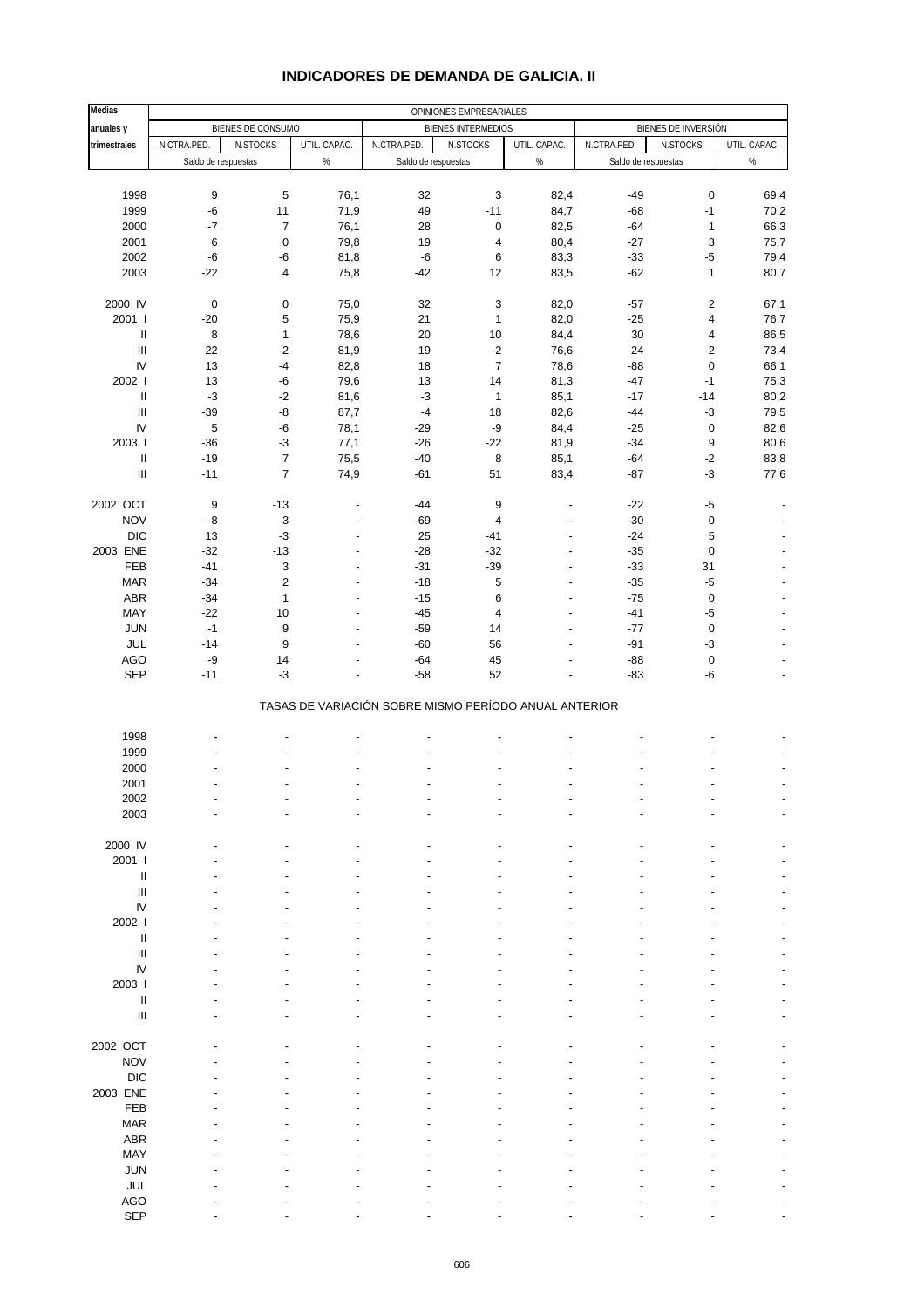## **INDICADORES DEL MERCADO DE TRABAJO DE GALICIA. I**

| <b>Medias</b>       |              | POBLACIÓN ACTIVA (2) |                |                   |                      | POBLACIÓN OCUPADA (2)                                 |              |                  |
|---------------------|--------------|----------------------|----------------|-------------------|----------------------|-------------------------------------------------------|--------------|------------------|
| anuales y           |              |                      |                |                   |                      |                                                       |              |                  |
| trimestrales        | <b>TOTAL</b> | VARONES              | <b>MUJERES</b> | <b>TOTAL</b>      | AGRICULT.            | <b>INDUSTRIA</b>                                      | CONSTRUC.    | <b>SERVICIOS</b> |
|                     |              |                      |                | Miles de personas |                      |                                                       |              |                  |
|                     |              |                      |                |                   |                      |                                                       |              |                  |
| 1998                | 1.166,190    | 684,078              | 482,112        | 961,609           | 180,980              | 172,114                                               | 104,443      | 504,073          |
| 1999                | 1.182,384    | 686,986              | 495,398        | 988,534           | 171,851              | 180,313                                               | 112,801      | 523,569          |
| 2000                | 1.217,513    | 701,355              | 516,158        | 1.035,407         | 174,657              | 186,156                                               | 123,756      | 550,838          |
| 2001                | 1.194,488    | 693,371              | 501,117        | 1.062,714         | 158,323              | 206,544                                               | 130,288      | 567,558          |
| 2002                | 1.220,487    | 704,556              | 515,931        | 1.072,185         | 138,098              | 218,085                                               | 133,392      | 582,610          |
| 2003                | 1.255,684    | 717,732              | 537,952        | 1.100,599         | 137,916              | 216,704                                               | 129,248      | 616,731          |
| 2000 III            | 1.233,435    | 710,258              | 523,177        | 1.053,875         | 177,186              | 187,149                                               | 127,589      | 561,951          |
| IV                  | 1.224,380    | 703,227              | 521,154        | 1.048,018         | 173,179              | 192,957                                               | 125,738      | 556,144          |
| 2001 l              | 1.191,600    | 691,013              | 500,587        | 1.047,326         | 170,456              | 198,234                                               | 121,604      | 557,032          |
| Ш                   | 1.190,252    | 690,858              | 499,393        | 1.054,166         | 162,267              | 202,043                                               | 128,507      | 561,349          |
| Ш                   | 1.199,797    | 695,909              | 503,888        | 1.079,330         | 154,261              | 213,986                                               | 131,360      | 579,724          |
| IV                  | 1.196,301    | 695,703              | 500,598        | 1.070,032         | 146,309              | 211,914                                               | 139,682      | 572,127          |
| 2002                | 1.214,673    | 703,422              | 511,251        | 1.051,714         | 139,407              | 212,551                                               | 134,610      | 565,145          |
| $\mathbf{II}$       | 1.208,799    | 695,771              | 513,028        | 1.065,268         | 137,559              | 216,223                                               | 134,933      | 576,553          |
| Ш                   | 1.222,791    | 706,595              | 516,196        | 1.083,974         | 136,363              | 223,273                                               | 132,199      | 592,139          |
| IV                  | 1.235,684    | 712,435              | 523,248        | 1.087,784         | 139,063              | 220,293                                               | 131,825      | 596,603          |
| 2003                | 1.256,397    | 720,874              | 535,523        | 1.094,956         | 140,397              | 215,153                                               | 134,228      | 605,178          |
| Ш                   | 1.254,970    | 714,590              | 540,380        | 1.106,241         | 135,434              | 218,255                                               | 124,268      | 628,283          |
|                     |              |                      |                |                   |                      |                                                       |              |                  |
| 2002 JUL<br>AGO     |              |                      |                |                   |                      |                                                       |              |                  |
| <b>SEP</b>          |              |                      |                |                   |                      |                                                       |              |                  |
| OCT                 |              |                      |                |                   |                      |                                                       |              |                  |
| <b>NOV</b>          |              |                      |                |                   |                      |                                                       |              |                  |
| <b>DIC</b>          |              |                      |                |                   |                      |                                                       |              |                  |
| 2003 ENE            |              |                      |                |                   |                      |                                                       |              |                  |
| FEB                 |              |                      |                |                   |                      |                                                       |              |                  |
| <b>MAR</b>          |              |                      |                |                   |                      |                                                       |              |                  |
| <b>ABR</b>          |              |                      |                |                   |                      |                                                       |              |                  |
| MAY                 |              |                      |                |                   |                      |                                                       |              |                  |
| <b>JUN</b>          |              |                      |                |                   |                      |                                                       |              |                  |
|                     |              |                      |                |                   |                      | TASAS DE VARIACIÓN SOBRE MISMO PERÍODO ANUAL ANTERIOR |              |                  |
| 1998                | 1,07         | 0,85                 | 1,38           | 2,32              | $-6,45$              | 8,28                                                  | 0,07         | 4,36             |
| 1999                | 1,39         | 0,42                 | 2,76           | 2,80              | $-5,04$              | 4,76                                                  | 8,00         | 3,87             |
| 2000                | 2,97         | 2,09                 | 4,19           | 4,74              | 1,63                 | 3,24                                                  | 9,71         | 5,21             |
| 2001                | -1,89        | $-1,14$              | $-2,91$        | 2,64              | $-9,35$              | 10,95                                                 | 5,28         | 3,04             |
| 2002                | 2,18         | 1,61                 | 2,96           | 0,89              | $-12,77$             | 5,59                                                  | 2,38         | 2,65             |
| 2003                | 3,63         | 2,59                 | 5,04           | 3,98              | $-0,41$              | 1,08                                                  | $-4,10$      | 8,04             |
|                     |              |                      |                |                   |                      |                                                       |              |                  |
| 2000 III            | 2,89         | 2,45                 | 3,50           | 4,17              | 0,69                 | 1,42                                                  | 7,88         | 5,45             |
| IV                  | 2,47         | 1,55                 | 3,74           | 4,71              | 3,51                 | 7,44                                                  | 5,73         | 3,95             |
| 2001 l              | $-0,88$      | $-0,38$              | $-1,57$        | 3,88              | $-1,76$              | 9,51                                                  | 3,86         | 3,81             |
| $\, \parallel$      | $-1,63$      | $-1,06$              | $-2,41$        | 2,20              | $-7,14$              | 10, 10                                                | 3,12         | 2,32             |
| Ш                   | $-2,73$      | $-2,02$              | $-3,69$        | 2,42              | $-12,94$             | 14,34                                                 | 2,96         | 3,16             |
| IV                  | $-2,29$      | $-1,07$              | $-3,94$        | 2,10              | $-15,52$             | 9,82                                                  | 11,09        | 2,87             |
| 2002                | 1,94         | 1,80                 | 2,13           | 0,42              | $-18,22$             | 7,22                                                  | 10,70        | 1,46             |
| $\, \parallel$<br>Ш | 1,56<br>1,92 | 0,71<br>1,54         | 2,73<br>2,44   | 1,05              | $-15,23$<br>$-11,60$ | 7,02<br>4,34                                          | 5,00<br>0,64 | 2,71<br>2,14     |
| IV                  | 3,29         | 2,41                 | 4,52           | 0,43<br>1,66      | $-4,95$              | 3,95                                                  | $-5,62$      | 4,28             |
| 2003                | 3,43         | 2,48                 | 4,75           | 4,11              | 0,71                 | 1,22                                                  | $-0,28$      | 7,08             |
| $\sf II$            | 3,82         | 2,70                 | 5,33           | 3,85              | $-1,54$              | 0,94                                                  | $-7,90$      | 8,97             |
|                     |              |                      |                |                   |                      |                                                       |              |                  |
| 2002 JUL            |              |                      |                |                   |                      |                                                       |              |                  |
| <b>AGO</b>          |              |                      |                |                   |                      |                                                       |              |                  |
| <b>SEP</b>          |              |                      |                |                   |                      |                                                       |              |                  |
| OCT                 |              |                      |                |                   |                      |                                                       |              |                  |
| <b>NOV</b>          |              |                      |                |                   |                      |                                                       |              |                  |
| <b>DIC</b>          |              |                      |                |                   |                      |                                                       |              |                  |
| 2003 ENE            |              |                      |                |                   |                      |                                                       |              |                  |
| FEB                 |              |                      |                |                   |                      |                                                       |              |                  |
| <b>MAR</b>          |              |                      |                |                   |                      |                                                       |              |                  |
| <b>ABR</b>          |              |                      |                |                   |                      |                                                       |              |                  |
| MAY                 |              |                      |                |                   |                      |                                                       |              |                  |
| <b>JUN</b>          |              |                      |                |                   |                      |                                                       |              |                  |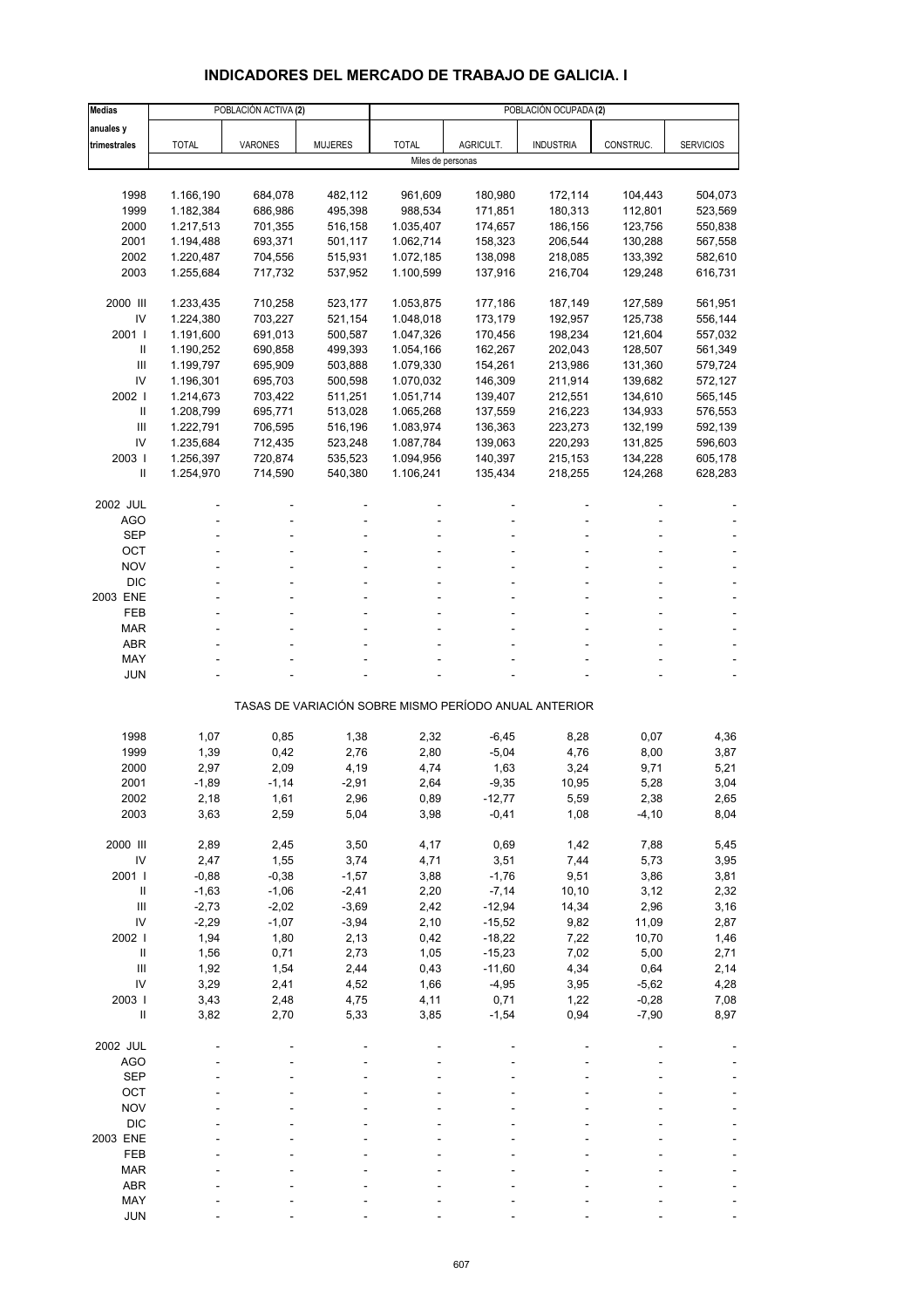### **INDICADORES DEL MERCADO DE TRABAJO DE GALICIA. II**

| <b>Medias</b> | POBLACIÓN ASALARIADA (2)                              |               |                   |                 |                  |  |  |  |  |
|---------------|-------------------------------------------------------|---------------|-------------------|-----------------|------------------|--|--|--|--|
| anuales y     |                                                       |               |                   |                 |                  |  |  |  |  |
| trimestrales  | <b>TOTAL</b>                                          | AGRICULT.     | <b>INDUSTRIA</b>  | CONSTRUC.       | <b>SERVICIOS</b> |  |  |  |  |
|               |                                                       |               | Miles de Personas |                 |                  |  |  |  |  |
|               |                                                       |               |                   |                 |                  |  |  |  |  |
| 1998          | 641,149                                               | 27,866        | 148,083           | 80,600          | 384,601          |  |  |  |  |
| 1999          | 679,121                                               | 31,838        | 156,411           | 88,194          | 402,679          |  |  |  |  |
| 2000          | 718,802                                               | 33,227        | 162,420           | 98,652          | 424,504          |  |  |  |  |
| 2001          | 750,059                                               | 29,700        | 182,690           | 102,057         | 435,612          |  |  |  |  |
| 2002          | 780,781                                               | 27,892        | 198,445           | 103,873         | 450,570          |  |  |  |  |
| 2003          | 812,681                                               | 29,194        | 194,054           | 101,656         | 487,777          |  |  |  |  |
| 2000 III      | 734,291                                               | 32,770        | 163,462           | 102,985         | 435,074          |  |  |  |  |
| IV            | 729,069                                               | 31,871        | 170,733           | 100,270         | 426,195          |  |  |  |  |
| 2001 l        | 720,428                                               | 31,435        | 174,717           | 93,592          | 420,684          |  |  |  |  |
| Ш             | 735,952                                               | 29,032        | 177,348           | 101,621         | 427,951          |  |  |  |  |
| Ш             | 769,884                                               | 30,909        | 188,657           | 102,321         | 447,997          |  |  |  |  |
| IV            | 773,970                                               | 27,423        | 190,038           | 110,695         | 445,814          |  |  |  |  |
| 2002 l        | 756,949                                               | 26,028        | 192,071           | 105,398         | 433,452          |  |  |  |  |
| Ш             | 770,055                                               | 28,463        | 196,999           | 104,226         | 440,367          |  |  |  |  |
| Ш             | 800,604                                               | 30,830        | 204,198           | 103,672         | 461,904          |  |  |  |  |
| IV            | 795,515                                               | 26,248        | 200,513           | 102,197         | 466,557          |  |  |  |  |
| 2003          | 807,284                                               | 28,894        | 194,269           | 105,789         | 478,332          |  |  |  |  |
| Ш             | 818,078                                               | 29,494        | 193,839           | 97,523          | 497,222          |  |  |  |  |
| 2002 JUL      |                                                       |               |                   |                 |                  |  |  |  |  |
| AGO           |                                                       |               | ٠                 |                 |                  |  |  |  |  |
| SEP           |                                                       |               |                   |                 |                  |  |  |  |  |
| OCT           |                                                       |               | ٠                 |                 |                  |  |  |  |  |
| NOV           |                                                       |               |                   |                 |                  |  |  |  |  |
| <b>DIC</b>    |                                                       |               |                   |                 |                  |  |  |  |  |
| 2003 ENE      | ä,                                                    | ۰             | ٠                 |                 |                  |  |  |  |  |
| FEB           |                                                       |               | ٠                 |                 |                  |  |  |  |  |
| MAR           |                                                       |               |                   |                 |                  |  |  |  |  |
| ABR           |                                                       |               | ٠                 |                 |                  |  |  |  |  |
| MAY           |                                                       |               |                   |                 |                  |  |  |  |  |
| JUN           |                                                       |               |                   |                 |                  |  |  |  |  |
|               | TASAS DE VARIACIÓN SOBRE MISMO PERÍODO ANUAL ANTERIOR |               |                   |                 |                  |  |  |  |  |
|               |                                                       |               |                   |                 |                  |  |  |  |  |
| 1998<br>1999  | 6,77<br>5,92                                          | 9,37<br>14,26 | 9,50<br>5,62      | 1,73<br>9,42    | 6,68<br>4,70     |  |  |  |  |
| 2000          | 5,84                                                  | 4,36          |                   | 11,86           |                  |  |  |  |  |
| 2001          |                                                       | $-10,61$      | 3,84<br>12,48     |                 | 5,42             |  |  |  |  |
|               | 4,35                                                  |               |                   | 3,45            | 2,62             |  |  |  |  |
| 2002<br>2003  | 4,10<br>6,44                                          | -6,09<br>7,15 | 8,62<br>$-0,25$   | 1,78<br>$-3,01$ | 3,43<br>11,64    |  |  |  |  |
|               |                                                       |               |                   |                 |                  |  |  |  |  |
| 2000 III      | 4,61                                                  | $-7,54$       | 1,67              | 10,52           | 5,46             |  |  |  |  |
| IV            | 4,61                                                  | $-7,52$       | 10,05             | 5,42            | 3,39             |  |  |  |  |
| 2001 l        | 3,04                                                  | $-9,94$       | 11,34             | 0,68            | 1,52             |  |  |  |  |
| Ш             | 3,27                                                  | $-12,97$      | 11,85             | 3,29            | 1,32             |  |  |  |  |
| Ш             | 4,85                                                  | $-5,68$       | 15,41             | $-0,64$         | 2,97             |  |  |  |  |
| IV            | 6, 16                                                 | $-13,96$      | 11,31             | 10,40           | 4,60             |  |  |  |  |
| 2002          | 5,07                                                  | $-17,20$      | 9,93              | 12,61           | 3,04             |  |  |  |  |
| $\sf II$      | 4,63                                                  | $-1,96$       | 11,08             | 2,56            | 2,90             |  |  |  |  |
| Ш             | 3,99                                                  | $-0,26$       | 8,24              | 1,32            | 3,10             |  |  |  |  |
| IV            | 2,78                                                  | $-4,28$       | 5,51              | $-7,68$         | 4,65             |  |  |  |  |
| 2003          | 6,65                                                  | 11,01         | 1,14              | 0,37            | 10,35            |  |  |  |  |
| Ш             | 6,24                                                  | 3,62          | $-1,60$           | $-6,43$         | 12,91            |  |  |  |  |
| 2002 JUL      |                                                       |               |                   |                 |                  |  |  |  |  |
| AGO           |                                                       |               |                   |                 |                  |  |  |  |  |
| <b>SEP</b>    |                                                       |               |                   |                 |                  |  |  |  |  |
| OCT           |                                                       |               |                   |                 |                  |  |  |  |  |
| <b>NOV</b>    |                                                       |               |                   |                 |                  |  |  |  |  |
| <b>DIC</b>    |                                                       |               |                   |                 |                  |  |  |  |  |
| 2003 ENE      |                                                       |               |                   |                 |                  |  |  |  |  |
| FEB           |                                                       |               |                   |                 |                  |  |  |  |  |
| MAR           |                                                       |               |                   |                 |                  |  |  |  |  |
| ABR           |                                                       |               |                   |                 |                  |  |  |  |  |
| MAY           |                                                       |               |                   |                 |                  |  |  |  |  |
| <b>JUN</b>    |                                                       |               |                   |                 |                  |  |  |  |  |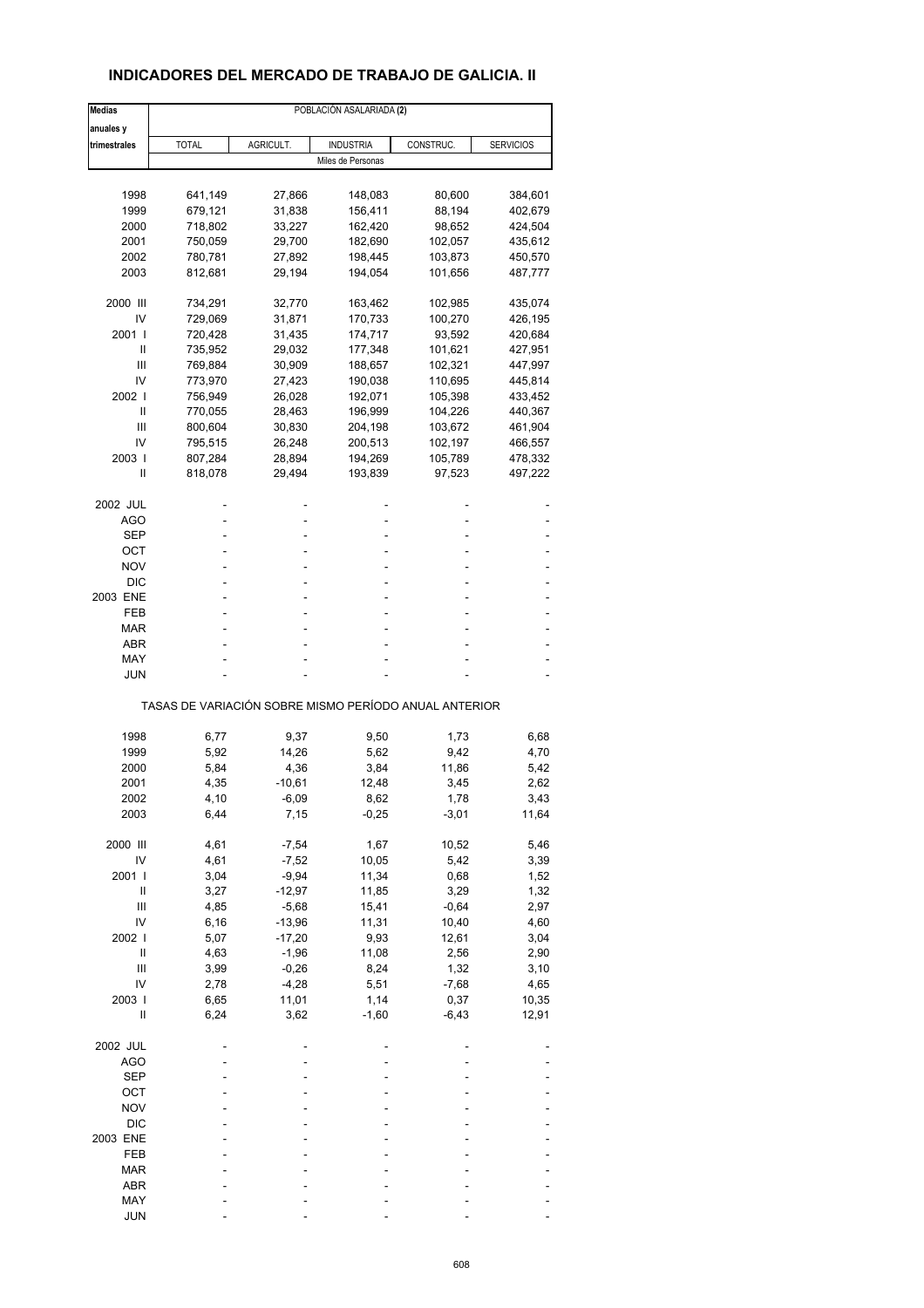## **INDICADORES DEL MERCADO DE TRABAJO DE GALICIA. III**

| <b>Medias</b>              |              | PARADOS <sub>(2)</sub> |                |                                                       | TASA DE ACTIVIDAD (2) |                |              | TASA DE PARO (2) |                |
|----------------------------|--------------|------------------------|----------------|-------------------------------------------------------|-----------------------|----------------|--------------|------------------|----------------|
| anuales y                  |              |                        |                |                                                       | <b>MENORES</b>        |                |              | <b>MENORES</b>   |                |
| trimestrales               | <b>TOTAL</b> | VARONES                | <b>MUJERES</b> | <b>TOTAL</b>                                          | 20 AÑOS               | <b>MUJERES</b> | <b>TOTAL</b> | 20 AÑOS          | <b>MUJERES</b> |
|                            |              | Miles de personas      |                |                                                       |                       | Porcentaje     |              |                  |                |
|                            |              |                        |                |                                                       |                       |                |              |                  |                |
| 1998                       | 204,581      | 88,900                 | 115,681        | 50,42                                                 | 19,47                 | 39,89          | 17,54        | 36,47            | 23,99          |
| 1999                       |              | 78,710                 |                |                                                       |                       |                |              |                  |                |
|                            | 193,850      |                        | 115,140        | 50,87                                                 | 18,21                 | 40,78          | 16,40        | 33,13            | 23,25          |
| 2000                       | 182,106      | 72,271                 | 109,836        | 51,99                                                 | 21,05                 | 42,17          | 14,96        | 31,91            | 21,29          |
| 2001                       | 131,774      | 53,643                 | 78,132         | 50,61                                                 | 18,42                 | 40,62          | 11,03        | 29,00            | 15,59          |
| 2002                       | 148,302      | 57,781                 | 90,521         | 51,45                                                 | 18,59                 | 41,60          | 12, 15       | 28,49            | 17,55          |
| 2003                       | 155,086      | 58,867                 | 96,219         | 52,78                                                 | 18,67                 | 43,23          | 12,35        | 27,94            | 17,89          |
|                            |              |                        |                |                                                       |                       |                |              |                  |                |
| 2000 III                   | 179,560      | 68,252                 | 111,308        | 52,61                                                 | 22,15                 | 42,70          | 14,56        | 26,95            | 21,28          |
| IV                         | 176,362      | 69,461                 | 106,902        | 52,09                                                 | 19,53                 | 42,43          | 14,40        | 31,57            | 20,51          |
| 2001 l                     | 144,274      | 59,359                 | 84,915         | 50,59                                                 | 19,13                 | 40,68          | 12,11        | 31,85            | 16,96          |
| $\ensuremath{\mathsf{II}}$ | 136,086      | 53,060                 | 83,026         | 50,46                                                 | 18,97                 | 40,52          | 11,43        | 28,42            | 16,63          |
| $\mathsf{III}$             | 120,467      | 49,421                 | 71,047         | 50,79                                                 | 19,17                 | 40,82          | 10,04        | 24,93            | 14,10          |
| IV                         | 126,269      | 52,730                 | 73,539         | 50,57                                                 | 16,39                 | 40,49          | 10,56        | 30,81            | 14,69          |
| 2002                       | 162,959      | 70,720                 | 92,239         | 51,29                                                 | 18,11                 | 41,30          | 13,42        | 38,16            | 18,04          |
| $\ensuremath{\mathsf{II}}$ | 143,530      | 53,269                 | 90,261         | 50,98                                                 | 17,08                 | 41,39          | 11,87        | 37,63            | 17,59          |
| $\mathbf{III}$             | 138,817      | 50,286                 | 88,531         | 51,52                                                 | 20,36                 | 41,60          | 11,35        | 17,00            | 17,15          |
| IV                         | 147,900      | 56,848                 | 91,052         | 52,01                                                 | 18,82                 | 42,12          | 11,97        | 21,17            | 17,40          |
| 2003                       | 161,441      | 61,756                 | 99,685         | 52,83                                                 | 19,05                 | 43,06          | 12,85        | 27,06            | 18,62          |
| $\ensuremath{\mathsf{II}}$ | 148,730      | 55,977                 | 92,752         | 52,73                                                 | 18,28                 | 43,41          | 11,85        | 28,81            | 17,16          |
|                            |              |                        |                |                                                       |                       |                |              |                  |                |
| 2002 JUL                   |              |                        |                |                                                       |                       |                |              |                  |                |
| <b>AGO</b>                 |              |                        |                |                                                       |                       |                |              |                  |                |
| <b>SEP</b>                 |              |                        |                |                                                       |                       |                |              |                  |                |
| OCT                        |              |                        |                |                                                       |                       |                |              |                  |                |
| <b>NOV</b>                 |              |                        |                |                                                       |                       |                |              |                  |                |
| <b>DIC</b>                 |              |                        |                |                                                       |                       |                |              |                  |                |
| 2003 ENE                   |              |                        |                |                                                       |                       |                |              |                  |                |
|                            |              |                        |                |                                                       |                       |                |              |                  |                |
| FEB                        |              |                        |                |                                                       |                       |                |              |                  |                |
| <b>MAR</b>                 |              |                        |                |                                                       |                       |                |              |                  |                |
| <b>ABR</b>                 |              |                        |                |                                                       |                       |                |              |                  |                |
| MAY                        |              |                        |                |                                                       |                       |                |              |                  |                |
| <b>JUN</b>                 |              |                        |                |                                                       |                       |                |              |                  |                |
|                            |              |                        |                | TASAS DE VARIACIÓN SOBRE MISMO PERÍODO ANUAL ANTERIOR |                       |                |              |                  |                |
|                            |              |                        |                |                                                       |                       |                |              |                  |                |
| 1998                       | $-4,42$      | $-8,54$                | $-0,99$        |                                                       |                       |                |              |                  |                |
| 1999                       | $-5,25$      | $-11,46$               | $-0,47$        |                                                       |                       |                |              |                  |                |
| 2000                       | $-6,06$      | $-8,18$                | $-4,61$        |                                                       |                       |                |              |                  |                |
| 2001                       | $-27,64$     | $-25,78$               | $-28,86$       |                                                       |                       |                |              |                  |                |
| 2002                       | 12,54        | 7,71                   | 15,86          |                                                       |                       |                |              |                  |                |
| 2003                       | 1,20         | $-5,05$                | 5,44           |                                                       |                       |                |              |                  |                |
|                            |              |                        |                |                                                       |                       |                |              |                  |                |
| 2000 III                   | $-4,01$      | $-6,05$                | $-2,72$        |                                                       |                       |                |              |                  |                |
| ${\sf IV}$                 | $-9,11$      | $-10,01$               | $-8,52$        |                                                       |                       |                |              |                  |                |
| 2001 l                     | $-25,63$     | $-23,97$               | $-26,76$       |                                                       |                       |                |              |                  |                |
| Ш                          | $-23,76$     | $-27,61$               | $-21,08$       |                                                       |                       |                |              |                  |                |
| $\mathbf{III}$             | $-32,91$     | $-27,59$               | $-36,17$       |                                                       |                       |                |              |                  |                |
| IV                         | $-28,40$     | $-24,09$               | $-31,21$       |                                                       |                       |                |              |                  |                |
| 2002 l                     | 12,95        | 19,14                  | 8,63           |                                                       |                       |                |              |                  |                |
| $\ensuremath{\mathsf{II}}$ | 5,47         | 0,39                   | 8,71           |                                                       |                       |                |              |                  |                |
| III                        | 15,23        | 1,75                   | 24,61          |                                                       |                       |                |              |                  |                |
| IV                         | 17,13        | 7,81                   | 23,81          |                                                       |                       |                |              |                  |                |
| 2003                       | $-0,93$      | $-12,68$               | 8,07           |                                                       |                       |                |              |                  |                |
| $\ensuremath{\mathsf{II}}$ | 3,62         | 5,08                   | 2,76           |                                                       |                       |                |              |                  |                |
|                            |              |                        |                |                                                       |                       |                |              |                  |                |
| 2002 JUL                   |              |                        |                |                                                       |                       |                |              |                  |                |
| <b>AGO</b>                 |              |                        |                |                                                       |                       |                |              |                  |                |
| <b>SEP</b>                 |              |                        |                |                                                       |                       |                |              |                  |                |
| OCT                        |              |                        |                |                                                       |                       |                |              |                  |                |
| <b>NOV</b>                 |              |                        |                |                                                       |                       |                |              |                  |                |
| <b>DIC</b>                 |              |                        |                |                                                       |                       |                |              |                  |                |
| 2003 ENE                   |              |                        |                |                                                       |                       |                |              |                  |                |
| FEB                        |              |                        |                |                                                       |                       |                |              |                  |                |
|                            |              |                        |                |                                                       |                       |                |              |                  |                |
| <b>MAR</b><br><b>ABR</b>   |              |                        |                |                                                       |                       |                |              |                  |                |
|                            |              |                        |                |                                                       |                       |                |              |                  |                |
| MAY                        |              |                        |                |                                                       |                       |                |              |                  |                |
| <b>JUN</b>                 |              |                        |                |                                                       |                       |                |              |                  |                |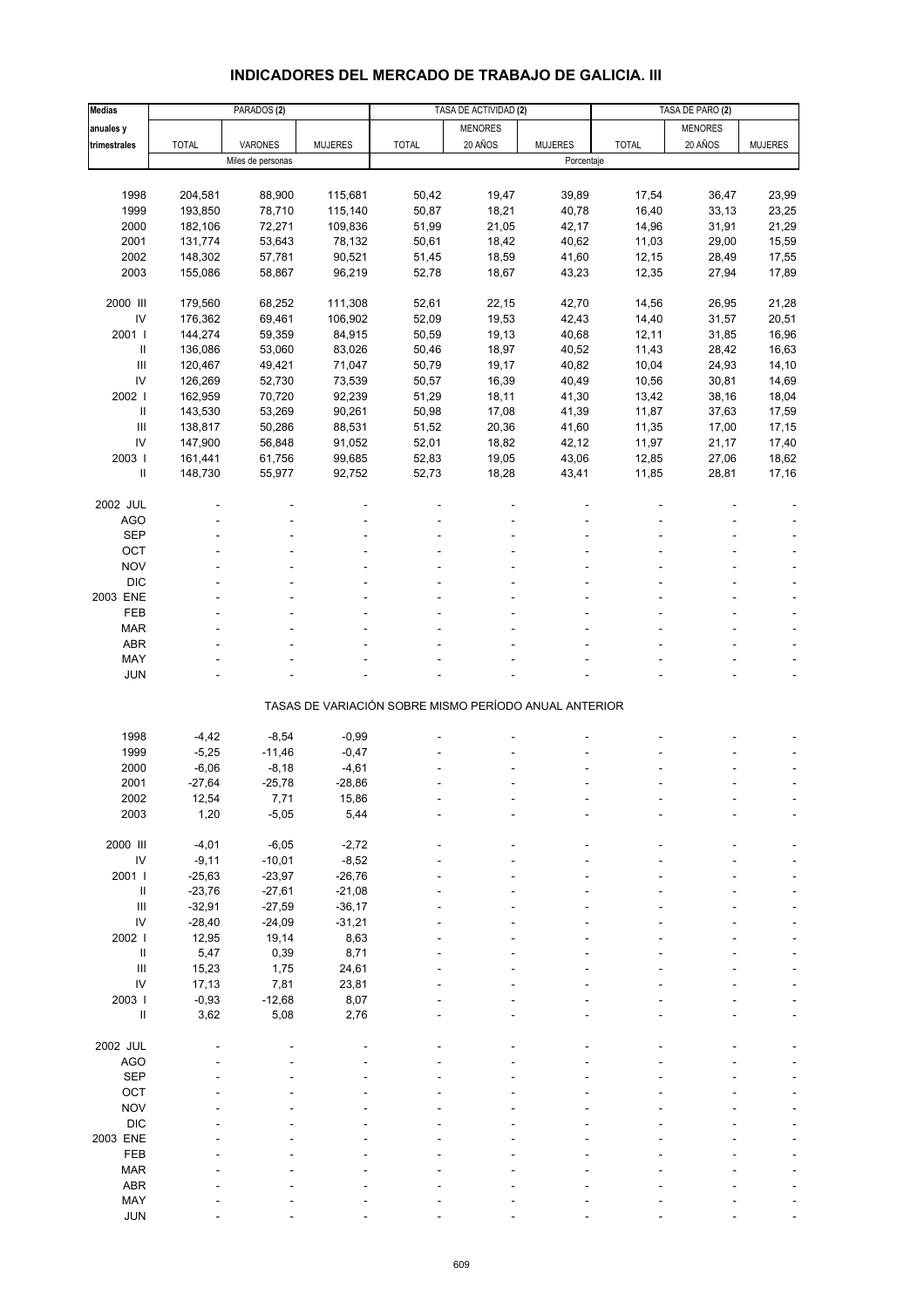| <b>Medias</b>                      |              |                    |                                                       | PARO REGISTRADO     |                  |            |
|------------------------------------|--------------|--------------------|-------------------------------------------------------|---------------------|------------------|------------|
| anuales y                          |              |                    |                                                       |                     |                  | SIN EMPLEO |
| trimestrales                       | <b>TOTAL</b> | <b>AGRICULTURA</b> | <b>INDUSTRIA</b>                                      | <b>CONSTRUCCIÓN</b> | <b>SERVICIOS</b> | ANTERIOR   |
|                                    |              |                    |                                                       | Personas            |                  |            |
|                                    |              |                    |                                                       |                     |                  |            |
| 1998                               | 156.541      | 4.814              | 26.553                                                | 21.345              | 70.183           | 33.647     |
| 1999                               | 139.078      | 4.379              | 23.952                                                | 16.818              | 64.875           | 29.054     |
| 2000                               | 135.335      | 3.931              | 23.722                                                | 15.730              | 64.644           | 27.308     |
| 2001                               | 132.038      | 3.496              | 23.181                                                | 14.406              | 64.779           | 26.177     |
| 2002                               | 140.457      | 3.522              | 23.975                                                | 15.137              | 69.944           | 27.879     |
| 2003                               | 144.449      | 3.359              | 24.013                                                | 15.951              | 72.423           | 28.703     |
|                                    |              |                    |                                                       |                     |                  |            |
| 2000 IV                            | 137.201      | 3.758              | 23.906                                                | 15.602              | 66.947           | 26.988     |
| 2001 l                             | 142.398      | 3.901              | 24.606                                                | 16.764              | 70.071           | 27.055     |
| Ш                                  | 130.698      | 3.500              | 23.195                                                | 14.319              | 63.704           | 25.979     |
| $\mathbf{III}$                     | 121.053      | 3.105              | 21.381                                                | 12.482              | 59.021           | 25.063     |
| IV                                 | 134.004      | 3.476              | 23.540                                                | 14.060              | 66.319           | 26.610     |
| 2002                               | 145.426      | 3.728              | 24.634                                                | 16.155              | 73.232           | 27.677     |
| $\mathbf{II}$                      | 138.120      | 3.473              | 23.762                                                | 14.626              | 68.599           | 27.660     |
| Ш                                  | 131.824      | 3.253              | 22.725                                                | 13.803              | 64.695           | 27.348     |
| IV                                 | 146.456      | 3.634              | 24.777                                                | 15.964              | 73.248           | 28.833     |
| 2003                               | 153.985      | 3.591              | 25.428                                                | 17.591              | 77.578           | 29.797     |
| $\sf II$                           | 143.464      | 3.329              | 24.028                                                | 15.552              | 71.466           | 29.088     |
| Ш                                  | 135.899      | 3.157              | 22.583                                                | 14.711              | 68.225           | 27.223     |
| 2002 OCT                           | 141.351      | 3.546              | 23.741                                                | 14.385              | 71.098           | 28.581     |
| <b>NOV</b>                         | 147.001      | 3.657              | 24.126                                                | 15.445              | 74.535           | 29.238     |
| <b>DIC</b>                         | 151.015      | 3.698              | 26.464                                                | 18.062              | 74.112           | 28.679     |
| 2003 ENE                           | 155.179      | 3.631              | 25.425                                                | 18.349              | 78.409           | 29.365     |
| FEB                                | 153.999      | 3.642              | 25.358                                                | 17.506              | 77.680           | 29.813     |
| <b>MAR</b>                         | 152.777      | 3.500              | 25.500                                                | 16.918              | 76.646           | 30.213     |
| <b>ABR</b>                         | 146.650      | 3.375              | 24.989                                                | 15.929              | 73.121           | 29.236     |
| MAY                                | 142.197      | 3.288              | 23.886                                                | 15.415              | 71.187           | 28.421     |
| <b>JUN</b>                         | 141.544      | 3.323              | 23.210                                                | 15.312              | 70.091           | 29.608     |
| <b>JUL</b>                         | 135.478      | 3.124              | 22.408                                                | 14.664              | 67.668           | 27.614     |
| AGO                                | 134.214      | 3.130              | 22.368                                                | 14.726              | 67.079           | 26.911     |
| <b>SEP</b>                         | 138.005      | 3.216              | 22.973                                                | 14.743              | 69.928           | 27.145     |
|                                    |              |                    |                                                       |                     |                  |            |
|                                    |              |                    | TASAS DE VARIACIÓN SOBRE MISMO PERÍODO ANUAL ANTERIOR |                     |                  |            |
| 1998                               | $-7,62$      | 2,38               | $-11,92$                                              | $-16,48$            | $-3,60$          | $-7,17$    |
| 1999                               | $-11,16$     | $-9,04$            | $-9,80$                                               | $-21,21$            | $-7,56$          | $-13,65$   |
| 2000                               | $-2,69$      | $-10,23$           | $-0,96$                                               | $-6,47$             | $-0,36$          | $-6,01$    |
| 2001                               | $-2,44$      | $-11,08$           | $-2,28$                                               | $-8,42$             | 0,21             | $-4, 14$   |
| 2002                               | 6,38         | 0,76               | 3,42                                                  | 5,07                | 7,97             | 6,50       |
| 2003                               | 4,33         | $-3,62$            | 1,29                                                  | 7,33                | 5,20             | 4,14       |
|                                    |              |                    |                                                       |                     |                  |            |
| 2000 IV                            | $-0,32$      | $-10,52$           | 0,87                                                  | $-3,66$             | 2,17             | $-3,71$    |
| 2001 l                             | $-2,05$      | $-13,52$           | 0,09                                                  | $-5,62$             | 0,47             | $-6,02$    |
| Ш                                  | $-2,20$      | $-12,46$           | $-2,05$                                               | $-8,79$             | 1,37             | $-5,24$    |
| $\ensuremath{\mathsf{III}}\xspace$ | $-3,25$      | $-10,17$           | $-5,87$                                               | $-9,93$             | $-0,04$          | $-3,76$    |
| IV                                 | $-2,33$      | $-7,50$            | $-1,53$                                               | $-9,89$             | $-0,94$          | $-1,40$    |
| 2002                               | 2,13         | $-4,44$            | 0,12                                                  | $-3,63$             | 4,51             | 2,30       |
| $\sf II$                           | 5,68         | $-0,77$            | 2,44                                                  | 2,15                | 7,69             | 6,47       |
| $\mathsf{III}$                     | 8,90         | 4,77               | 6,28                                                  | 10,58               | 9,61             | 9,11       |
| IV                                 | 9,29         | 4,55               | 5,26                                                  | 13,54               | 10,45            | 8,35       |
| 2003                               | 5,89         | $-3,67$            | 3,22                                                  | 8,89                | 5,94             | 7,66       |
| $\ensuremath{\mathsf{II}}$         | 3,87         | $-4, 17$           | 1,12                                                  | 6,33                | 4,18             | 5,17       |
| Ш                                  | 3,09         | $-2,96$            | $-0,62$                                               | 6,58                | 5,46             | $-0,45$    |
| 2002 OCT                           | 9,21         | 4,82               | 5,94                                                  | 11,44               | 10,16            | 9,13       |
| <b>NOV</b>                         | 9,52         | 5,21               | 4,61                                                  | 14,85               | 10,98            | 7,97       |
| <b>DIC</b>                         | 9,15         | 3,64               | 5,23                                                  | 14,15               | 10,20            | 7,98       |
| 2003 ENE                           | 7,25         | $-3,79$            | 3,61                                                  | 12,52               | 7,41             | 8,51       |
| FEB                                | 5,29         | $-1,81$            | 4,21                                                  | 7,84                | 4,93             | 6,63       |
| <b>MAR</b>                         | 5,12         | $-5,43$            | 1,88                                                  | 6,25                | 5,48             | 7,86       |
| ABR                                | 4,25         | $-4,36$            | 2,93                                                  | 6,05                | 4,19             | 5,71       |
| MAY                                | 3,45         | $-5,60$            | 0,00                                                  | 5,99                | 4,44             | 3,77       |
| <b>JUN</b>                         | 3,90         | $-2,49$            | 0,38                                                  | 6,96                | 3,90             | 6,00       |
| JUL                                | 3,56         | $-2,10$            | $-0,72$                                               | 6,97                | 5,83             | 0,76       |
| <b>AGO</b>                         | 2,98         | $-3,19$            | $-1,02$                                               | 6,49                | 5,24             | $-0,06$    |

#### **INDICADORES DEL MERCADO DE TRABAJO DE GALICIA. IV**

SEP 2,73 -3,57 -0,14 6,27 5,30 -2,04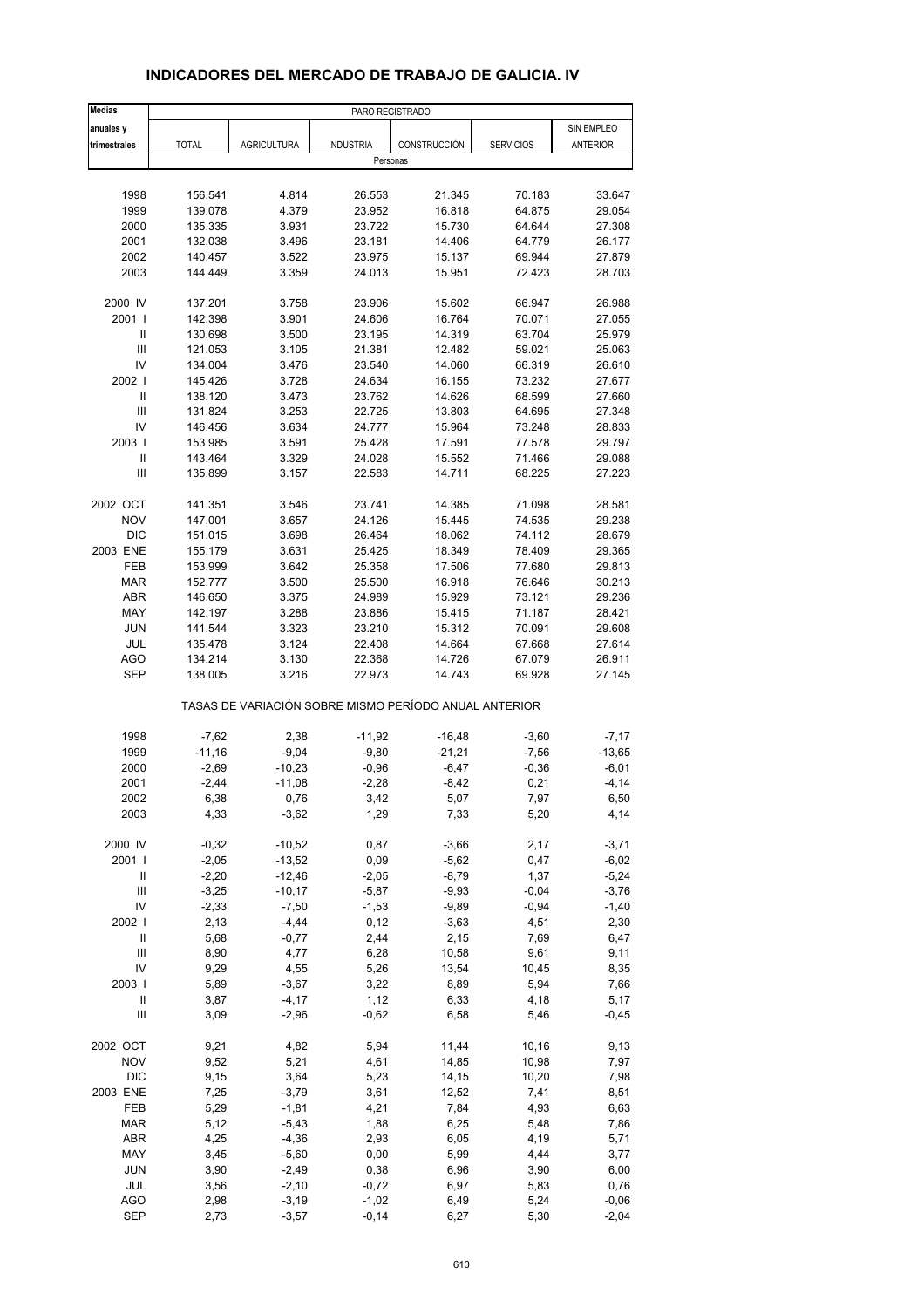### **INDICADORES DEL MERCADO DE TRABAJO DE GALICIA. V**

| <b>Medias</b>                      |              |                    | AFILIADOS A LA SEGURIDAD SOCIAL EN ALTA LABORAL       |              |                  |
|------------------------------------|--------------|--------------------|-------------------------------------------------------|--------------|------------------|
| anuales y                          |              |                    | <b>TOTAL</b>                                          |              |                  |
| trimestrales                       | <b>TOTAL</b> | <b>AGRICULTURA</b> | <b>INDUSTRIA</b>                                      | CONSTRUCCIÓN | <b>SERVICIOS</b> |
|                                    |              |                    | Personas                                              |              |                  |
|                                    |              |                    |                                                       |              |                  |
| 1998                               | 814.284      | 116.836            | 148.132                                               | 87.806       | 459.473          |
| 1999                               | 851.239      | 113.534            | 153.007                                               | 97.866       | 484.870          |
| 2000                               | 880.096      | 109.516            | 158.655                                               | 103.462      | 506.696          |
| 2001                               | 904.344      | 105.256            | 163.378                                               | 108.841      | 525.527          |
| 2002                               | 923.682      | 101.633            | 164.885                                               | 113.743      | 542.970          |
| 2003                               | 944.348      | 100.030            | 165.048                                               | 117.796      | 561.053          |
|                                    |              |                    |                                                       |              |                  |
| 2000 IV                            | 887.043      | 108.303            | 159.274                                               | 104.536      | 513.258          |
| 2001 l                             | 885.249      | 106.731            | 161.559                                               | 104.137      | 511.188          |
| Ш                                  | 898.700      | 105.629            | 163.083                                               | 107.864      | 520.518          |
| $\ensuremath{\mathsf{III}}\xspace$ | 920.922      | 105.019            | 165.934                                               | 111.996      | 536.326          |
| IV                                 | 912.504      | 103.645            | 162.936                                               | 111.365      | 534.076          |
| 2002                               | 907.371      | 102.735            | 163.829                                               | 111.063      | 529.303          |
| Ш                                  | 920.130      | 101.937            | 165.368                                               | 113.550      | 538.843          |
| Ш                                  | 938.452      | 101.234            | 166.389                                               | 116.062      | 554.266          |
| IV                                 | 928.775      | 100.625            | 163.954                                               | 114.296      | 549.470          |
| 2003                               | 931.167      | 100.512            | 164.238                                               | 115.043      | 550.967          |
| Ш                                  | 944.260      | 99.872             | 164.887                                               | 118.285      | 560.815          |
| Ш                                  | 964.252      | 99.545             | 166.505                                               | 121.191      | 576.538          |
|                                    |              |                    |                                                       |              |                  |
| 2002 SEP                           | 932.709      | 100.843            | 166.239                                               | 115.773      | 549.357          |
| OCT                                | 930.302      | 100.859            | 165.801                                               | 115.642      | 547.566          |
| <b>NOV</b>                         | 932.897      | 100.784            | 166.388                                               | 115.833      | 549.466          |
| <b>DIC</b>                         | 923.126      | 100.233            | 159.673                                               | 111.413      | 551.379          |
| 2003 ENE                           | 925.538      | 100.648            | 164.194                                               | 113.462      | 546.816          |
| <b>FEB</b>                         | 931.487      | 100.542            | 164.221                                               | 115.211      | 551.106          |
| <b>MAR</b>                         | 936.477      | 100.346            | 164.299                                               | 116.455      | 554.978          |
| ABR                                | 940.484      | 100.013            | 164.024                                               | 117.189      | 558.860          |
| MAY                                | 944.556      | 99.935             | 164.615                                               | 118.333      | 561.275          |
| <b>JUN</b>                         | 947.740      | 99.667             | 166.021                                               | 119.334      | 562.311          |
| JUL                                | 964.781      | 99.577             | 166.756                                               | 121.044      | 576.939          |
| <b>AGO</b>                         | 963.722      | 99.513             | 166.254                                               | 121.338      | 576.136          |
|                                    |              |                    | TASAS DE VARIACIÓN SOBRE MISMO PERÍODO ANUAL ANTERIOR |              |                  |
|                                    |              |                    |                                                       |              |                  |
| 1998                               | 4,08         | $-2,76$            | 3,82                                                  | 9,41         | 5,17             |
| 1999                               | 4,54         | $-2,83$            | 3,29                                                  | 11,46        | 5,53             |
| 2000                               | 3,39         | $-3,54$            | 3,69                                                  | 5,72         | 4,50             |
| 2001                               | 2,76         | $-3,89$            | 2,98                                                  | 5,20         | 3,72             |
| 2002                               | 2,14         | -3,44              | 0,92                                                  | 4,50         | 3,32             |
| 2003                               | 2,57         | $-2,04$            | $-0,01$                                               | 3,99         | 3,95             |
| 2000 IV                            | 2,79         | $-3,94$            | 2,68                                                  | 3,99         | 4,18             |
| 2001 l                             | 2,86         | $-3,63$            | 3,08                                                  | 3,81         | 4,12             |
| Ш                                  | 2,67         | $-3,69$            | 3,05                                                  | 4,83         | 3,53             |
| Ш                                  | 2,63         | $-3,95$            | 3,49                                                  | 5,56         | 3,18             |
| IV                                 | 2,87         | $-4,30$            | 2,30                                                  | 6,53         | 4,06             |
| 2002                               | 2,50         | $-3,74$            | 1,41                                                  | 6,65         | 3,54             |
| Ш                                  | 2,38         | $-3,49$            | 1,40                                                  | 5,27         | 3,52             |
| $\ensuremath{\mathsf{III}}\xspace$ | 1,90         | $-3,60$            | 0,27                                                  | 3,63         | 3,34             |
|                                    |              |                    |                                                       |              |                  |
| IV<br>2003                         | 1,78<br>2,62 | $-2,91$<br>$-2,16$ | 0,62<br>0,25                                          | 2,63<br>3,58 | 2,88<br>4,09     |
| Ш                                  |              |                    |                                                       |              |                  |
| Ш                                  | 2,62<br>2,44 | $-2,03$<br>$-1,86$ | $-0,29$<br>0,02                                       | 4,17<br>4,29 | 4,08<br>3,56     |
|                                    |              |                    |                                                       |              |                  |
| 2002 SEP                           | 1,40         | $-3,57$            | $-0,02$                                               | 2,98         | 2,69             |
| OCT                                | 1,88         | $-2,48$            | $-0,12$                                               | 2,98         | 3,13             |
| <b>NOV</b>                         | 1,61         | $-3,08$            | 0,45                                                  | 2,70         | 2,67             |
| DIC                                | 1,86         | $-3,17$            | 1,60                                                  | 2,20         | 2,85             |
| 2003 ENE                           | 2,12         | $-2,37$            | 0, 18                                                 | 2,52         | 3,51             |
| FEB                                | 2,53         | $-2,14$            | $-0,30$                                               | 3,37         | 4,15             |
| <b>MAR</b>                         | 3,22         | $-1,99$            | 0,87                                                  | 4,86         | 4,61             |
| ABR                                | 2,70         | $-2,31$            | $-0,65$                                               | 4,00         | 4,42             |
| MAY                                | 2,98         | $-1,83$            | 0,00                                                  | 4,43         | 4,50             |
| <b>JUN</b>                         | 2,20         | $-1,94$            | $-0,22$                                               | 4,08         | 3,32             |
| JUL                                | 2,66         | $-2,02$            | 0,35                                                  | 4,19         | 3,90             |
| <b>AGO</b>                         | 2,21         | $-1,69$            | $-0,30$                                               | 4,39         | 3,22             |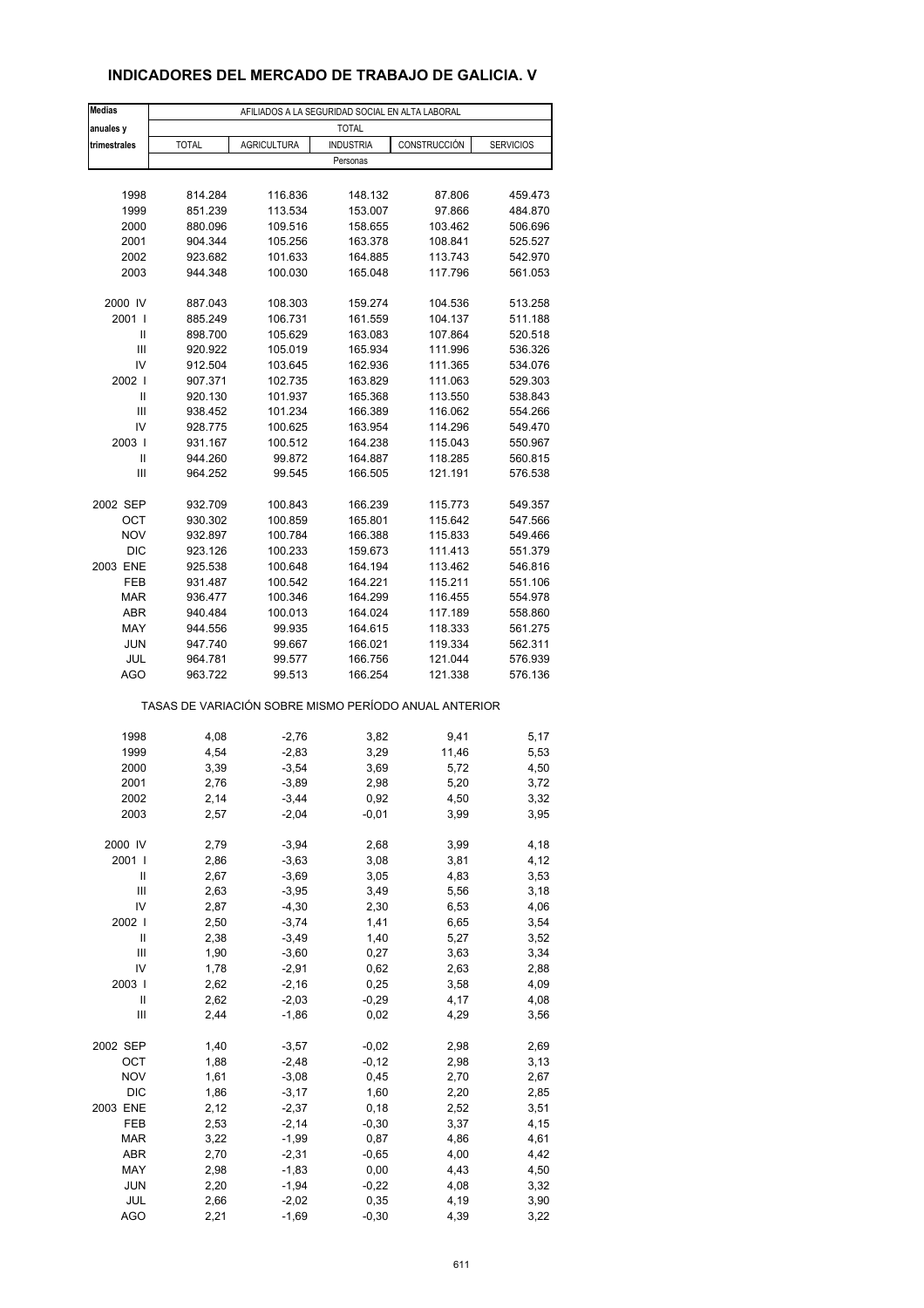#### **INDICADORES DEL MERCADO DE TRABAJO DE GALICIA. VI**

| <b>Medias</b>                      |              |                    | AFILIADOS A LA SEGURIDAD SOCIAL EN ALTA LABORAL       |               |                  |
|------------------------------------|--------------|--------------------|-------------------------------------------------------|---------------|------------------|
| anuales y                          |              |                    | <b>CUENTA AJENA</b>                                   |               |                  |
| trimestrales                       | <b>TOTAL</b> | <b>AGRICULTURA</b> | <b>INDUSTRIA</b>                                      | CONSTRUCCIÓN  | <b>SERVICIOS</b> |
|                                    |              |                    | Personas                                              |               |                  |
|                                    |              |                    |                                                       |               |                  |
| 1998                               | 568.079      | 27.547             | 131.936                                               | 66.971        | 340.769          |
| 1999                               | 602.196      | 26.820             | 136.891                                               | 75.189        | 362.949          |
| 2000                               | 629.936      | 25.348             | 142.291                                               | 79.641        | 382.378          |
| 2001                               | 655.869      | 24.689             | 146.896                                               | 84.183        | 399.900          |
| 2002                               | 676.851      | 24.069             | 148.584                                               | 88.030        | 415.994          |
| 2003                               | 696.886      | 24.915             | 148.684                                               | 91.279        | 431.844          |
|                                    |              |                    |                                                       |               |                  |
| 2000 IV                            | 636.617      | 24.919             | 142.776                                               | 80.382        | 388.325          |
| 2001 l                             | 636.047      | 24.393             | 145.080                                               | 79.993        | 386.393          |
| Ш                                  | 650.029      | 24.805             | 146.611                                               | 83.404        | 395.019          |
| $\ensuremath{\mathsf{III}}\xspace$ | 672.206      | 25.349             | 149.422                                               | 87.114        | 410.083          |
| IV                                 | 665.193      | 24.208             | 146.470                                               | 86.219        | 408.103          |
| 2002                               | 660.757      | 23.778             | 147.489                                               | 85.783        | 403.548          |
| Ш                                  | 673.368      | 24.149             | 149.084                                               | 87.926        | 412.057          |
| Ш                                  | 691.339      | 24.279             | 150.115                                               | 90.168        | 426.548          |
| IV                                 | 681.941      | 24.069             | 147.648                                               | 88.242        | 421.821          |
| 2003                               | 684.554      | 24.540             | 147.940                                               | 88.898        | 423.028          |
| Ш                                  | 696.742      | 25.021             | 148.493                                               | 91.709        | 431.374          |
| Ш                                  | 715.602      | 25.320             | 150.087                                               | 94.204        | 445.772          |
|                                    |              |                    |                                                       |               |                  |
| 2002 SEP                           | 685.798      | 24.182             | 149.938                                               | 89.793        | 421.659          |
| OCT                                | 683.079      | 24.062             | 149.460                                               | 89.568        | 419.825          |
| <b>NOV</b>                         | 686.233      | 24.308             | 150.083                                               | 89.780        | 421.904          |
| <b>DIC</b>                         | 676.512      | 23.836             | 143.402                                               | 85.377        | 423.735          |
| 2003 ENE                           | 679.216      | 24.391             | 147.926                                               | 87.461        | 419.282          |
| <b>FEB</b>                         | 684.863      | 24.533             | 147.913                                               | 89.072        | 423.196          |
| <b>MAR</b>                         | 689.582      | 24.695             | 147.980                                               | 90.161        | 426.605          |
| <b>ABR</b>                         | 693.347      | 24.867             | 147.651                                               | 90.776        | 429.912          |
| MAY                                | 697.055      | 25.137             | 148.211                                               | 91.762        | 431.804          |
| <b>JUN</b>                         | 699.825      | 25.059             | 149.617                                               | 92.590        | 432.407          |
| JUL                                | 716.243      | 25.267             | 150.327                                               | 94.121        | 446.317          |
| <b>AGO</b>                         | 714.960      | 25.373             | 149.847                                               | 94.287        | 445.226          |
|                                    |              |                    | TASAS DE VARIACIÓN SOBRE MISMO PERÍODO ANUAL ANTERIOR |               |                  |
|                                    |              |                    |                                                       |               |                  |
| 1998                               | 5,93         | 1,71               | 4,06<br>3,76                                          | 10,78         | 6,27             |
| 1999                               | 6,01         | $-2,64$            |                                                       | 12,27<br>5,92 | 6,51             |
| 2000<br>2001                       | 4,61<br>4,12 | $-5,49$            | 3,94                                                  | 5,70          | 5,35<br>4,58     |
|                                    |              | $-2,60$            | 3,24                                                  |               |                  |
| 2002<br>2003                       | 3,20<br>3,42 | -2,51<br>3,58      | 1,15<br>$-0,05$                                       | 4,57<br>4,05  | 4,02<br>4,54     |
|                                    |              |                    |                                                       |               |                  |
| 2000 IV                            | 3,88         | $-6,25$            | 2,79                                                  | 3,95          | 5,04             |
| 2001 l                             | 4,10         | $-3,47$            | 3,27                                                  | 3,92          | 5,02             |
| Ш                                  | 3,95         | $-2,58$            | 3,29                                                  | 5,36          | 4,37             |
| Ш                                  | 3,92         | $-1,53$            | 3,79                                                  | 6,18          | 3,88             |
| IV                                 | 4,49         | $-2,85$            | 2,59                                                  | 7,26          | 5,09             |
| 2002                               | 3,88         | $-2,52$            | 1,66                                                  | 7,24          | 4,44             |
| Ш                                  | 3,59         | $-2,64$            | 1,69                                                  | 5,42          | 4,31             |
| $\ensuremath{\mathsf{III}}\xspace$ | 2,85         | $-4,22$            | 0,46                                                  | 3,51          | 4,02             |
| IV                                 | 2,52         | $-0,57$            | 0,80                                                  | 2,35          | 3,36             |
| 2003                               | 3,60         | 3,20               | 0,31                                                  | 3,63          | 4,83             |
| Ш                                  | 3,47         | 3,61               | $-0,40$                                               | 4,30          | 4,69             |
| Ш                                  | 3,10         | 4,08               | $-0,08$                                               | 4,26          | 3,91             |
|                                    |              |                    |                                                       |               |                  |
| 2002 SEP                           | 2,16         | $-3,85$            | 0,11                                                  | 2,73          | 3,16             |
| OCT                                | 2,56         | $-0,30$            | $-0,06$                                               | 2,74          | 3,67             |
| <b>NOV</b>                         | 2,31         | $-1,01$            | 0,61                                                  | 2,45          | 3,10             |
| DIC                                | 2,69         | $-0,41$            | 1,93                                                  | 1,82          | 3,32             |
| 2003 ENE                           | 2,96         | 2,96               | 0,25                                                  | 2,29          | 4,09             |
| FEB                                | 3,47         | 3,06               | $-0,30$                                               | 3,36          | 4,91             |
| <b>MAR</b>                         | 4,38         | 3,59               | 0,97                                                  | 5,24          | 5,48             |
| ABR                                | 3,60         | 2,11               | $-0,79$                                               | 4,16          | 5,18             |
| MAY                                | 3,96         | 4,65               | $-0,09$                                               | 4,65          | 5,24             |
| <b>JUN</b>                         | 2,86         | 4,09               | $-0,31$                                               | 4,10          | 3,66             |
| JUL                                | 3,42         | 3,57               | 0,28                                                  | 4,14          | 4,36             |
| <b>AGO</b>                         | 2,77         | 4,59               | $-0,43$                                               | 4,37          | 3,46             |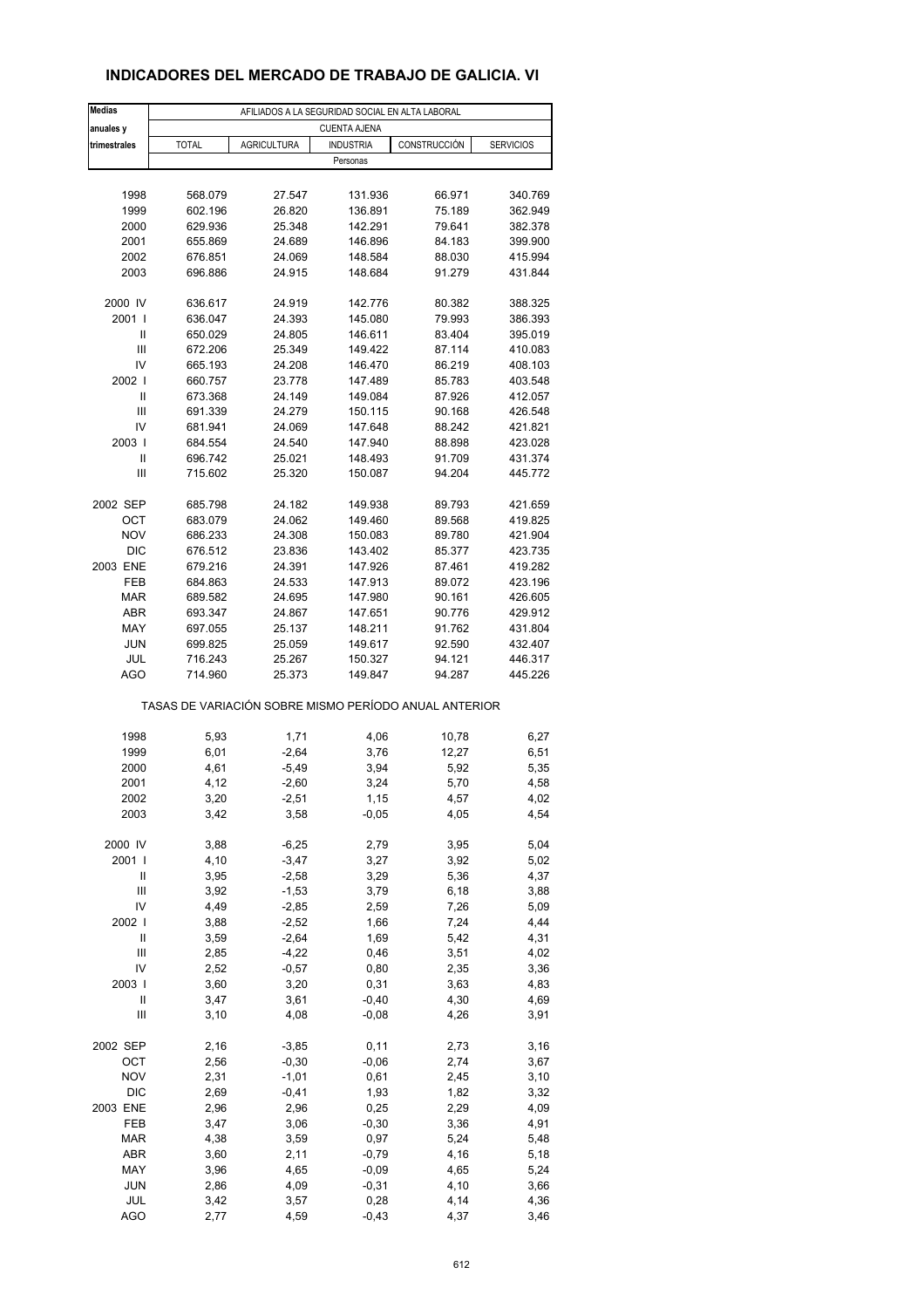#### **INDICADORES DEL MERCADO DE TRABAJO DE GALICIA. VII**

| <b>Medias</b>                      |              |                    | AFILIADOS A LA SEGURIDAD SOCIAL EN ALTA LABORAL       |              |                  |
|------------------------------------|--------------|--------------------|-------------------------------------------------------|--------------|------------------|
| anuales y                          |              |                    | <b>CUENTA PROPIA</b>                                  |              |                  |
| trimestrales                       | <b>TOTAL</b> | <b>AGRICULTURA</b> | <b>INDUSTRIA</b><br>Personas                          | CONSTRUCCIÓN | <b>SERVICIOS</b> |
|                                    |              |                    |                                                       |              |                  |
| 1998                               | 246.206      | 89.288             | 16.196                                                | 20.836       | 118.704          |
| 1999                               | 249.042      | 86.714             | 16.116                                                | 22.677       | 121.921          |
| 2000                               | 250.160      | 84.168             | 16.364                                                | 23.821       | 124.319          |
| 2001                               | 248.475      | 80.567             | 16.482                                                | 24.658       | 125.627          |
| 2002                               | 246.831      | 77.564             | 16.301                                                | 25.713       | 126.977          |
| 2003                               | 247.462      | 75.115             | 16.364                                                | 26.517       | 129.209          |
| 2000 IV                            | 250.426      | 83.384             | 16.498                                                | 24.154       | 124.933          |
| 2001 l                             | 249.202      | 82.337             | 16.479                                                | 24.144       | 124.795          |
| Ш                                  | 248.671      | 80.824             | 16.472                                                | 24.460       | 125.499          |
| Ш                                  | 248.716      |                    | 16.512                                                |              |                  |
| IV                                 |              | 79.671             |                                                       | 24.882       | 126.243          |
|                                    | 247.310      | 79.437             | 16.466                                                | 25.146       | 125.972          |
| 2002                               | 246.614      | 78.957             | 16.340                                                | 25.280       | 125.755          |
| Ш                                  | 246.762      | 77.788             | 16.284                                                | 25.624       | 126.786          |
| Ш                                  | 247.113      | 76.955             | 16.274                                                | 25.893       | 127.717          |
| IV                                 | 246.834      | 76.557             | 16.306                                                | 26.054       | 127.649          |
| 2003                               | 246.614      | 75.972             | 16.298                                                | 26.145       | 127.939          |
| Ш                                  | 247.518      | 74.851             | 16.394                                                | 26.576       | 129.441          |
| Ш                                  | 248.650      | 74.225             | 16.418                                                | 26.987       | 130.766          |
| 2002 SEP                           | 246.911      | 76.661             | 16.301                                                | 25.980       | 127.698          |
| ОСТ                                | 247.223      | 76.797             | 16.341                                                | 26.074       | 127.741          |
| <b>NOV</b>                         | 246.664      | 76.476             | 16.305                                                |              | 127.562          |
|                                    |              |                    |                                                       | 26.053       |                  |
| <b>DIC</b>                         | 246.614      | 76.397             | 16.271                                                | 26.036       | 127.644          |
| 2003 ENE                           | 246.322      | 76.257             | 16.268                                                | 26.001       | 127.534          |
| FEB                                | 246.624      | 76.009             | 16.308                                                | 26.139       | 127.910          |
| <b>MAR</b>                         | 246.895      | 75.651             | 16.319                                                | 26.294       | 128.373          |
| <b>ABR</b>                         | 247.137      | 75.146             | 16.373                                                | 26.413       | 128.948          |
| MAY                                | 247.501      | 74.798             | 16.404                                                | 26.571       | 129.471          |
| <b>JUN</b>                         | 247.915      | 74.608             | 16.404                                                | 26.744       | 129.904          |
| JUL                                | 248.538      | 74.310             | 16.429                                                | 26.923       | 130.622          |
| AGO                                | 248.762      | 74.140             | 16.407                                                | 27.051       | 130.910          |
|                                    |              |                    | TASAS DE VARIACIÓN SOBRE MISMO PERÍODO ANUAL ANTERIOR |              |                  |
| 1998                               |              |                    |                                                       |              |                  |
|                                    | 0,04         | $-4,06$            | 1,91                                                  | 5,22         | 2,14             |
| 1999                               | 1,15         | $-2,88$            | $-0,49$                                               | 8,84         | 2,71             |
| 2000                               | 0,45         | $-2,94$            | 1,54                                                  | 5,05         | 1,97             |
| 2001                               | $-0,67$      | $-4,28$            | 0,72                                                  | 3,51         | 1,05             |
| 2002                               | $-0,66$      | $-3,73$            | $-1, 10$                                              | 4,28         | 1,07             |
| 2003                               | 0,26         | $-3,77$            | 0,40                                                  | 3,78         | 2,03             |
| 2000 IV                            | 0,11         | $-3,23$            | 1,70                                                  | 4,13         | 1,57             |
| 2001 l                             | $-0,18$      | $-3,68$            | 1,41                                                  | 3,44         | 1,43             |
| Ш                                  | $-0,55$      | $-4,02$            | 0,88                                                  | 3,04         | 0,99             |
| Ш                                  | $-0,72$      | $-4,69$            | 0,80                                                  | 3,46         | 0,96             |
| IV                                 | $-1,24$      | $-4,73$            | $-0,20$                                               | 4,11         | 0,83             |
| 2002                               | $-1,04$      | $-4, 11$           | $-0,84$                                               | 4,71         | 0,77             |
| $\ensuremath{\mathsf{II}}$         | $-0,77$      | $-3,76$            | $-1, 14$                                              | 4,76         | 1,03             |
| $\ensuremath{\mathsf{III}}\xspace$ |              |                    |                                                       |              |                  |
|                                    | $-0,64$      | $-3,41$            | $-1,44$                                               | 4,06         | 1,17             |
| IV                                 | $-0,19$      | $-3,63$            | $-0,97$                                               | 3,61         | 1,33             |
| 2003                               | 0,00         | $-3,78$            | $-0,26$                                               | 3,42         | 1,74             |
| Ш                                  | 0,31         | $-3,78$            | 0,67                                                  | 3,72         | 2,09             |
| $\ensuremath{\mathsf{III}}\xspace$ | 0,58         | $-3,73$            | 0,97                                                  | 4,40         | 2,38             |
| 2002 SEP                           | $-0,66$      | $-3,48$            | $-1,24$                                               | 3,85         | 1,19             |
| OCT                                | 0,03         | $-3,15$            | $-0,70$                                               | 3,82         | 1,39             |
| <b>NOV</b>                         | $-0,27$      | $-3,72$            | $-1,01$                                               | 3,54         | 1,27             |
|                                    |              |                    |                                                       |              |                  |
| DIC                                | $-0,34$      | $-4,01$            | $-1,20$                                               | 3,48         | 1,34             |
| 2003 ENE                           | $-0,13$      | $-3,95$            | $-0,45$                                               | 3,26         | 1,67             |
| FEB                                | 0,01         | $-3,71$            | $-0,34$                                               | 3,42         | 1,72             |
| <b>MAR</b>                         | 0,12         | $-3,68$            | 0,01                                                  | 3,57         | 1,82             |
| ABR                                | 0,23         | $-3,68$            | 0,57                                                  | 3,48         | 1,97             |
| MAY                                | 0,31         | $-3,83$            | 0,84                                                  | 3,66         | 2,11             |
| <b>JUN</b>                         | 0,38         | $-3,82$            | 0,61                                                  | 4,00         | 2,20             |
| JUL                                | 0,54         | $-3,79$            | 0,95                                                  | 4,33         | 2,36             |
| <b>AGO</b>                         | 0,62         | $-3,68$            | 0,98                                                  | 4,47         | 2,40             |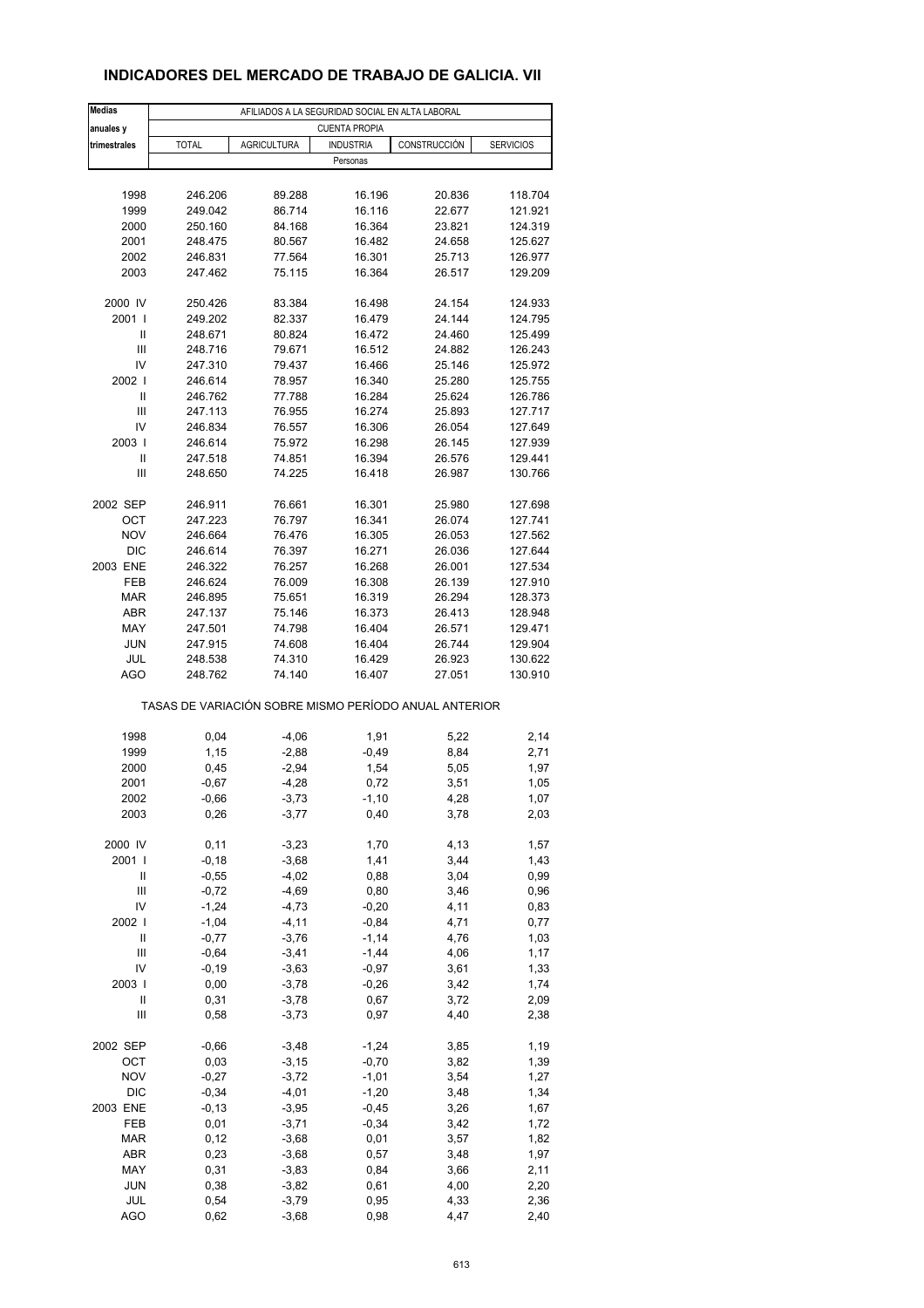| <b>Medias</b>                      |              | EFECTIVOS LABORALES |                   |                  |                                                       |                 |              | JORNADA MEDIA POR TRABAJADOR Y TRIM. |          |
|------------------------------------|--------------|---------------------|-------------------|------------------|-------------------------------------------------------|-----------------|--------------|--------------------------------------|----------|
| anuales y                          | <b>TOTAL</b> |                     | <b>SECTORES</b>   |                  | CONTRATO                                              | CONTRATO        | <b>TOTAL</b> | A TIEMPO                             | A TIEMPO |
| trimestrales                       |              | <b>INDUSTRIA</b>    | CONSTRUC.         | <b>SERVICIOS</b> | <b>INDEFINIDO</b>                                     | <b>TEMPORAL</b> |              | COMPLETO                             | PARCIAL  |
|                                    |              |                     | Miles de personas |                  |                                                       |                 |              | Horas                                |          |
|                                    |              |                     |                   |                  |                                                       |                 |              |                                      |          |
| 1998                               | 480,9        | 135,0               | 66,7              | 279,2            | 270,6                                                 | 210,3           | 423,5        | 445,8                                | 246,9    |
| 1999                               | 509,3        | 137,5               | 74,3              | 297,5            | 279,9                                                 | 229,5           | 426,8        | 448,7                                | 246,6    |
| 2000                               | 537,9        | 143,1               | 79,0              | 315,8            | 303,1                                                 | 234,8           | 422,0        | 446,9                                | 236,0    |
| 2001                               | 562,5        | 147,8               | 83,8              | 330,9            | 337,3                                                 | 225,2           | 424,5        | 447,0                                | 250,0    |
| 2002                               | 580,9        | 148,8               | 87,0              | 345,1            | 354,8                                                 | 226,1           | 422,5        | 445,8                                | 249,8    |
| 2003                               | 593,8        | 149,7               | 90,9              | 353,2            | 370,7                                                 | 223,1           | 435,1        | 462,2                                | 253,8    |
| 2000 III                           | 552,2        | 146,5               | 82,1              | 323,7            | 303,4                                                 | 248,8           | 375,1        | 398,5                                | 216,4    |
| IV                                 | 535,4        | 139,7               | 76,4              | 319,3            | 312,0                                                 | 223,4           | 433,6        | 458,1                                | 245,6    |
| 2001 l                             | 550,5        | 146,6               | 81,3              | 322,6            | 328,0                                                 | 222,5           | 443,4        | 467,0                                | 253,3    |
| Ш                                  | 564,7        | 149,1               | 84,8              | 330,8            | 342,8                                                 | 221,9           | 440,2        | 463,5                                | 260,2    |
| Ш                                  | 573,2        | 153,1               | 86,5              | 333,6            | 341,1                                                 | 232,1           | 382,1        | 400,5                                | 234,4    |
| IV                                 | 561,5        | 142,2               | 82,7              | 336,6            | 337,2                                                 | 224,3           | 432,2        | 456,9                                | 252,2    |
| 2002 l                             | 569,6        | 146,7               | 85,3              | 337,6            | 339,2                                                 | 230,4           | 439,0        | 464,5                                | 255,1    |
| $\mathbf{II}$                      | 586,9        | 152,3               | 88,5              | 346,1            | 356,4                                                 | 230,5           | 439,0        | 462,5                                | 259,6    |
| III                                | 588,5        | 151,8               | 89,3              | 347,4            | 359,6                                                 | 228,9           | 382,3        | 402,0                                | 230,6    |
| IV                                 | 578,6        | 144,5               | 85,0              | 349,1            | 364,0                                                 | 214,6           | 429,8        | 454,0                                | 253,9    |
| 2003                               | 588,1        | 148,7               | 89,9              | 349,4            | 367,7                                                 | 220,3           | 434,8        | 463,1                                | 250,0    |
| Ш                                  | 599,5        | 150,7               | 91,8              | 357,0            | 373,6                                                 | 225,9           | 435,4        | 461,3                                | 257,5    |
|                                    |              |                     |                   |                  |                                                       |                 |              |                                      |          |
| 2002 JUL                           |              |                     |                   |                  |                                                       |                 |              |                                      |          |
| AGO                                |              |                     |                   |                  |                                                       |                 |              |                                      |          |
| <b>SEP</b>                         |              |                     |                   |                  |                                                       |                 |              |                                      |          |
| OCT                                |              |                     |                   |                  |                                                       |                 |              |                                      |          |
| <b>NOV</b><br><b>DIC</b>           |              |                     |                   |                  |                                                       |                 |              |                                      |          |
| 2003 ENE                           |              |                     |                   |                  |                                                       |                 |              |                                      |          |
| FEB                                |              |                     |                   |                  |                                                       |                 |              |                                      |          |
| <b>MAR</b>                         |              |                     |                   |                  |                                                       |                 |              |                                      |          |
| <b>ABR</b>                         |              |                     |                   |                  |                                                       |                 |              |                                      |          |
| MAY                                |              |                     |                   |                  |                                                       |                 |              |                                      |          |
| <b>JUN</b>                         |              |                     |                   |                  |                                                       |                 |              |                                      |          |
|                                    |              |                     |                   |                  |                                                       |                 |              |                                      |          |
|                                    |              |                     |                   |                  | TASAS DE VARIACIÓN SOBRE MISMO PERÍODO ANUAL ANTERIOR |                 |              |                                      |          |
|                                    |              |                     |                   |                  |                                                       |                 |              |                                      |          |
| 1998                               | 7,26         | 4,55                | 9,21              | 8,18             | 4,57                                                  | 10,96           | $-0,72$      | $-0, 10$                             | 1,31     |
| 1999                               | 5,92         | 1,89                | 11,32             | 6,56             | 3,43                                                  | 9,12            | 0,77         | 0,65                                 | $-0, 12$ |
| 2000                               | 5,61         | 4,05                | 6,36              | 6,14             | 8,31                                                  | 2,30            | $-1, 12$     | $-0,40$                              | $-4,30$  |
| 2001                               | 4,58         | 3,25                | 6,11              | 4,79             | 11,28                                                 | $-4,07$         | 0,60         | 0,02                                 | 5,93     |
| 2002                               | 3,28         | 0,73                | 3,82              | 4,28             | 5,20                                                  | 0,40            | -0,46        | $-0,27$                              | $-0,09$  |
| 2003                               | 2,69         | 0, 13               | 4,55              | 3,32             | 6,57                                                  | $-3,19$         | $-0,89$      | $-0,28$                              | $-1,40$  |
| 2000 III                           | 6, 11        | 6,01                | 4,99              | 6,48             | 7,67                                                  | 4,27            | $-2,27$      | $-1,43$                              | $-2,65$  |
| ${\sf IV}$                         | 4,41         | 1,45                | 3,10              | 6,08             | 11,79                                                 | $-4,41$         | $-1,41$      | $-1,02$                              | $-0,24$  |
| 2001 l                             | 4,64         | 2,66                | 5,17              | 5,42             | 10,22                                                 | $-2,63$         | 0,84         | 0,21                                 | 6,92     |
| $\ensuremath{\mathsf{II}}$         | 5,02         | 3,97                | 5,74              | 5,32             | 14,50                                                 | $-6,88$         | 0,18         | $-0,30$                              | 6,12     |
| Ш                                  | 3,80         | 4,51                | 5,36              | 3,06             | 12,43                                                 | $-6,71$         | 1,87         | 0,50                                 | 8,32     |
| IV                                 | 4,87         | 1,79                | 8,25              | 5,42             | 8,08                                                  | 0,40            | $-0,32$      | $-0,26$                              | 2,69     |
| 2002 l                             | 3,47         | 0,07                | 4,92              | 4,65             | 3,41                                                  | 3,55            | $-0,99$      | $-0,54$                              | 0,71     |
| $\ensuremath{\mathsf{II}}$         | 3,93         | 2,15                | 4,36              | 4,63             | 3,97                                                  | 3,88            | $-0,27$      | $-0,22$                              | $-0,23$  |
| $\ensuremath{\mathsf{III}}\xspace$ | 2,67         | $-0,85$             | 3,24              | 4,14             | 5,42                                                  | $-1,38$         | 0,05         | 0,37                                 | $-1,62$  |
| IV                                 | 3,05         | 1,62                | 2,78              | 3,71             | 7,95                                                  | $-4,32$         | $-0,56$      | $-0,63$                              | 0,67     |
| 2003 l                             | 3,25         | 1,36                | 5,39              | 3,50             | 8,40                                                  | $-4,38$         | $-0,96$      | $-0,30$                              | $-2,00$  |
| $\rm{II}$                          | 2,15         | $-1,05$             | 3,73              | 3,15             | 4,83                                                  | $-2,00$         | $-0,82$      | $-0,26$                              | $-0,81$  |
|                                    |              |                     |                   |                  |                                                       |                 |              |                                      |          |
| 2002 JUL                           |              |                     |                   |                  |                                                       |                 |              |                                      |          |
| <b>AGO</b>                         |              |                     |                   |                  |                                                       |                 |              |                                      |          |
| <b>SEP</b>                         |              |                     |                   |                  |                                                       |                 |              |                                      |          |
| OCT                                |              |                     |                   |                  |                                                       |                 |              |                                      |          |
| <b>NOV</b>                         |              |                     |                   |                  |                                                       |                 |              |                                      |          |
| <b>DIC</b>                         |              |                     |                   |                  |                                                       |                 |              |                                      |          |
| 2003 ENE<br>FEB                    |              |                     |                   |                  |                                                       |                 |              |                                      |          |
| MAR                                |              |                     |                   |                  |                                                       |                 |              |                                      |          |
| <b>ABR</b>                         |              |                     |                   |                  |                                                       |                 |              |                                      |          |
| MAY                                |              |                     |                   |                  |                                                       |                 |              |                                      |          |

#### **INDICADORES DEL MERCADO DE TRABAJO DE GALICIA. VIII**

JUN - - - - - ----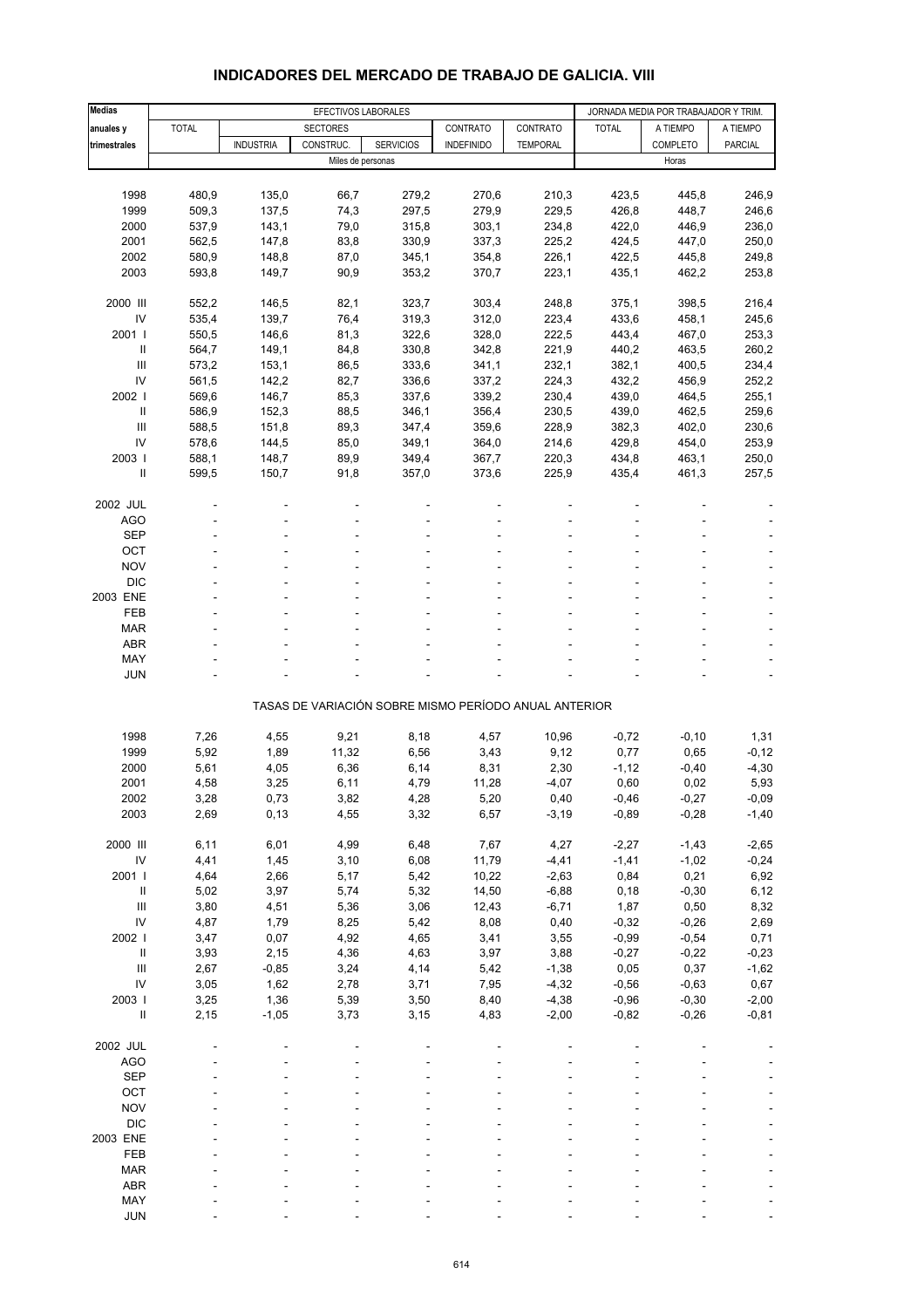## **INDICADORES DE PRECIOS DE GALICIA. I**

| <b>Medias</b> |                                                       | INDICES DE PRECIOS DE CONSUMO (3) |              | DIFERENCIAL DE   |
|---------------|-------------------------------------------------------|-----------------------------------|--------------|------------------|
| anuales y     | <b>GENERAL</b>                                        | <b>ALIMENTACIÓN</b>               | SIN          | <b>INFLACIÓN</b> |
| trimestrales  |                                                       | <b>AGREGADO</b>                   | ALIMENTACIÓN | RTO. ESPAÑA      |
|               |                                                       |                                   |              |                  |
|               |                                                       | <b>Base 2001</b>                  |              | P.Porcentuales   |
|               |                                                       |                                   |              |                  |
| 1998          | 92,114                                                | 91,839                            | 92,044       | 0,11             |
| 1999          | 94,409                                                | 93,702                            | 94,524       | 0, 18            |
| 2000          | 97,497                                                | 94,903                            | 98,436       | $-0,16$          |
| 2001          | 100,858                                               | 99,781                            | 101,245      | $-0,14$          |
| 2002          | 103,831                                               | 104,932                           | 103,431      | 0,29             |
| 2003          | 106,557                                               | 108,587                           | 105,824      | 0,43             |
|               |                                                       |                                   |              |                  |
| 2000 IV       | 98,875                                                | 95,843                            | 100,006      | $-0,32$          |
| 2001 l        | 99,467                                                | 97,575                            | 100,148      | $-0,26$          |
| Ш             | 100,797                                               | 99,184                            | 101,377      | $-0,19$          |
| Ш             | 101,552                                               | 100,691                           | 101,861      | $-0,09$          |
| IV            | 101,615                                               | 101,675                           | 101,592      | $-0,04$          |
| 2002          | 101,707                                               | 102,841                           | 101,295      | 0,38             |
|               |                                                       |                                   |              |                  |
| $\mathsf{I}$  | 104,041                                               | 104,474                           | 103,883      | 0,29             |
| Ш             | 103,747                                               | 105,823                           | 102,993      | 0,22             |
| IV            | 105,831                                               | 106,591                           | 105,555      | 0,28             |
| 2003          | 105,733                                               | 107,715                           | 105,017      | 0,61             |
| Ш             | 107,191                                               | 108,398                           | 106,754      | 0,48             |
| Ш             | 106,746                                               | 109,648                           | 105,700      | 0,21             |
|               |                                                       |                                   |              |                  |
| 2002 OCT      | 105,635                                               | 106,372                           | 105,368      | 0,43             |
| <b>NOV</b>    | 105,761                                               | 106,402                           | 105,528      | 0, 15            |
| <b>DIC</b>    | 106,097                                               | 107,000                           | 105,769      | 0,26             |
| 2003 ENE      | 105,301                                               | 107,614                           | 104,466      | 0,54             |
| FEB           | 105,537                                               | 107,543                           | 104,812      | 0,62             |
|               |                                                       |                                   |              |                  |
| <b>MAR</b>    | 106,361                                               | 107,988                           | 105,773      | 0,68             |
| ABR           | 107,245                                               | 108,183                           | 106,904      | 0,57             |
| MAY           | 107,173                                               | 108,442                           | 106,713      | 0,49             |
| <b>JUN</b>    | 107,156                                               | 108,569                           | 106,645      | 0,37             |
| JUL           | 106,404                                               | 109,052                           | 105,449      | 0,36             |
| AGO           | 106,744                                               | 109,654                           | 105,695      | 0,25             |
| SEP           | 107,090                                               | 110,237                           | 105,955      | 0,01             |
|               | TASAS DE VARIACIÓN SOBRE MISMO PERÍODO ANUAL ANTERIOR |                                   |              |                  |
| 1998          | 1,95                                                  | 2,05                              | 1,90         |                  |
| 1999          | 2,49                                                  | 2,03                              | 2,69         |                  |
| 2000          | 3,27                                                  | 1,28                              | 4,14         |                  |
| 2001          | 3,45                                                  | 5,14                              | 2,85         |                  |
| 2002          |                                                       | 4,93                              |              |                  |
|               | 3,83                                                  |                                   | 3,43         |                  |
| 2003          | 3,29                                                  | 4,03                              | 3,02         |                  |
| 2000 IV       | 3,68                                                  | 1,84                              | 4,48         |                  |
| 2001          | 3,53                                                  | 3,41                              | 3,64         |                  |
| Ш             | 3,95                                                  | 5,10                              | 3,54         |                  |
| Ш             | 3,55                                                  | 5,94                              | 2,68         |                  |
|               |                                                       |                                   |              |                  |
| IV            | 2,77                                                  | 6,08                              | 1,59         |                  |
| 2002          | 3,49                                                  | 4,85                              | 3,00         |                  |
| $\mathbf{II}$ | 3,84                                                  | 5,16                              | 3,36         |                  |
| Ш             | 3,74                                                  | 4,91                              | 3,30         |                  |
| IV            | 4,25                                                  | 4,80                              | 4,05         |                  |
| 2003          | 3,96                                                  | 4,74                              | 3,67         |                  |
| II            | 3,03                                                  | 3,76                              | 2,76         |                  |
| Ш             | 2,89                                                  | 3,61                              | 2,63         |                  |
|               |                                                       |                                   |              |                  |
| 2002 OCT      | 4,41                                                  | 4,98                              | 4,21         |                  |
| <b>NOV</b>    | 4,07                                                  | 4,69                              | 3,85         |                  |
| <b>DIC</b>    | 4,26                                                  | 4,74                              | 4,08         |                  |
| 2003 ENE      | 4,03                                                  | 4,82                              | 3,74         |                  |
|               |                                                       |                                   |              |                  |
| FEB           | 3,91                                                  | 4,64                              | 3,65         |                  |
| <b>MAR</b>    | 3,93                                                  | 4,76                              | 3,63         |                  |
| ABR           | 3,33                                                  | 3,95                              | 3,11         |                  |
| MAY           | 2,86                                                  | 3,73                              | 2,54         |                  |
| <b>JUN</b>    | 2,89                                                  | 3,59                              | 2,64         |                  |
| JUL           | 2,94                                                  | 3,55                              | 2,72         |                  |
| <b>AGO</b>    | 2,94                                                  | 3,54                              | 2,73         |                  |
|               |                                                       |                                   |              |                  |
| SEP           | 2,79                                                  | 3,75                              | 2,43         |                  |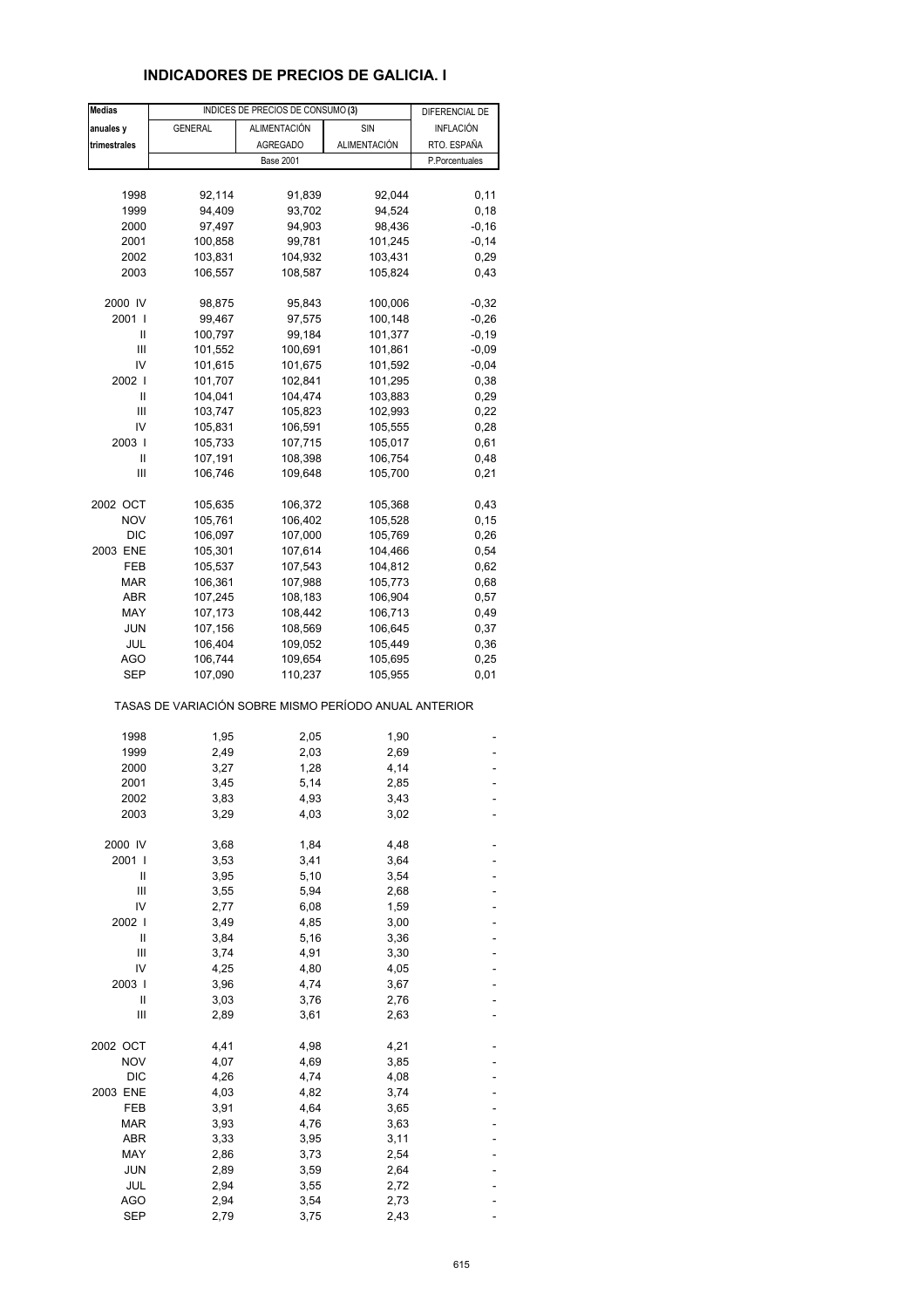## **INDICADORES DE PRECIOS DE GALICIA. II**

| <b>Medias</b>              |                    |                    | INDICES DE PRECIOS DE CONSUMO (3)                     |                 |                    |                    |
|----------------------------|--------------------|--------------------|-------------------------------------------------------|-----------------|--------------------|--------------------|
| anuales y                  | <b>ALIMENTOS Y</b> | BEBIDAS ALC.       | <b>VESTIDO Y</b>                                      | <b>VIVIENDA</b> | MENAJE             | <b>MEDICINA</b>    |
| trimestrales               | BEB.NO ALCOH.      | Y TABACO           | CALZADO                                               |                 |                    |                    |
|                            |                    |                    | <b>Base 2001</b>                                      |                 |                    |                    |
|                            |                    |                    |                                                       |                 |                    |                    |
| 1998                       | 92,390             | 86,839             | 100,160                                               | 89,216          | 92,748             | 92,198             |
| 1999                       | 93,560             | 93,716             | 102,504                                               | 91,401          | 95,073             | 95,131             |
| 2000                       | 94,413             | 97,435             | 104,926                                               | 95,630          | 97,392             | 97,951             |
| 2001                       | 99,768             | 99,745             | 107,799                                               | 99,208          | 100,336            | 99,898             |
| 2002                       | 104,856            | 105,496            | 105,924                                               | 102,260         | 102,476            | 104,354            |
| 2003                       | 108,602            | 108,473            | 107,949                                               | 105,228         | 104,385            | 105,817            |
|                            |                    |                    |                                                       |                 |                    |                    |
| 2000 IV                    | 95,373             | 98,211             | 106,047                                               | 97,697          | 98,292             | 98,469             |
| 2001 l                     | 97,404             | 98,288             | 106,381                                               | 97,873          | 99,104             | 98,828             |
| Ш                          | 99,197             | 99,026             | 107,403                                               | 99,485          | 100,333            | 99,565             |
| III                        | 100,863            | 99,776             | 107,708                                               | 99,696          | 100,984            | 99,962             |
| IV                         | 101,608            | 101,891            | 109,705                                               | 99,776          | 100,924            | 101,235            |
| 2002                       | 102,910            | 102,330            | 99,550                                                | 101,231         | 100,940            | 103,359            |
| Ш                          | 104,205            | 106,454            | 108,315                                               | 101,930         | 102,599            | 104,426            |
| Ш                          | 105,725            | 106,546            | 100,281                                               | 102,783         | 102,582            | 104,671            |
| IV                         | 106,583            | 106,651            | 115,548                                               | 103,094         | 103,783            | 104,960            |
| 2003                       | 107,709            | 107,762            | 104,040                                               | 105,000         | 103,440            | 105,405            |
| Ш                          | 108,371            | 108,602            | 115,060                                               | 105,212         | 104,931            | 106,005            |
| Ш                          | 109,727            | 109,055            | 104,747                                               | 105,472         | 104,783            | 106,040            |
| 2002 OCT                   | 106,335            |                    |                                                       | 103,076         |                    |                    |
| <b>NOV</b>                 | 106,367            | 106,640<br>106,665 | 113,303<br>116,888                                    | 102,979         | 103,653<br>103,729 | 104,886<br>104,922 |
| <b>DIC</b>                 | 107,047            | 106,649            | 116,454                                               | 103,228         | 103,967            | 105,073            |
| 2003 ENE                   | 107,731            | 106,750            | 103,507                                               | 104,312         | 103,143            | 105,357            |
| FEB                        | 107,461            | 108,156            | 102,847                                               | 104,933         | 103,393            | 105,295            |
| MAR                        | 107,935            | 108,381            | 105,765                                               | 105,754         | 103,783            | 105,564            |
| ABR                        | 108,128            | 108,591            | 114,366                                               | 105,528         | 104,529            | 106,062            |
| MAY                        | 108,420            | 108,612            | 115,791                                               | 105,009         | 105,067            | 106,069            |
| <b>JUN</b>                 | 108,565            | 108,604            | 115,024                                               | 105,099         | 105,196            | 105,884            |
| JUL                        | 109,041            | 109,133            | 104,287                                               | 105,279         | 104,764            | 105,999            |
| <b>AGO</b>                 | 109,736            | 109,044            | 103,551                                               | 105,585         | 104,765            | 105,995            |
| SEP                        | 110,405            | 108,989            | 106,404                                               | 105,552         | 104,821            | 106,127            |
|                            |                    |                    | TASAS DE VARIACIÓN SOBRE MISMO PERÍODO ANUAL ANTERIOR |                 |                    |                    |
|                            |                    |                    |                                                       |                 |                    |                    |
| 1998                       | 1,69               | 4,91               | 1,88                                                  | 1,80            | 1,42               | 3,65               |
| 1999                       | 1,27               | 7,92               | 2,34                                                  | 2,45            | 2,51               | 3,18               |
| 2000                       | 0,91               | 3,97               | 2,36                                                  | 4,63            | 2,44               | 2,97               |
| 2001                       | 5,67               | 2,37               | 2,74                                                  | 3,74            | 3,02               | 1,99               |
| 2002                       | 4,86               | 5,50               | 5,92                                                  | 2,26            | 2,48               | 4,35               |
| 2003                       | 4,15               | 3,20               | 5,10                                                  | 3,18            | 2,30               | 1,60               |
| 2000 IV                    | 1,71               | 2,79               | 2,42                                                  | 5,05            | 2,74               | 2,70               |
| 2001 l                     | 3,75               | 1,61               | 2,43                                                  | 4,35            | 2,83               | 1,86               |
| Ш                          | 5,68               | 2,04               | 2,49                                                  | 4,69            | 3,21               | 1,60               |
| $\mathsf{III}$             | 6,70               | 2,07               | 2,57                                                  | 3,85            | 3,38               | 1,67               |
| IV                         | 6,54               | 3,75               | 3,45                                                  | 2,13            | 2,68               | 2,81               |
| 2002                       | 5,04               | 3,44               | 5,42                                                  | 2,38            | 2,31               | 4,59               |
| $\ensuremath{\mathsf{II}}$ | 4,89               | 7,22               | 6,67                                                  | 1,73            | 2,06               | 4,81               |
| $\mathsf{III}$             | 4,69               | 6,60               | 5,08                                                  | 2,10            | 2,45               | 4,34               |
| IV                         | 4,82               | 4,72               | 6,40                                                  | 2,83            | 3,09               | 3,69               |
| 2003                       | 4,66               | 5,31               | 4,51                                                  | 3,72            | 2,48               | 1,98               |
| $\sf II$                   | 4,00               | 2,02               | 6,23                                                  | 3,22            | 2,27               | 1,51               |
| Ш                          | 3,79               | 2,36               | 4,45                                                  | 2,62            | 2,15               | 1,31               |
| 2002 OCT                   | 5,02               | 4,71               | 7,69                                                  | 2,53            | 3,16               | 3,70               |
| <b>NOV</b>                 | 4,68               | 4,78               | 5,74                                                  | 2,75            | 3,07               | 3,67               |
| <b>DIC</b>                 | 4,75               | 4,69               | 5,84                                                  | 3,23            | 3,03               | 3,70               |
| 2003 ENE                   | 4,87               | 4,48               | 4,48                                                  | 3,44            | 2,55               | 3,47               |
| FEB                        | 4,50               | 5,69               | 4,23                                                  | 3,57            | 2,36               | 1,30               |
| <b>MAR</b>                 | 4,62               | 5,76               | 4,82                                                  | 4,16            | 2,52               | 1,20               |
| ABR                        | 4,19               | 2,16               | 6, 15                                                 | 3,69            | 2,31               | 1,34               |
| MAY                        | 3,98               | 1,93               | 6,33                                                  | 3,09            | 2,40               | 1,84               |
| <b>JUN</b>                 | 3,82               | 1,97               | 6,20                                                  | 2,88            | 2,11               | 1,36               |
| JUL                        | 3,70               | 2,41               | 4,86                                                  | 2,78            | 2,28               | 1,38               |
| <b>AGO</b>                 | 3,71               | 2,32               | 4,25                                                  | 2,74            | 2,37               | 1,28               |
| <b>SEP</b>                 | 3,94               | 2,33               | 4,26                                                  | 2,32            | 1,79               | 1,27               |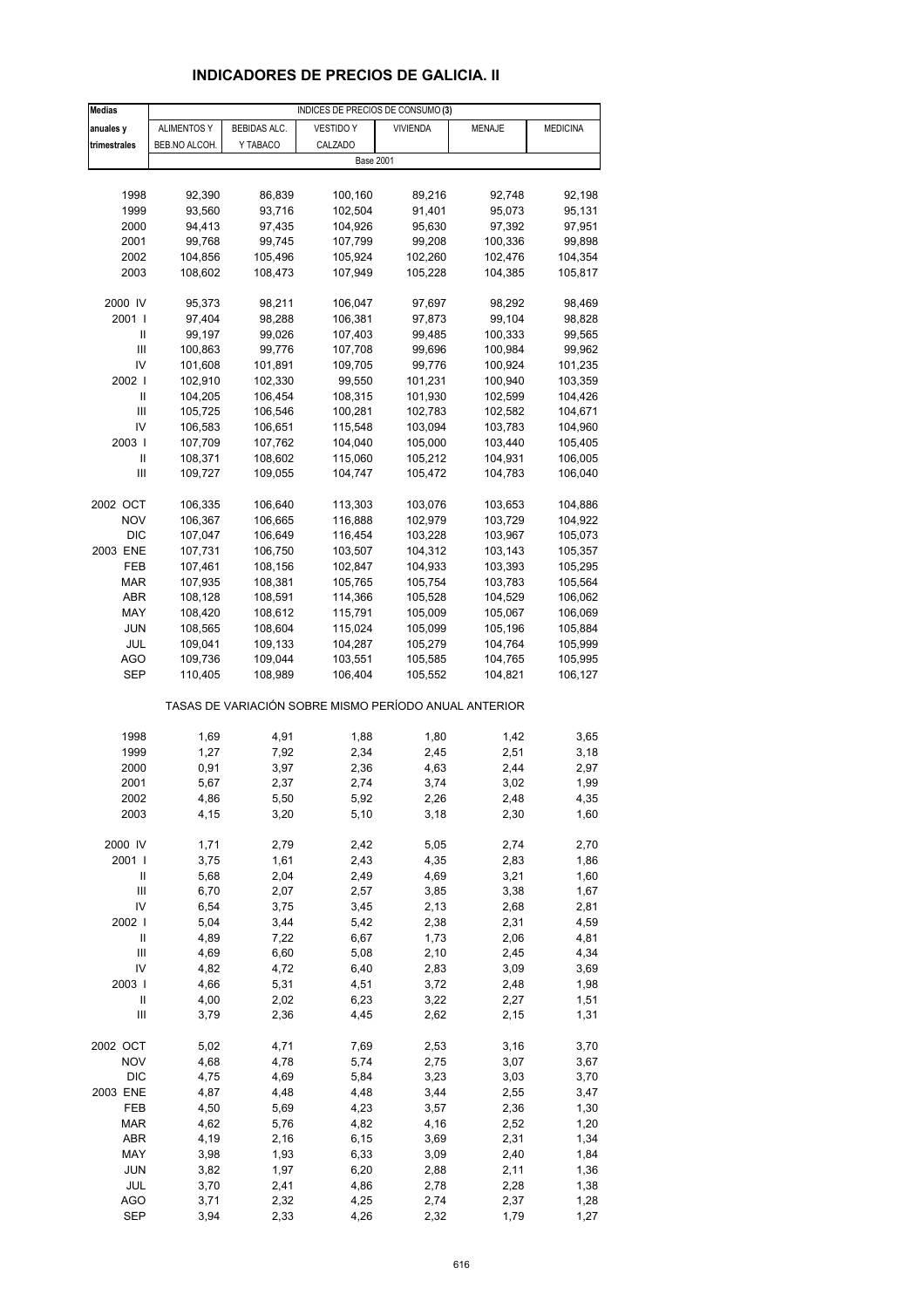# **INDICADORES DE PRECIOS DE GALICIA. III**

| <b>Medias</b>  |                   |               | INDICES DE PRECIOS DE CONSUMO (3)                     |           |               |              |
|----------------|-------------------|---------------|-------------------------------------------------------|-----------|---------------|--------------|
| anuales y      | <b>TRANSPORTE</b> | COMUNICA -    | OCIO <sub>Y</sub>                                     | ENSEÑANZA | HOTELES,      | <b>OTROS</b> |
| trimestrales   |                   | <b>CIONES</b> | <b>CULTURA</b>                                        |           | CAFÉS Y REST. |              |
|                |                   |               | <b>Base 2001</b>                                      |           |               |              |
|                |                   |               |                                                       |           |               |              |
| 1998           | 90,468            | 105,033       | 92,520                                                | 87,456    | 87,758        | 88,259       |
| 1999           | 92,642            | 107,182       | 93,391                                                | 90,978    | 91,593        | 91,380       |
| 2000           | 99,191            | 101,311       | 95,190                                                | 94,686    | 96,356        | 95,589       |
| 2001           | 100,024           | 100,401       | 99,153                                                | 99,690    | 100,488       | 100,015      |
| 2002           | 101,987           | 96,989        | 102,741                                               | 104,353   | 105,765       | 104,072      |
|                |                   |               |                                                       |           |               |              |
| 2003           | 104,117           | 94,551        | 103,504                                               | 108,445   | 109,650       | 106,706      |
| 2000 IV        | 101,444           | 101,607       | 96,209                                                | 97,755    | 97,848        | 97,094       |
| 2001 l         | 99,729            | 101,280       | 97,014                                                | 98,706    | 98,968        | 98,808       |
| Ш              | 101,493           | 100,606       | 98,556                                                | 98,740    | 99,796        | 99,609       |
| III            | 100,456           | 100,320       | 101,138                                               | 98,959    | 101,788       | 100,656      |
| IV             | 98,419            | 99,398        | 99,903                                                | 102,355   | 101,401       | 100,988      |
| 2002           |                   | 98,711        | 101,775                                               |           |               |              |
| Ш              | 100,194           |               |                                                       | 102,961   | 103,635       | 103,197      |
|                | 102,691           | 97,336        | 102,714                                               | 103,401   | 105,459       | 104,095      |
| Ш              | 102,423           | 97,004        | 103,775                                               | 103,852   | 106,893       | 104,407      |
| IV             | 102,641           | 94,903        | 102,701                                               | 107,198   | 107,072       | 104,590      |
| 2003           | 104,904           | 94,979        | 102,957                                               | 108,106   | 108,172       | 106,133      |
| Ш              | 103,449           | 94,483        | 103,392                                               | 108,456   | 109,582       | 107,040      |
| $\mathsf{III}$ | 103,999           | 94,191        | 104,162                                               | 108,772   | 111,197       | 106,945      |
|                |                   |               |                                                       |           |               |              |
| 2002 OCT       | 103,284           | 97,155        | 102,402                                               | 107,049   | 106,975       | 104,716      |
| <b>NOV</b>     | 102,061           | 93,863        | 102,294                                               | 107,125   | 106,995       | 104,478      |
| <b>DIC</b>     | 102,579           | 93,692        | 103,406                                               | 107,421   | 107,246       | 104,575      |
| 2003 ENE       | 103,918           | 94,961        | 102,595                                               | 107,682   | 107,671       | 105,845      |
| FEB            | 104,878           | 95,078        | 103,119                                               | 108,242   | 108,075       | 105,934      |
| <b>MAR</b>     | 105,915           | 94,898        | 103,156                                               | 108,394   | 108,770       | 106,619      |
| ABR            | 104,310           | 94,646        | 104,331                                               | 108,456   | 109,371       | 106,987      |
| MAY            | 103,123           | 94,446        | 102,794                                               | 108,456   | 109,491       | 107,068      |
| JUN            | 102,914           | 94,358        | 103,051                                               | 108,456   | 109,884       | 107,064      |
| JUL            | 103,672           | 94,234        | 103,792                                               | 108,570   | 110,819       | 106,947      |
| AGO            | 104,204           | 94,163        | 105,086                                               | 108,618   | 111,569       | 106,784      |
| SEP            | 104,120           | 94,176        | 103,609                                               | 109,128   | 111,204       | 107,105      |
|                |                   |               | TASAS DE VARIACIÓN SOBRE MISMO PERÍODO ANUAL ANTERIOR |           |               |              |
| 1998           | $-0,23$           | 2,49          | 2,84                                                  | 3,87      | 3,60          | 3,08         |
| 1999           | 2,40              | 2,05          | 0,94                                                  | 4,03      | 4,37          | 3,54         |
| 2000           | 7,07              | $-5,48$       | 1,93                                                  | 4,08      | 5,20          | 4,61         |
| 2001           | 0,84              | $-0,90$       | 4,16                                                  | 5,28      | 4,29          | 4,63         |
| 2002           | 1,99              | $-3,01$       | 2,74                                                  | 4,35      | 5,76          | 4,07         |
| 2003           | 2,31              | $-3,21$       | 0,73                                                  | 4,87      | 4,10          | 2,70         |
|                |                   |               |                                                       |           |               |              |
| 2000 IV        | 7,28              | $-3,55$       | 3,74                                                  | 5,02      | 4,89          | 4,87         |
| 2001 l         | 3,47              | $-0,58$       | 4,94                                                  | 5,82      | 4,53          | 5,14         |
| Ш              | 2,62              | 0,09          | 5,23                                                  | 5,71      | 4,37          | 4,91         |
| $\mathsf{III}$ | 0,42              | $-0,91$       | 2,74                                                  | 4,93      | 4,63          | 4,49         |
| IV             | $-2,98$           | $-2,17$       | 3,84                                                  | 4,71      | 3,63          | 4,01         |
| 2002 l         | 0,50              | $-1,96$       | 3,02                                                  | 4,01      | 5,10          | 4,46         |
| $\sf II$       | 1,11              | $-2,60$       | 3,11                                                  | 4,33      | 6,07          | 4,30         |
| $\mathsf{III}$ | 2,09              | $-3,02$       | 2,68                                                  | 4,38      | 6,06          | 3,89         |
| IV             | 4,30              | $-4,48$       | 2,17                                                  | 4,68      | 5,82          | 3,65         |
| 2003           | 4,70              | $-3,78$       | 1,16                                                  | 5,00      | 4,38          | 2,84         |
| $\sf II$       | 0,74              | $-2,93$       | 0,66                                                  | 4,89      | 3,91          | 2,83         |
| Ш              | 1,54              | $-2,90$       | 0,37                                                  | 4,74      | 4,03          | 2,43         |
|                |                   |               |                                                       |           |               |              |
| 2002 OCT       | 3,97              | $-3,03$       | 2,26                                                  | 4,62      | 5,83          | 3,83         |
| <b>NOV</b>     | 4,01              | $-5,13$       | 2,13                                                  | 4,52      | 5,90          | 3,64         |
| <b>DIC</b>     | 4,93              | $-5,30$       | 2,11                                                  | 4,89      | 5,75          | 3,48         |
| 2003 ENE       | 4,58              | $-5,15$       | 1,17                                                  | 4,89      | 5,12          | 3,01         |
| FEB            | 5,00              | $-3,59$       | 1,81                                                  | 5,12      | 4,08          | 2,59         |
| <b>MAR</b>     | 4,53              | $-2,57$       | 0,51                                                  | 4,98      | 3,95          | 2,93         |
| ABR            | 1,41              | $-2,82$       | 2,05                                                  | 4,94      | 3,99          | 3,04         |
| MAY            | $-0,01$           | $-3,03$       | $-0,13$                                               | 4,89      | 3,88          | 2,79         |
| <b>JUN</b>     | 0,82              | $-2,94$       | 0,07                                                  | 4,83      | 3,86          | 2,66         |
| JUL            | 1,50              | $-2,72$       | 0,33                                                  | 4,82      | 4,00          | 2,45         |
| AGO            | 1,79              | $-2,81$       | 0,60                                                  | 4,86      | 4,03          | 2,41         |
| <b>SEP</b>     | 1,33              | $-3,17$       | 0, 19                                                 | 4,54      | 4,04          | 2,43         |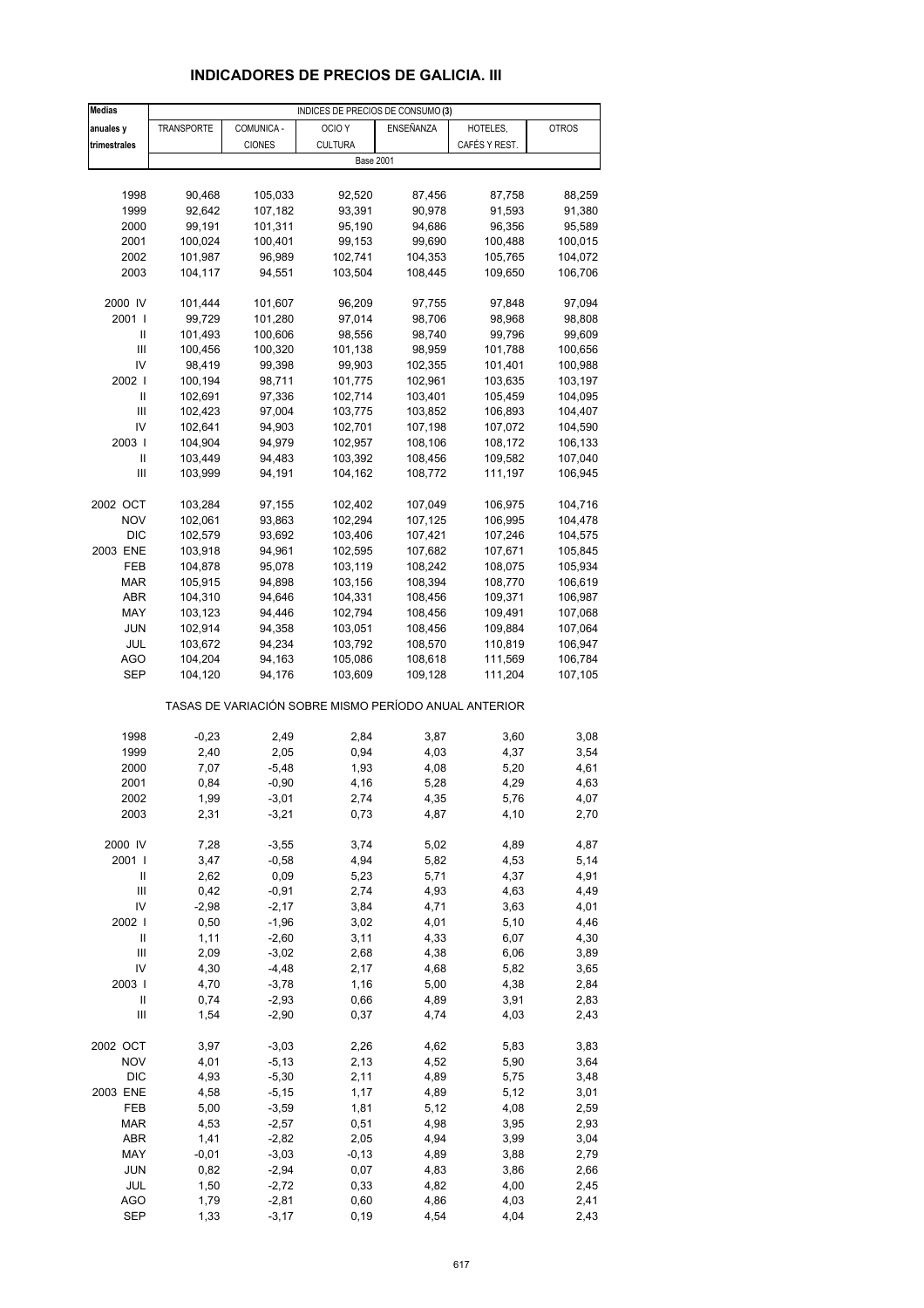| <b>COSTE SALARIAL</b><br>POR TRABAJADOR Y MES<br>POR HORA EFECTIVA DE TRABAJO<br>INCREMENTO SALARIAL PACTADO EN CONVENIO (4)<br>anuales y<br><b>ORDINARIO</b><br>CONST.<br>INDUST.<br>trimestrales<br><b>TOTAL</b><br><b>ORDINARIO</b><br><b>TOTAL</b><br><b>TOTAL</b><br>AGRIC.<br>SERV.<br>$\%$<br>€<br>1998<br>1.090,49<br>956,94<br>7,63<br>6,68<br>2,69<br>2,94<br>2,68<br>2,26<br>2,34<br>1999<br>979,70<br>1,82<br>1.121,41<br>7,86<br>6,86<br>2,65<br>2,38<br>2,77<br>2,74<br>2000<br>1.016,22<br>8,07<br>7,11<br>3,65<br>3,71<br>3,60<br>3,89<br>3,48<br>1.150,63<br>2001<br>1.198,53<br>1.060,28<br>8,42<br>7,44<br>3,78<br>3,15<br>3,79<br>3,65<br>3,98<br>2002<br>1.242,07<br>1.092,09<br>8,84<br>7,77<br>3,99<br>3,26<br>3,71<br>4,73<br>3,61<br>2003<br>1.230,80<br>1.115,11<br>8,60<br>7,80<br>3,28<br>2,38<br>3,50<br>3,28<br>3,28<br>2000 IV<br>1.239,58<br>1.017,41<br>8,71<br>7,15<br>3,11<br>2,83<br>3,60<br>2,98<br>2,82<br>2001 l<br>6,98<br>1.120,05<br>1.047,93<br>7,46<br>3,68<br>3,21<br>4,40<br>3,40<br>3,22<br>Ш<br>1.164,71<br>8,07<br>7,30<br>3,87<br>3,08<br>3,44<br>3,84<br>1.054,39<br>4,40<br>Ш<br>1.207,47<br>1.073,51<br>8,96<br>7,96<br>3,79<br>3,08<br>3,97<br>3,46<br>3,90<br>IV<br>1.301,90<br>1.065,27<br>7,51<br>3,78<br>3,07<br>3,57<br>3,85<br>9,18<br>3,94<br>2002  <br>1.165,20<br>1.068,54<br>8,22<br>7,53<br>3,08<br>2,52<br>3,14<br>2,92<br>0,00<br>Ш<br>8,21<br>2,58<br>1.215,36<br>1.098,45<br>7,42<br>2,87<br>2,52<br>3,25<br>3,07<br>Ш<br>1.235,71<br>1.096,51<br>9,31<br>8,26<br>3,04<br>2,68<br>3,19<br>2,82<br>3,25<br>IV<br>1.352,01<br>9,60<br>7,85<br>3,23<br>2,68<br>3,74<br>3,20<br>2,85<br>1.104,86<br>2003  <br>1.226,77<br>1.114,29<br>8,51<br>7,73<br>3,40<br>2,52<br>0,00<br>3,26<br>$\mathbf{II}$<br>1.234,82<br>1.115,93<br>8,69<br>7,86<br>3,31<br>2,38<br>3,23<br>0,00<br>III<br>3,28<br>2,38<br>3,50<br>3,28<br>3,28<br>2002 SEP<br>3,04<br>2,68<br>3,25<br>3,19<br>2,82<br>ä,<br>OCT<br>3,02<br>2,68<br>3,25<br>3,19<br><b>NOV</b><br>3,23<br>2,68<br>3,74<br>3,20<br>2,85<br>٠<br>$\overline{\phantom{a}}$<br><b>DIC</b><br>3,23<br>2,68<br>3,20<br>2,85<br>3,74<br>÷<br>3,34<br>3,41<br>2003 ENE<br>3,00<br>0,00<br>3,26<br>3,27<br>FEB<br>3,32<br>3,00<br>0,00<br>3,37<br>ä,<br>÷,<br><b>MAR</b><br>3,40<br>2,52<br>3,26<br>3,50<br>0,00<br>ä,<br>3,34<br>ABR<br>2,48<br>0,00<br>3,25<br>3,41<br>3,25<br>MAY<br>3,33<br>2,48<br>0,00<br>3,38<br>ä,<br>ä,<br>JUN<br>3,31<br>2,38<br>3,23<br>3,36<br>0,00<br>ä,<br>JUL<br>3,30<br>2,38<br>0,00<br>3,23<br>3,35<br>÷,<br><b>AGO</b><br>3,28<br>3,28<br>3,28<br>2,38<br>3,50<br>ä,<br>TASAS DE VARIACIÓN SOBRE MISMO PERÍODO ANUAL ANTERIOR<br>1998<br>2,79<br>2,73<br>3,14<br>3,16<br>1999<br>2,84<br>2,38<br>3,05<br>2,58<br>2000<br>2,61<br>3,73<br>3,76<br>2,61<br>2001<br>4,16<br>4,34<br>4,37<br>4,57<br>2002<br>3,63<br>3,00<br>4,96<br>4,40<br>2003<br>3,40<br>2,92<br>4,69<br>4,28<br>2000 IV<br>3,47<br>3,44<br>3,77<br>3,77<br>2001  <br>4,26<br>3,66<br>4,78<br>4,18<br>$\sf II$<br>4,53<br>3,95<br>4,94<br>4,29<br>$\ensuremath{\mathsf{III}}\xspace$<br>2,82<br>4,74<br>5,02<br>2,52<br>IV<br>5,03<br>5,03<br>4,70<br>5,40<br>2002  <br>4,03<br>1,97<br>10,19<br>7,88<br>$\ensuremath{\mathsf{II}}$<br>4,35<br>4,18<br>1,73<br>1,64<br>$\ensuremath{\mathsf{III}}\xspace$<br>2,34<br>2,14<br>3,91<br>3,77<br>IV<br>3,85<br>3,72<br>4,58<br>4,53<br>2003  <br>5,28<br>4,28<br>3,53<br>2,66<br>5,93<br>Ш<br>1,60<br>1,59<br>5,85<br>$\ensuremath{\mathsf{III}}\xspace$<br>2002 SEP<br>OCT<br><b>NOV</b><br><b>DIC</b><br>2003 ENE<br>FEB<br><b>MAR</b><br>ABR<br>MAY<br><b>JUN</b><br>JUL | <b>Medias</b> |  | <b>SALARIOS</b> |  |  |  |  |      |
|------------------------------------------------------------------------------------------------------------------------------------------------------------------------------------------------------------------------------------------------------------------------------------------------------------------------------------------------------------------------------------------------------------------------------------------------------------------------------------------------------------------------------------------------------------------------------------------------------------------------------------------------------------------------------------------------------------------------------------------------------------------------------------------------------------------------------------------------------------------------------------------------------------------------------------------------------------------------------------------------------------------------------------------------------------------------------------------------------------------------------------------------------------------------------------------------------------------------------------------------------------------------------------------------------------------------------------------------------------------------------------------------------------------------------------------------------------------------------------------------------------------------------------------------------------------------------------------------------------------------------------------------------------------------------------------------------------------------------------------------------------------------------------------------------------------------------------------------------------------------------------------------------------------------------------------------------------------------------------------------------------------------------------------------------------------------------------------------------------------------------------------------------------------------------------------------------------------------------------------------------------------------------------------------------------------------------------------------------------------------------------------------------------------------------------------------------------------------------------------------------------------------------------------------------------------------------------------------------------------------------------------------------------------------------------------------------------------------------------------------------------------------------------------------------------------------------------------------------------------------------------------------------------------------------------------------------------------------------------------------------------------------------------------------------------------------------------------------------------------------------------------------------------------------------------------------------------------------------------------------------------------------------------------------------------------------------------------------------------------------------------------------------------------------------------------------------------------------------------------------------------------------------------------------------------------------------------------------------------------------------|---------------|--|-----------------|--|--|--|--|------|
|                                                                                                                                                                                                                                                                                                                                                                                                                                                                                                                                                                                                                                                                                                                                                                                                                                                                                                                                                                                                                                                                                                                                                                                                                                                                                                                                                                                                                                                                                                                                                                                                                                                                                                                                                                                                                                                                                                                                                                                                                                                                                                                                                                                                                                                                                                                                                                                                                                                                                                                                                                                                                                                                                                                                                                                                                                                                                                                                                                                                                                                                                                                                                                                                                                                                                                                                                                                                                                                                                                                                                                                                                              |               |  |                 |  |  |  |  |      |
|                                                                                                                                                                                                                                                                                                                                                                                                                                                                                                                                                                                                                                                                                                                                                                                                                                                                                                                                                                                                                                                                                                                                                                                                                                                                                                                                                                                                                                                                                                                                                                                                                                                                                                                                                                                                                                                                                                                                                                                                                                                                                                                                                                                                                                                                                                                                                                                                                                                                                                                                                                                                                                                                                                                                                                                                                                                                                                                                                                                                                                                                                                                                                                                                                                                                                                                                                                                                                                                                                                                                                                                                                              |               |  |                 |  |  |  |  |      |
|                                                                                                                                                                                                                                                                                                                                                                                                                                                                                                                                                                                                                                                                                                                                                                                                                                                                                                                                                                                                                                                                                                                                                                                                                                                                                                                                                                                                                                                                                                                                                                                                                                                                                                                                                                                                                                                                                                                                                                                                                                                                                                                                                                                                                                                                                                                                                                                                                                                                                                                                                                                                                                                                                                                                                                                                                                                                                                                                                                                                                                                                                                                                                                                                                                                                                                                                                                                                                                                                                                                                                                                                                              |               |  |                 |  |  |  |  |      |
|                                                                                                                                                                                                                                                                                                                                                                                                                                                                                                                                                                                                                                                                                                                                                                                                                                                                                                                                                                                                                                                                                                                                                                                                                                                                                                                                                                                                                                                                                                                                                                                                                                                                                                                                                                                                                                                                                                                                                                                                                                                                                                                                                                                                                                                                                                                                                                                                                                                                                                                                                                                                                                                                                                                                                                                                                                                                                                                                                                                                                                                                                                                                                                                                                                                                                                                                                                                                                                                                                                                                                                                                                              |               |  |                 |  |  |  |  |      |
|                                                                                                                                                                                                                                                                                                                                                                                                                                                                                                                                                                                                                                                                                                                                                                                                                                                                                                                                                                                                                                                                                                                                                                                                                                                                                                                                                                                                                                                                                                                                                                                                                                                                                                                                                                                                                                                                                                                                                                                                                                                                                                                                                                                                                                                                                                                                                                                                                                                                                                                                                                                                                                                                                                                                                                                                                                                                                                                                                                                                                                                                                                                                                                                                                                                                                                                                                                                                                                                                                                                                                                                                                              |               |  |                 |  |  |  |  |      |
|                                                                                                                                                                                                                                                                                                                                                                                                                                                                                                                                                                                                                                                                                                                                                                                                                                                                                                                                                                                                                                                                                                                                                                                                                                                                                                                                                                                                                                                                                                                                                                                                                                                                                                                                                                                                                                                                                                                                                                                                                                                                                                                                                                                                                                                                                                                                                                                                                                                                                                                                                                                                                                                                                                                                                                                                                                                                                                                                                                                                                                                                                                                                                                                                                                                                                                                                                                                                                                                                                                                                                                                                                              |               |  |                 |  |  |  |  |      |
|                                                                                                                                                                                                                                                                                                                                                                                                                                                                                                                                                                                                                                                                                                                                                                                                                                                                                                                                                                                                                                                                                                                                                                                                                                                                                                                                                                                                                                                                                                                                                                                                                                                                                                                                                                                                                                                                                                                                                                                                                                                                                                                                                                                                                                                                                                                                                                                                                                                                                                                                                                                                                                                                                                                                                                                                                                                                                                                                                                                                                                                                                                                                                                                                                                                                                                                                                                                                                                                                                                                                                                                                                              |               |  |                 |  |  |  |  |      |
|                                                                                                                                                                                                                                                                                                                                                                                                                                                                                                                                                                                                                                                                                                                                                                                                                                                                                                                                                                                                                                                                                                                                                                                                                                                                                                                                                                                                                                                                                                                                                                                                                                                                                                                                                                                                                                                                                                                                                                                                                                                                                                                                                                                                                                                                                                                                                                                                                                                                                                                                                                                                                                                                                                                                                                                                                                                                                                                                                                                                                                                                                                                                                                                                                                                                                                                                                                                                                                                                                                                                                                                                                              |               |  |                 |  |  |  |  |      |
|                                                                                                                                                                                                                                                                                                                                                                                                                                                                                                                                                                                                                                                                                                                                                                                                                                                                                                                                                                                                                                                                                                                                                                                                                                                                                                                                                                                                                                                                                                                                                                                                                                                                                                                                                                                                                                                                                                                                                                                                                                                                                                                                                                                                                                                                                                                                                                                                                                                                                                                                                                                                                                                                                                                                                                                                                                                                                                                                                                                                                                                                                                                                                                                                                                                                                                                                                                                                                                                                                                                                                                                                                              |               |  |                 |  |  |  |  |      |
|                                                                                                                                                                                                                                                                                                                                                                                                                                                                                                                                                                                                                                                                                                                                                                                                                                                                                                                                                                                                                                                                                                                                                                                                                                                                                                                                                                                                                                                                                                                                                                                                                                                                                                                                                                                                                                                                                                                                                                                                                                                                                                                                                                                                                                                                                                                                                                                                                                                                                                                                                                                                                                                                                                                                                                                                                                                                                                                                                                                                                                                                                                                                                                                                                                                                                                                                                                                                                                                                                                                                                                                                                              |               |  |                 |  |  |  |  |      |
|                                                                                                                                                                                                                                                                                                                                                                                                                                                                                                                                                                                                                                                                                                                                                                                                                                                                                                                                                                                                                                                                                                                                                                                                                                                                                                                                                                                                                                                                                                                                                                                                                                                                                                                                                                                                                                                                                                                                                                                                                                                                                                                                                                                                                                                                                                                                                                                                                                                                                                                                                                                                                                                                                                                                                                                                                                                                                                                                                                                                                                                                                                                                                                                                                                                                                                                                                                                                                                                                                                                                                                                                                              |               |  |                 |  |  |  |  |      |
|                                                                                                                                                                                                                                                                                                                                                                                                                                                                                                                                                                                                                                                                                                                                                                                                                                                                                                                                                                                                                                                                                                                                                                                                                                                                                                                                                                                                                                                                                                                                                                                                                                                                                                                                                                                                                                                                                                                                                                                                                                                                                                                                                                                                                                                                                                                                                                                                                                                                                                                                                                                                                                                                                                                                                                                                                                                                                                                                                                                                                                                                                                                                                                                                                                                                                                                                                                                                                                                                                                                                                                                                                              |               |  |                 |  |  |  |  |      |
|                                                                                                                                                                                                                                                                                                                                                                                                                                                                                                                                                                                                                                                                                                                                                                                                                                                                                                                                                                                                                                                                                                                                                                                                                                                                                                                                                                                                                                                                                                                                                                                                                                                                                                                                                                                                                                                                                                                                                                                                                                                                                                                                                                                                                                                                                                                                                                                                                                                                                                                                                                                                                                                                                                                                                                                                                                                                                                                                                                                                                                                                                                                                                                                                                                                                                                                                                                                                                                                                                                                                                                                                                              |               |  |                 |  |  |  |  |      |
|                                                                                                                                                                                                                                                                                                                                                                                                                                                                                                                                                                                                                                                                                                                                                                                                                                                                                                                                                                                                                                                                                                                                                                                                                                                                                                                                                                                                                                                                                                                                                                                                                                                                                                                                                                                                                                                                                                                                                                                                                                                                                                                                                                                                                                                                                                                                                                                                                                                                                                                                                                                                                                                                                                                                                                                                                                                                                                                                                                                                                                                                                                                                                                                                                                                                                                                                                                                                                                                                                                                                                                                                                              |               |  |                 |  |  |  |  |      |
|                                                                                                                                                                                                                                                                                                                                                                                                                                                                                                                                                                                                                                                                                                                                                                                                                                                                                                                                                                                                                                                                                                                                                                                                                                                                                                                                                                                                                                                                                                                                                                                                                                                                                                                                                                                                                                                                                                                                                                                                                                                                                                                                                                                                                                                                                                                                                                                                                                                                                                                                                                                                                                                                                                                                                                                                                                                                                                                                                                                                                                                                                                                                                                                                                                                                                                                                                                                                                                                                                                                                                                                                                              |               |  |                 |  |  |  |  |      |
|                                                                                                                                                                                                                                                                                                                                                                                                                                                                                                                                                                                                                                                                                                                                                                                                                                                                                                                                                                                                                                                                                                                                                                                                                                                                                                                                                                                                                                                                                                                                                                                                                                                                                                                                                                                                                                                                                                                                                                                                                                                                                                                                                                                                                                                                                                                                                                                                                                                                                                                                                                                                                                                                                                                                                                                                                                                                                                                                                                                                                                                                                                                                                                                                                                                                                                                                                                                                                                                                                                                                                                                                                              |               |  |                 |  |  |  |  |      |
|                                                                                                                                                                                                                                                                                                                                                                                                                                                                                                                                                                                                                                                                                                                                                                                                                                                                                                                                                                                                                                                                                                                                                                                                                                                                                                                                                                                                                                                                                                                                                                                                                                                                                                                                                                                                                                                                                                                                                                                                                                                                                                                                                                                                                                                                                                                                                                                                                                                                                                                                                                                                                                                                                                                                                                                                                                                                                                                                                                                                                                                                                                                                                                                                                                                                                                                                                                                                                                                                                                                                                                                                                              |               |  |                 |  |  |  |  |      |
|                                                                                                                                                                                                                                                                                                                                                                                                                                                                                                                                                                                                                                                                                                                                                                                                                                                                                                                                                                                                                                                                                                                                                                                                                                                                                                                                                                                                                                                                                                                                                                                                                                                                                                                                                                                                                                                                                                                                                                                                                                                                                                                                                                                                                                                                                                                                                                                                                                                                                                                                                                                                                                                                                                                                                                                                                                                                                                                                                                                                                                                                                                                                                                                                                                                                                                                                                                                                                                                                                                                                                                                                                              |               |  |                 |  |  |  |  |      |
|                                                                                                                                                                                                                                                                                                                                                                                                                                                                                                                                                                                                                                                                                                                                                                                                                                                                                                                                                                                                                                                                                                                                                                                                                                                                                                                                                                                                                                                                                                                                                                                                                                                                                                                                                                                                                                                                                                                                                                                                                                                                                                                                                                                                                                                                                                                                                                                                                                                                                                                                                                                                                                                                                                                                                                                                                                                                                                                                                                                                                                                                                                                                                                                                                                                                                                                                                                                                                                                                                                                                                                                                                              |               |  |                 |  |  |  |  |      |
|                                                                                                                                                                                                                                                                                                                                                                                                                                                                                                                                                                                                                                                                                                                                                                                                                                                                                                                                                                                                                                                                                                                                                                                                                                                                                                                                                                                                                                                                                                                                                                                                                                                                                                                                                                                                                                                                                                                                                                                                                                                                                                                                                                                                                                                                                                                                                                                                                                                                                                                                                                                                                                                                                                                                                                                                                                                                                                                                                                                                                                                                                                                                                                                                                                                                                                                                                                                                                                                                                                                                                                                                                              |               |  |                 |  |  |  |  |      |
|                                                                                                                                                                                                                                                                                                                                                                                                                                                                                                                                                                                                                                                                                                                                                                                                                                                                                                                                                                                                                                                                                                                                                                                                                                                                                                                                                                                                                                                                                                                                                                                                                                                                                                                                                                                                                                                                                                                                                                                                                                                                                                                                                                                                                                                                                                                                                                                                                                                                                                                                                                                                                                                                                                                                                                                                                                                                                                                                                                                                                                                                                                                                                                                                                                                                                                                                                                                                                                                                                                                                                                                                                              |               |  |                 |  |  |  |  | 3,50 |
|                                                                                                                                                                                                                                                                                                                                                                                                                                                                                                                                                                                                                                                                                                                                                                                                                                                                                                                                                                                                                                                                                                                                                                                                                                                                                                                                                                                                                                                                                                                                                                                                                                                                                                                                                                                                                                                                                                                                                                                                                                                                                                                                                                                                                                                                                                                                                                                                                                                                                                                                                                                                                                                                                                                                                                                                                                                                                                                                                                                                                                                                                                                                                                                                                                                                                                                                                                                                                                                                                                                                                                                                                              |               |  |                 |  |  |  |  | 3,36 |
|                                                                                                                                                                                                                                                                                                                                                                                                                                                                                                                                                                                                                                                                                                                                                                                                                                                                                                                                                                                                                                                                                                                                                                                                                                                                                                                                                                                                                                                                                                                                                                                                                                                                                                                                                                                                                                                                                                                                                                                                                                                                                                                                                                                                                                                                                                                                                                                                                                                                                                                                                                                                                                                                                                                                                                                                                                                                                                                                                                                                                                                                                                                                                                                                                                                                                                                                                                                                                                                                                                                                                                                                                              |               |  |                 |  |  |  |  |      |
|                                                                                                                                                                                                                                                                                                                                                                                                                                                                                                                                                                                                                                                                                                                                                                                                                                                                                                                                                                                                                                                                                                                                                                                                                                                                                                                                                                                                                                                                                                                                                                                                                                                                                                                                                                                                                                                                                                                                                                                                                                                                                                                                                                                                                                                                                                                                                                                                                                                                                                                                                                                                                                                                                                                                                                                                                                                                                                                                                                                                                                                                                                                                                                                                                                                                                                                                                                                                                                                                                                                                                                                                                              |               |  |                 |  |  |  |  |      |
|                                                                                                                                                                                                                                                                                                                                                                                                                                                                                                                                                                                                                                                                                                                                                                                                                                                                                                                                                                                                                                                                                                                                                                                                                                                                                                                                                                                                                                                                                                                                                                                                                                                                                                                                                                                                                                                                                                                                                                                                                                                                                                                                                                                                                                                                                                                                                                                                                                                                                                                                                                                                                                                                                                                                                                                                                                                                                                                                                                                                                                                                                                                                                                                                                                                                                                                                                                                                                                                                                                                                                                                                                              |               |  |                 |  |  |  |  |      |
|                                                                                                                                                                                                                                                                                                                                                                                                                                                                                                                                                                                                                                                                                                                                                                                                                                                                                                                                                                                                                                                                                                                                                                                                                                                                                                                                                                                                                                                                                                                                                                                                                                                                                                                                                                                                                                                                                                                                                                                                                                                                                                                                                                                                                                                                                                                                                                                                                                                                                                                                                                                                                                                                                                                                                                                                                                                                                                                                                                                                                                                                                                                                                                                                                                                                                                                                                                                                                                                                                                                                                                                                                              |               |  |                 |  |  |  |  | 2,83 |
|                                                                                                                                                                                                                                                                                                                                                                                                                                                                                                                                                                                                                                                                                                                                                                                                                                                                                                                                                                                                                                                                                                                                                                                                                                                                                                                                                                                                                                                                                                                                                                                                                                                                                                                                                                                                                                                                                                                                                                                                                                                                                                                                                                                                                                                                                                                                                                                                                                                                                                                                                                                                                                                                                                                                                                                                                                                                                                                                                                                                                                                                                                                                                                                                                                                                                                                                                                                                                                                                                                                                                                                                                              |               |  |                 |  |  |  |  |      |
|                                                                                                                                                                                                                                                                                                                                                                                                                                                                                                                                                                                                                                                                                                                                                                                                                                                                                                                                                                                                                                                                                                                                                                                                                                                                                                                                                                                                                                                                                                                                                                                                                                                                                                                                                                                                                                                                                                                                                                                                                                                                                                                                                                                                                                                                                                                                                                                                                                                                                                                                                                                                                                                                                                                                                                                                                                                                                                                                                                                                                                                                                                                                                                                                                                                                                                                                                                                                                                                                                                                                                                                                                              |               |  |                 |  |  |  |  |      |
|                                                                                                                                                                                                                                                                                                                                                                                                                                                                                                                                                                                                                                                                                                                                                                                                                                                                                                                                                                                                                                                                                                                                                                                                                                                                                                                                                                                                                                                                                                                                                                                                                                                                                                                                                                                                                                                                                                                                                                                                                                                                                                                                                                                                                                                                                                                                                                                                                                                                                                                                                                                                                                                                                                                                                                                                                                                                                                                                                                                                                                                                                                                                                                                                                                                                                                                                                                                                                                                                                                                                                                                                                              |               |  |                 |  |  |  |  |      |
|                                                                                                                                                                                                                                                                                                                                                                                                                                                                                                                                                                                                                                                                                                                                                                                                                                                                                                                                                                                                                                                                                                                                                                                                                                                                                                                                                                                                                                                                                                                                                                                                                                                                                                                                                                                                                                                                                                                                                                                                                                                                                                                                                                                                                                                                                                                                                                                                                                                                                                                                                                                                                                                                                                                                                                                                                                                                                                                                                                                                                                                                                                                                                                                                                                                                                                                                                                                                                                                                                                                                                                                                                              |               |  |                 |  |  |  |  |      |
|                                                                                                                                                                                                                                                                                                                                                                                                                                                                                                                                                                                                                                                                                                                                                                                                                                                                                                                                                                                                                                                                                                                                                                                                                                                                                                                                                                                                                                                                                                                                                                                                                                                                                                                                                                                                                                                                                                                                                                                                                                                                                                                                                                                                                                                                                                                                                                                                                                                                                                                                                                                                                                                                                                                                                                                                                                                                                                                                                                                                                                                                                                                                                                                                                                                                                                                                                                                                                                                                                                                                                                                                                              |               |  |                 |  |  |  |  |      |
|                                                                                                                                                                                                                                                                                                                                                                                                                                                                                                                                                                                                                                                                                                                                                                                                                                                                                                                                                                                                                                                                                                                                                                                                                                                                                                                                                                                                                                                                                                                                                                                                                                                                                                                                                                                                                                                                                                                                                                                                                                                                                                                                                                                                                                                                                                                                                                                                                                                                                                                                                                                                                                                                                                                                                                                                                                                                                                                                                                                                                                                                                                                                                                                                                                                                                                                                                                                                                                                                                                                                                                                                                              |               |  |                 |  |  |  |  |      |
|                                                                                                                                                                                                                                                                                                                                                                                                                                                                                                                                                                                                                                                                                                                                                                                                                                                                                                                                                                                                                                                                                                                                                                                                                                                                                                                                                                                                                                                                                                                                                                                                                                                                                                                                                                                                                                                                                                                                                                                                                                                                                                                                                                                                                                                                                                                                                                                                                                                                                                                                                                                                                                                                                                                                                                                                                                                                                                                                                                                                                                                                                                                                                                                                                                                                                                                                                                                                                                                                                                                                                                                                                              |               |  |                 |  |  |  |  |      |
|                                                                                                                                                                                                                                                                                                                                                                                                                                                                                                                                                                                                                                                                                                                                                                                                                                                                                                                                                                                                                                                                                                                                                                                                                                                                                                                                                                                                                                                                                                                                                                                                                                                                                                                                                                                                                                                                                                                                                                                                                                                                                                                                                                                                                                                                                                                                                                                                                                                                                                                                                                                                                                                                                                                                                                                                                                                                                                                                                                                                                                                                                                                                                                                                                                                                                                                                                                                                                                                                                                                                                                                                                              |               |  |                 |  |  |  |  |      |
|                                                                                                                                                                                                                                                                                                                                                                                                                                                                                                                                                                                                                                                                                                                                                                                                                                                                                                                                                                                                                                                                                                                                                                                                                                                                                                                                                                                                                                                                                                                                                                                                                                                                                                                                                                                                                                                                                                                                                                                                                                                                                                                                                                                                                                                                                                                                                                                                                                                                                                                                                                                                                                                                                                                                                                                                                                                                                                                                                                                                                                                                                                                                                                                                                                                                                                                                                                                                                                                                                                                                                                                                                              |               |  |                 |  |  |  |  |      |
|                                                                                                                                                                                                                                                                                                                                                                                                                                                                                                                                                                                                                                                                                                                                                                                                                                                                                                                                                                                                                                                                                                                                                                                                                                                                                                                                                                                                                                                                                                                                                                                                                                                                                                                                                                                                                                                                                                                                                                                                                                                                                                                                                                                                                                                                                                                                                                                                                                                                                                                                                                                                                                                                                                                                                                                                                                                                                                                                                                                                                                                                                                                                                                                                                                                                                                                                                                                                                                                                                                                                                                                                                              |               |  |                 |  |  |  |  |      |
|                                                                                                                                                                                                                                                                                                                                                                                                                                                                                                                                                                                                                                                                                                                                                                                                                                                                                                                                                                                                                                                                                                                                                                                                                                                                                                                                                                                                                                                                                                                                                                                                                                                                                                                                                                                                                                                                                                                                                                                                                                                                                                                                                                                                                                                                                                                                                                                                                                                                                                                                                                                                                                                                                                                                                                                                                                                                                                                                                                                                                                                                                                                                                                                                                                                                                                                                                                                                                                                                                                                                                                                                                              |               |  |                 |  |  |  |  |      |
|                                                                                                                                                                                                                                                                                                                                                                                                                                                                                                                                                                                                                                                                                                                                                                                                                                                                                                                                                                                                                                                                                                                                                                                                                                                                                                                                                                                                                                                                                                                                                                                                                                                                                                                                                                                                                                                                                                                                                                                                                                                                                                                                                                                                                                                                                                                                                                                                                                                                                                                                                                                                                                                                                                                                                                                                                                                                                                                                                                                                                                                                                                                                                                                                                                                                                                                                                                                                                                                                                                                                                                                                                              |               |  |                 |  |  |  |  |      |
|                                                                                                                                                                                                                                                                                                                                                                                                                                                                                                                                                                                                                                                                                                                                                                                                                                                                                                                                                                                                                                                                                                                                                                                                                                                                                                                                                                                                                                                                                                                                                                                                                                                                                                                                                                                                                                                                                                                                                                                                                                                                                                                                                                                                                                                                                                                                                                                                                                                                                                                                                                                                                                                                                                                                                                                                                                                                                                                                                                                                                                                                                                                                                                                                                                                                                                                                                                                                                                                                                                                                                                                                                              |               |  |                 |  |  |  |  |      |
|                                                                                                                                                                                                                                                                                                                                                                                                                                                                                                                                                                                                                                                                                                                                                                                                                                                                                                                                                                                                                                                                                                                                                                                                                                                                                                                                                                                                                                                                                                                                                                                                                                                                                                                                                                                                                                                                                                                                                                                                                                                                                                                                                                                                                                                                                                                                                                                                                                                                                                                                                                                                                                                                                                                                                                                                                                                                                                                                                                                                                                                                                                                                                                                                                                                                                                                                                                                                                                                                                                                                                                                                                              |               |  |                 |  |  |  |  |      |
|                                                                                                                                                                                                                                                                                                                                                                                                                                                                                                                                                                                                                                                                                                                                                                                                                                                                                                                                                                                                                                                                                                                                                                                                                                                                                                                                                                                                                                                                                                                                                                                                                                                                                                                                                                                                                                                                                                                                                                                                                                                                                                                                                                                                                                                                                                                                                                                                                                                                                                                                                                                                                                                                                                                                                                                                                                                                                                                                                                                                                                                                                                                                                                                                                                                                                                                                                                                                                                                                                                                                                                                                                              |               |  |                 |  |  |  |  |      |
|                                                                                                                                                                                                                                                                                                                                                                                                                                                                                                                                                                                                                                                                                                                                                                                                                                                                                                                                                                                                                                                                                                                                                                                                                                                                                                                                                                                                                                                                                                                                                                                                                                                                                                                                                                                                                                                                                                                                                                                                                                                                                                                                                                                                                                                                                                                                                                                                                                                                                                                                                                                                                                                                                                                                                                                                                                                                                                                                                                                                                                                                                                                                                                                                                                                                                                                                                                                                                                                                                                                                                                                                                              |               |  |                 |  |  |  |  |      |
|                                                                                                                                                                                                                                                                                                                                                                                                                                                                                                                                                                                                                                                                                                                                                                                                                                                                                                                                                                                                                                                                                                                                                                                                                                                                                                                                                                                                                                                                                                                                                                                                                                                                                                                                                                                                                                                                                                                                                                                                                                                                                                                                                                                                                                                                                                                                                                                                                                                                                                                                                                                                                                                                                                                                                                                                                                                                                                                                                                                                                                                                                                                                                                                                                                                                                                                                                                                                                                                                                                                                                                                                                              |               |  |                 |  |  |  |  |      |
|                                                                                                                                                                                                                                                                                                                                                                                                                                                                                                                                                                                                                                                                                                                                                                                                                                                                                                                                                                                                                                                                                                                                                                                                                                                                                                                                                                                                                                                                                                                                                                                                                                                                                                                                                                                                                                                                                                                                                                                                                                                                                                                                                                                                                                                                                                                                                                                                                                                                                                                                                                                                                                                                                                                                                                                                                                                                                                                                                                                                                                                                                                                                                                                                                                                                                                                                                                                                                                                                                                                                                                                                                              |               |  |                 |  |  |  |  |      |
|                                                                                                                                                                                                                                                                                                                                                                                                                                                                                                                                                                                                                                                                                                                                                                                                                                                                                                                                                                                                                                                                                                                                                                                                                                                                                                                                                                                                                                                                                                                                                                                                                                                                                                                                                                                                                                                                                                                                                                                                                                                                                                                                                                                                                                                                                                                                                                                                                                                                                                                                                                                                                                                                                                                                                                                                                                                                                                                                                                                                                                                                                                                                                                                                                                                                                                                                                                                                                                                                                                                                                                                                                              |               |  |                 |  |  |  |  |      |
|                                                                                                                                                                                                                                                                                                                                                                                                                                                                                                                                                                                                                                                                                                                                                                                                                                                                                                                                                                                                                                                                                                                                                                                                                                                                                                                                                                                                                                                                                                                                                                                                                                                                                                                                                                                                                                                                                                                                                                                                                                                                                                                                                                                                                                                                                                                                                                                                                                                                                                                                                                                                                                                                                                                                                                                                                                                                                                                                                                                                                                                                                                                                                                                                                                                                                                                                                                                                                                                                                                                                                                                                                              |               |  |                 |  |  |  |  |      |
|                                                                                                                                                                                                                                                                                                                                                                                                                                                                                                                                                                                                                                                                                                                                                                                                                                                                                                                                                                                                                                                                                                                                                                                                                                                                                                                                                                                                                                                                                                                                                                                                                                                                                                                                                                                                                                                                                                                                                                                                                                                                                                                                                                                                                                                                                                                                                                                                                                                                                                                                                                                                                                                                                                                                                                                                                                                                                                                                                                                                                                                                                                                                                                                                                                                                                                                                                                                                                                                                                                                                                                                                                              |               |  |                 |  |  |  |  |      |
|                                                                                                                                                                                                                                                                                                                                                                                                                                                                                                                                                                                                                                                                                                                                                                                                                                                                                                                                                                                                                                                                                                                                                                                                                                                                                                                                                                                                                                                                                                                                                                                                                                                                                                                                                                                                                                                                                                                                                                                                                                                                                                                                                                                                                                                                                                                                                                                                                                                                                                                                                                                                                                                                                                                                                                                                                                                                                                                                                                                                                                                                                                                                                                                                                                                                                                                                                                                                                                                                                                                                                                                                                              |               |  |                 |  |  |  |  |      |
|                                                                                                                                                                                                                                                                                                                                                                                                                                                                                                                                                                                                                                                                                                                                                                                                                                                                                                                                                                                                                                                                                                                                                                                                                                                                                                                                                                                                                                                                                                                                                                                                                                                                                                                                                                                                                                                                                                                                                                                                                                                                                                                                                                                                                                                                                                                                                                                                                                                                                                                                                                                                                                                                                                                                                                                                                                                                                                                                                                                                                                                                                                                                                                                                                                                                                                                                                                                                                                                                                                                                                                                                                              |               |  |                 |  |  |  |  |      |
|                                                                                                                                                                                                                                                                                                                                                                                                                                                                                                                                                                                                                                                                                                                                                                                                                                                                                                                                                                                                                                                                                                                                                                                                                                                                                                                                                                                                                                                                                                                                                                                                                                                                                                                                                                                                                                                                                                                                                                                                                                                                                                                                                                                                                                                                                                                                                                                                                                                                                                                                                                                                                                                                                                                                                                                                                                                                                                                                                                                                                                                                                                                                                                                                                                                                                                                                                                                                                                                                                                                                                                                                                              |               |  |                 |  |  |  |  |      |
|                                                                                                                                                                                                                                                                                                                                                                                                                                                                                                                                                                                                                                                                                                                                                                                                                                                                                                                                                                                                                                                                                                                                                                                                                                                                                                                                                                                                                                                                                                                                                                                                                                                                                                                                                                                                                                                                                                                                                                                                                                                                                                                                                                                                                                                                                                                                                                                                                                                                                                                                                                                                                                                                                                                                                                                                                                                                                                                                                                                                                                                                                                                                                                                                                                                                                                                                                                                                                                                                                                                                                                                                                              |               |  |                 |  |  |  |  |      |
|                                                                                                                                                                                                                                                                                                                                                                                                                                                                                                                                                                                                                                                                                                                                                                                                                                                                                                                                                                                                                                                                                                                                                                                                                                                                                                                                                                                                                                                                                                                                                                                                                                                                                                                                                                                                                                                                                                                                                                                                                                                                                                                                                                                                                                                                                                                                                                                                                                                                                                                                                                                                                                                                                                                                                                                                                                                                                                                                                                                                                                                                                                                                                                                                                                                                                                                                                                                                                                                                                                                                                                                                                              |               |  |                 |  |  |  |  |      |
|                                                                                                                                                                                                                                                                                                                                                                                                                                                                                                                                                                                                                                                                                                                                                                                                                                                                                                                                                                                                                                                                                                                                                                                                                                                                                                                                                                                                                                                                                                                                                                                                                                                                                                                                                                                                                                                                                                                                                                                                                                                                                                                                                                                                                                                                                                                                                                                                                                                                                                                                                                                                                                                                                                                                                                                                                                                                                                                                                                                                                                                                                                                                                                                                                                                                                                                                                                                                                                                                                                                                                                                                                              |               |  |                 |  |  |  |  |      |
|                                                                                                                                                                                                                                                                                                                                                                                                                                                                                                                                                                                                                                                                                                                                                                                                                                                                                                                                                                                                                                                                                                                                                                                                                                                                                                                                                                                                                                                                                                                                                                                                                                                                                                                                                                                                                                                                                                                                                                                                                                                                                                                                                                                                                                                                                                                                                                                                                                                                                                                                                                                                                                                                                                                                                                                                                                                                                                                                                                                                                                                                                                                                                                                                                                                                                                                                                                                                                                                                                                                                                                                                                              |               |  |                 |  |  |  |  |      |
|                                                                                                                                                                                                                                                                                                                                                                                                                                                                                                                                                                                                                                                                                                                                                                                                                                                                                                                                                                                                                                                                                                                                                                                                                                                                                                                                                                                                                                                                                                                                                                                                                                                                                                                                                                                                                                                                                                                                                                                                                                                                                                                                                                                                                                                                                                                                                                                                                                                                                                                                                                                                                                                                                                                                                                                                                                                                                                                                                                                                                                                                                                                                                                                                                                                                                                                                                                                                                                                                                                                                                                                                                              |               |  |                 |  |  |  |  |      |
|                                                                                                                                                                                                                                                                                                                                                                                                                                                                                                                                                                                                                                                                                                                                                                                                                                                                                                                                                                                                                                                                                                                                                                                                                                                                                                                                                                                                                                                                                                                                                                                                                                                                                                                                                                                                                                                                                                                                                                                                                                                                                                                                                                                                                                                                                                                                                                                                                                                                                                                                                                                                                                                                                                                                                                                                                                                                                                                                                                                                                                                                                                                                                                                                                                                                                                                                                                                                                                                                                                                                                                                                                              |               |  |                 |  |  |  |  |      |
|                                                                                                                                                                                                                                                                                                                                                                                                                                                                                                                                                                                                                                                                                                                                                                                                                                                                                                                                                                                                                                                                                                                                                                                                                                                                                                                                                                                                                                                                                                                                                                                                                                                                                                                                                                                                                                                                                                                                                                                                                                                                                                                                                                                                                                                                                                                                                                                                                                                                                                                                                                                                                                                                                                                                                                                                                                                                                                                                                                                                                                                                                                                                                                                                                                                                                                                                                                                                                                                                                                                                                                                                                              |               |  |                 |  |  |  |  |      |
|                                                                                                                                                                                                                                                                                                                                                                                                                                                                                                                                                                                                                                                                                                                                                                                                                                                                                                                                                                                                                                                                                                                                                                                                                                                                                                                                                                                                                                                                                                                                                                                                                                                                                                                                                                                                                                                                                                                                                                                                                                                                                                                                                                                                                                                                                                                                                                                                                                                                                                                                                                                                                                                                                                                                                                                                                                                                                                                                                                                                                                                                                                                                                                                                                                                                                                                                                                                                                                                                                                                                                                                                                              |               |  |                 |  |  |  |  |      |
|                                                                                                                                                                                                                                                                                                                                                                                                                                                                                                                                                                                                                                                                                                                                                                                                                                                                                                                                                                                                                                                                                                                                                                                                                                                                                                                                                                                                                                                                                                                                                                                                                                                                                                                                                                                                                                                                                                                                                                                                                                                                                                                                                                                                                                                                                                                                                                                                                                                                                                                                                                                                                                                                                                                                                                                                                                                                                                                                                                                                                                                                                                                                                                                                                                                                                                                                                                                                                                                                                                                                                                                                                              |               |  |                 |  |  |  |  |      |
|                                                                                                                                                                                                                                                                                                                                                                                                                                                                                                                                                                                                                                                                                                                                                                                                                                                                                                                                                                                                                                                                                                                                                                                                                                                                                                                                                                                                                                                                                                                                                                                                                                                                                                                                                                                                                                                                                                                                                                                                                                                                                                                                                                                                                                                                                                                                                                                                                                                                                                                                                                                                                                                                                                                                                                                                                                                                                                                                                                                                                                                                                                                                                                                                                                                                                                                                                                                                                                                                                                                                                                                                                              |               |  |                 |  |  |  |  |      |
|                                                                                                                                                                                                                                                                                                                                                                                                                                                                                                                                                                                                                                                                                                                                                                                                                                                                                                                                                                                                                                                                                                                                                                                                                                                                                                                                                                                                                                                                                                                                                                                                                                                                                                                                                                                                                                                                                                                                                                                                                                                                                                                                                                                                                                                                                                                                                                                                                                                                                                                                                                                                                                                                                                                                                                                                                                                                                                                                                                                                                                                                                                                                                                                                                                                                                                                                                                                                                                                                                                                                                                                                                              |               |  |                 |  |  |  |  |      |
|                                                                                                                                                                                                                                                                                                                                                                                                                                                                                                                                                                                                                                                                                                                                                                                                                                                                                                                                                                                                                                                                                                                                                                                                                                                                                                                                                                                                                                                                                                                                                                                                                                                                                                                                                                                                                                                                                                                                                                                                                                                                                                                                                                                                                                                                                                                                                                                                                                                                                                                                                                                                                                                                                                                                                                                                                                                                                                                                                                                                                                                                                                                                                                                                                                                                                                                                                                                                                                                                                                                                                                                                                              |               |  |                 |  |  |  |  |      |
|                                                                                                                                                                                                                                                                                                                                                                                                                                                                                                                                                                                                                                                                                                                                                                                                                                                                                                                                                                                                                                                                                                                                                                                                                                                                                                                                                                                                                                                                                                                                                                                                                                                                                                                                                                                                                                                                                                                                                                                                                                                                                                                                                                                                                                                                                                                                                                                                                                                                                                                                                                                                                                                                                                                                                                                                                                                                                                                                                                                                                                                                                                                                                                                                                                                                                                                                                                                                                                                                                                                                                                                                                              |               |  |                 |  |  |  |  |      |
|                                                                                                                                                                                                                                                                                                                                                                                                                                                                                                                                                                                                                                                                                                                                                                                                                                                                                                                                                                                                                                                                                                                                                                                                                                                                                                                                                                                                                                                                                                                                                                                                                                                                                                                                                                                                                                                                                                                                                                                                                                                                                                                                                                                                                                                                                                                                                                                                                                                                                                                                                                                                                                                                                                                                                                                                                                                                                                                                                                                                                                                                                                                                                                                                                                                                                                                                                                                                                                                                                                                                                                                                                              |               |  |                 |  |  |  |  |      |
|                                                                                                                                                                                                                                                                                                                                                                                                                                                                                                                                                                                                                                                                                                                                                                                                                                                                                                                                                                                                                                                                                                                                                                                                                                                                                                                                                                                                                                                                                                                                                                                                                                                                                                                                                                                                                                                                                                                                                                                                                                                                                                                                                                                                                                                                                                                                                                                                                                                                                                                                                                                                                                                                                                                                                                                                                                                                                                                                                                                                                                                                                                                                                                                                                                                                                                                                                                                                                                                                                                                                                                                                                              |               |  |                 |  |  |  |  |      |
|                                                                                                                                                                                                                                                                                                                                                                                                                                                                                                                                                                                                                                                                                                                                                                                                                                                                                                                                                                                                                                                                                                                                                                                                                                                                                                                                                                                                                                                                                                                                                                                                                                                                                                                                                                                                                                                                                                                                                                                                                                                                                                                                                                                                                                                                                                                                                                                                                                                                                                                                                                                                                                                                                                                                                                                                                                                                                                                                                                                                                                                                                                                                                                                                                                                                                                                                                                                                                                                                                                                                                                                                                              |               |  |                 |  |  |  |  |      |
|                                                                                                                                                                                                                                                                                                                                                                                                                                                                                                                                                                                                                                                                                                                                                                                                                                                                                                                                                                                                                                                                                                                                                                                                                                                                                                                                                                                                                                                                                                                                                                                                                                                                                                                                                                                                                                                                                                                                                                                                                                                                                                                                                                                                                                                                                                                                                                                                                                                                                                                                                                                                                                                                                                                                                                                                                                                                                                                                                                                                                                                                                                                                                                                                                                                                                                                                                                                                                                                                                                                                                                                                                              |               |  |                 |  |  |  |  |      |
|                                                                                                                                                                                                                                                                                                                                                                                                                                                                                                                                                                                                                                                                                                                                                                                                                                                                                                                                                                                                                                                                                                                                                                                                                                                                                                                                                                                                                                                                                                                                                                                                                                                                                                                                                                                                                                                                                                                                                                                                                                                                                                                                                                                                                                                                                                                                                                                                                                                                                                                                                                                                                                                                                                                                                                                                                                                                                                                                                                                                                                                                                                                                                                                                                                                                                                                                                                                                                                                                                                                                                                                                                              |               |  |                 |  |  |  |  |      |

#### **INDICADORES DE SALARIOS DE GALICIA**

AGO - - - - - - ---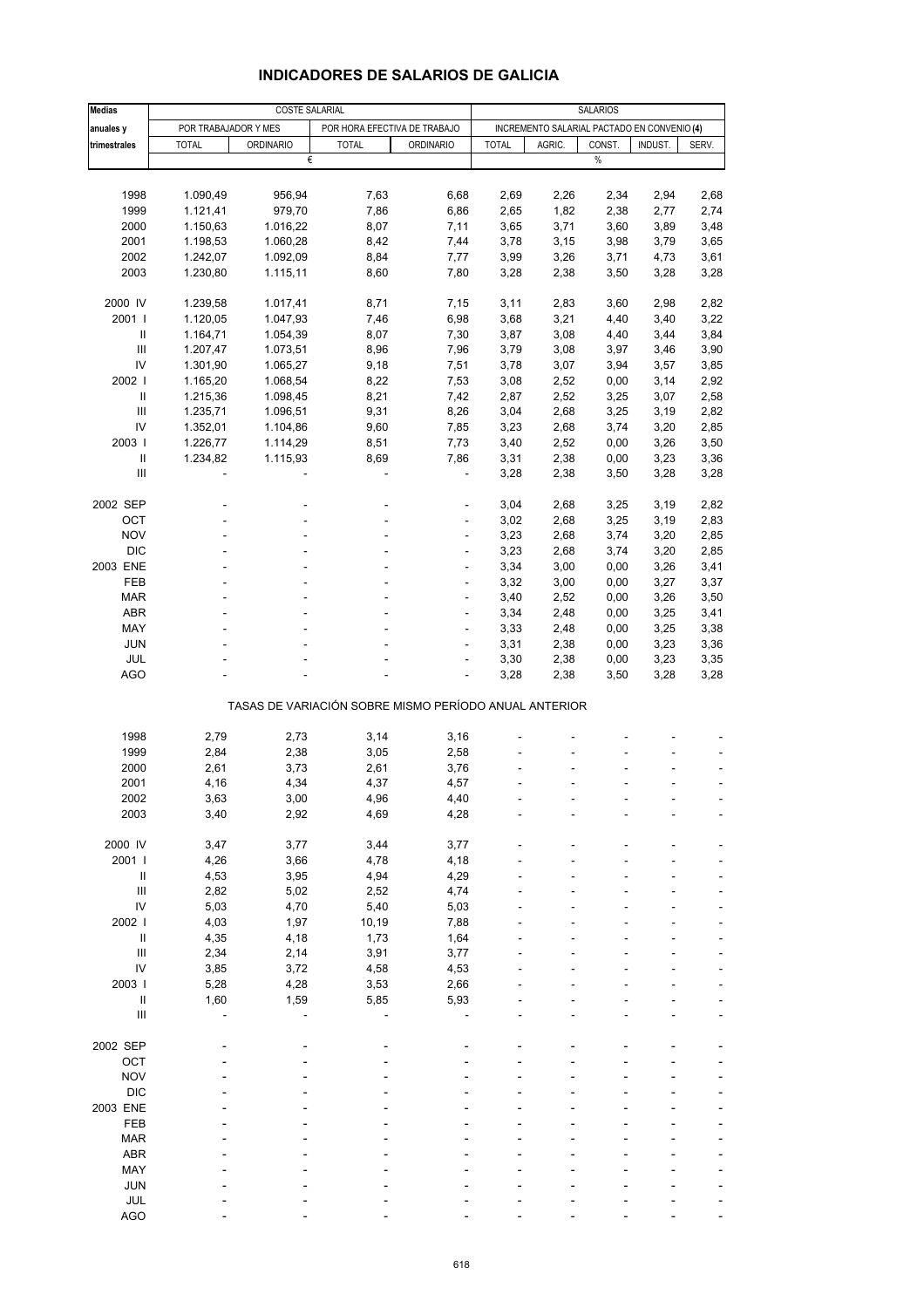## **INDICADORES MONETARIOS DE GALICIA**

| <b>Medias</b>          |           | CRÉDITOS Y DEPÓSITOS DEL SISTEMA BANCARIO |                                                       | HIPOTECAS INMOBILIARIAS |                |                           |
|------------------------|-----------|-------------------------------------------|-------------------------------------------------------|-------------------------|----------------|---------------------------|
| anuales y              | CRÉDITOS  |                                           | <b>DEPÓSITOS</b>                                      |                         |                | FINCAS RÚSTICAS Y URBANAS |
| trimestrales           | S.PRIVADO | S.PÚBLICO                                 | S.PRIVADO                                             | S.PÚBLICO               | NÚMERO         | <b>IMPORTE</b>            |
|                        |           | Millones de €                             |                                                       |                         | Unidades       | Miles de $\epsilon$       |
|                        |           |                                           |                                                       |                         |                |                           |
| 1998                   | 14.517,94 | 1.298,79                                  | 19.713,17                                             | 775,60                  | 2.175          | 128.424                   |
| 1999                   | 16.743,41 | 1.523,74                                  | 21.317,39                                             | 937,51                  | 2.358          | 150.636                   |
| 2000                   | 19.666,82 | 1.426,93                                  | 23.571,69                                             | 1.006,85                | 2.277          | 163.410                   |
| 2001                   | 22.569,81 | 1.414,83                                  | 25.640,30                                             | 1.072,98                | 2.269          | 181.885                   |
| 2002                   | 26.049,74 | 1.271,85                                  | 28.116,12                                             | 1.174,48                | 2.757          | 224.251                   |
| 2003                   | 27.953,41 | 1.401,51                                  | 29.949,18                                             | 1.291,45                | 3.180          | 294.965                   |
|                        |           |                                           |                                                       |                         |                |                           |
| 2000 III               | 20.171,29 | 1.471,57                                  | 23.785,60                                             | 986,19                  | 2.136          | 155.770                   |
| IV                     | 20.637,06 | 1.350,83                                  | 24.246,37                                             | 1.146,77                | 2.170          | 158.085                   |
| 2001 l                 | 20.961,04 | 1.394,67                                  | 24.389,84                                             | 1.166,60                | 2.300          | 186.014                   |
| Ш                      | 22.551,53 | 1.417,36                                  | 25.312,51                                             | 1.045,60                | 2.546          | 191.000                   |
| Ш                      | 22.593,93 | 1.430,42                                  | 25.923,88                                             | 1.109,96                | 2.104          | 175.774                   |
| IV                     | 24.172,73 | 1.416,87                                  | 26.934,98                                             | 969,79                  | 2.123          | 174.752                   |
| 2002                   | 24.745,35 | 1.320,43                                  | 27.296,14                                             | 1.223,37                | 2.602          | 199.434                   |
| Ш                      | 25.871,57 | 1.305,56                                  | 28.098,49                                             | 1.204,15                | 2.686          | 222.579                   |
| Ш                      | 26.416,55 | 1.221,10                                  | 28.112,17                                             | 1.160,87                | 2.909          | 236.559                   |
| IV                     | 27.165,50 | 1.240,33                                  | 28.957,66                                             | 1.109,52                | 2.830          | 238.431                   |
| 2003                   | 27.273,61 | 1.313,35                                  | 29.776,43                                             | 1.270,62                |                |                           |
| Ш                      | 28.633,21 |                                           |                                                       |                         | 3.367          | 322.784                   |
|                        |           | 1.489,68                                  | 30.121,93                                             | 1.312,27                | 2.992          | 267.147                   |
| 2002 JUL               |           |                                           |                                                       |                         | 2.707          | 224.868                   |
| <b>AGO</b>             |           | L,                                        |                                                       |                         | 3.201          | 225.667                   |
| SEP                    | L,        | ÷,                                        |                                                       |                         | 2.819          | 259.143                   |
| ОСТ                    | L,        |                                           |                                                       | ä,                      | 3.024          | 265.958                   |
| <b>NOV</b>             |           |                                           |                                                       |                         | 2.473          | 217.506                   |
| <b>DIC</b>             | ä,        | ä,                                        |                                                       | ٠                       | 2.992          | 231.829                   |
| 2003 ENE               | L,        |                                           |                                                       | L,                      | 3.361          | 309.449                   |
| FEB                    |           |                                           |                                                       |                         | 3.455          | 329.798                   |
| <b>MAR</b>             |           | ä,                                        |                                                       | ÷                       | 3.286          | 329.104                   |
| <b>ABR</b>             |           |                                           |                                                       |                         |                |                           |
| MAY                    |           |                                           |                                                       |                         | 2.883<br>3.290 | 282.220<br>290.457        |
| <b>JUN</b>             |           |                                           |                                                       |                         | 2.803          | 228.764                   |
|                        |           |                                           |                                                       |                         |                |                           |
|                        |           |                                           | TASAS DE VARIACIÓN SOBRE MISMO PERÍODO ANUAL ANTERIOR |                         |                |                           |
| 1998                   | 15,03     | $-17,57$                                  | 1,48                                                  | 3,27                    | 12,30          | 23,54                     |
| 1999                   | 15,33     | 17,32                                     | 8,14                                                  | 20,88                   | 8,40           | 17,30                     |
| 2000                   | 17,46     | $-6,35$                                   | 10,57                                                 | 7,40                    | $-3,44$        | 8,48                      |
| 2001                   | 14,76     | $-0,85$                                   | 8,78                                                  | 6,57                    | $-0,37$        | 11,31                     |
| 2002                   | 15,42     | $-10,11$                                  | 9,66                                                  | 9,46                    | 21,51          | 23,29                     |
| 2003                   | 10,45     | 6,74                                      | 8,13                                                  | 6,40                    | 20,27          | 39,79                     |
|                        |           |                                           |                                                       |                         |                |                           |
| 2000 III               | 18,94     | $-2,81$                                   | 10,59                                                 | 3,89                    | $-6,30$        | 7,03                      |
| IV                     | 16,65     | $-9,65$                                   | 8,48                                                  | 12,72                   | 0,57           | 15,68                     |
| 2001 l                 | 13,86     | $-4,27$                                   | 7,22                                                  | 21,34                   | $-8,66$        | 7,13                      |
| Ш                      | 15,95     | $-0,77$                                   | 7,68                                                  | 12,07                   | 11,52          | 14,95                     |
| $\mathbf{III}$         | 12,01     | $-2,80$                                   | 8,99                                                  | 12,55                   | $-1,50$        | 12,84                     |
| IV                     | 17,13     | 4,89                                      | 11,09                                                 | $-15,43$                | $-2,15$        | 10,54                     |
| 2002 l                 | 18,05     | $-5,32$                                   | 11,92                                                 | 4,87                    | 13,12          | 7,21                      |
| $\sf II$               | 14,72     | $-7,89$                                   | 11,01                                                 | 15,16                   | 5,47           | 16,53                     |
| Ш                      | 16,92     | $-14,63$                                  | 8,44                                                  | 4,59                    | 38,24          | 34,58                     |
| IV                     | 12,38     | $-12,46$                                  | 7,51                                                  | 14,41                   | 33,27          | 36,44                     |
| 2003                   | 10,22     | $-0,54$                                   | 9,09                                                  | 3,86                    | 29,43          | 61,85                     |
| $\sf II$               | 10,67     | 14,10                                     | 7,20                                                  | 8,98                    | 11,41          | 20,02                     |
|                        |           |                                           |                                                       |                         |                |                           |
| 2002 JUL<br><b>AGO</b> |           |                                           |                                                       |                         | 15,98<br>64,49 | 19,18<br>25,69            |
| <b>SEP</b>             |           |                                           |                                                       |                         |                |                           |
| OCT                    |           |                                           |                                                       |                         | 38,66<br>42,24 | 62,88                     |
|                        |           |                                           |                                                       |                         |                | 58,63                     |
| <b>NOV</b>             |           |                                           |                                                       |                         | 16,54          | 15,40                     |
| <b>DIC</b>             |           |                                           |                                                       |                         | 41,00          | 37,89                     |
| 2003 ENE               |           |                                           |                                                       |                         | 24,07          | 40,44                     |
| FEB                    |           |                                           |                                                       |                         | 32,63          | 68,45                     |
| <b>MAR</b>             |           |                                           |                                                       |                         | 31,91          | 80,64                     |
| ABR                    |           |                                           |                                                       |                         | $-8,42$        | 12,91                     |
| MAY                    |           |                                           |                                                       |                         | 15,68          | 17,34                     |
| <b>JUN</b>             |           |                                           |                                                       |                         | 35,74          | 34,38                     |